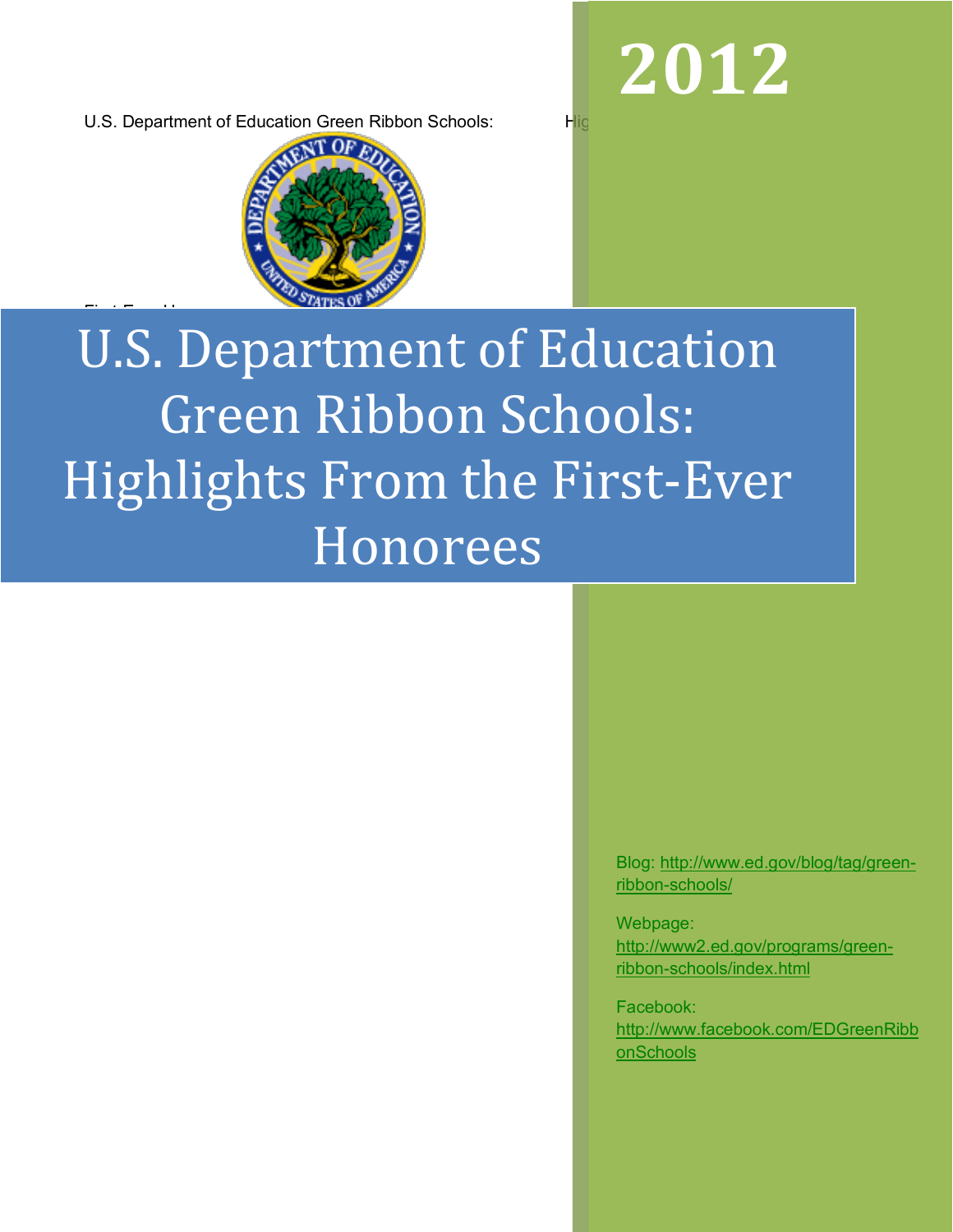

### U.S. Department of Education Green Ribbon Schools, 2012

# **Contents**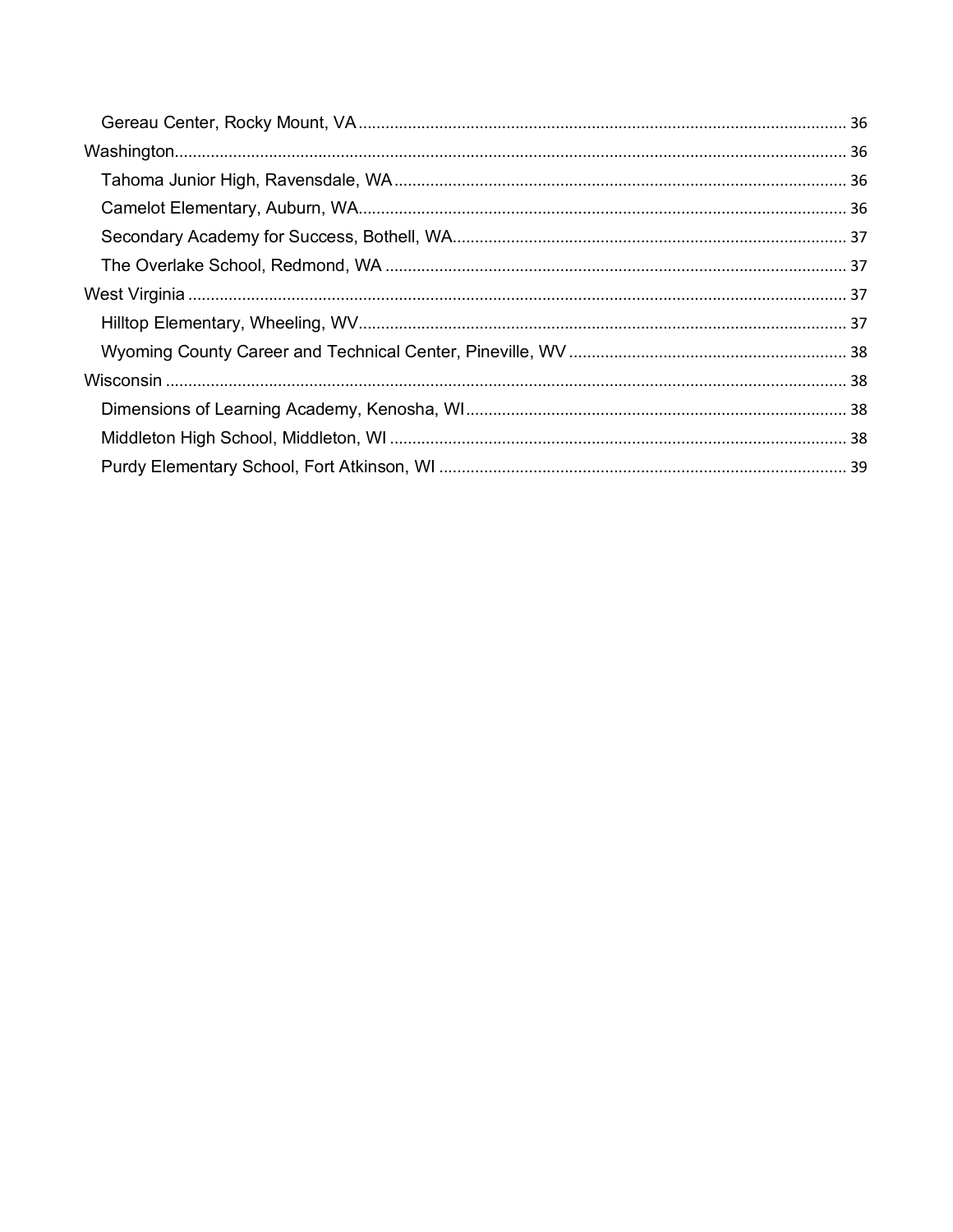## **Introduction**

When Secretary Duncan opened the inaugural year of U.S. Department of Education Green Ribbon Schools (ED-GRS) in September 2011, he said that the winning schools would be those that were making the greatest progress in three areas, known as "Pillars": 1) reduced environmental impact; 2) improved health; and 3) effective environmental education. While the schools recognized this year have gone about their greening efforts in different ways depending on their specific circumstances, they all have shown significant progress in the three pillars of our award, and continue to make efforts to improve each day.

Selectees of the inaugural cohort of ED-GRS were reviewed exhaustively at the state level, where they competed for one of up to four nominations state education agencies were asked to send to the U.S. Department of Education (ED). In their respective states, schools were reviewed by committees from multiple state education agency offices, judges from state environmental, energy, and/or natural resources agencies, and, in many cases, U.S. Environmental Protection Agency regional office judges as well.

Because of the short timeline for this first year, competitions for school applicants in many states were open only for a matter of weeks. Even in this short window, over 1,000 schools across the nation began applications, and over 350 ultimately completed and submitted them to their state education agencies. ED provided some guidance as to how state education agencies might evaluate schools on the three pillars and their nine underlying elements, but ultimately, states had flexibility in their selection processes, provided that they documented schools' comprehensive progress in the three areas. Each nomination package, all of which are posted on the ED-GRS website, reflected comprehensive progress in not one, but all three pillars. Rewarding such progress is the principal aim of this new federal award.

Many aspects of the inaugural year of ED-GRS impressed federal judges even before the first nominations arrived. First, we were struck by the number of states – over 30 -- that voluntarily elected to nominate schools, especially given the number of competing priorities, the budgetary limitations, and the time constraints at the time of the ED-GRS launch in September 2011. Next, we were impressed by the enthusiasm states and schools showed about this new recognition award. They not only wanted to participate in a federal competition recognizing the high achievement of schools in environmental impact, health, and education, but they were willing to invest significant time and energy to take part.

The inaugural cohort of nominees themselves impressed federal judges in countless ways. Initially, we noted the diversity of the schools applying. The schools include 66 public institutions, including 8 charter schools, and 12 private schools. Among them are 43 elementary, 31 middle, and 26 high schools, with several of the 78 schools enrolling various configurations of primary and secondary grades. Perhaps most of all, we were struck by the number of schools attended by underserved students.

As we soon learned, schools serving disadvantaged students – including schools that were 100 percent American Indian, two-thirds Hispanic, or 98 percent African American, as well as schools with populations with high numbers of students eligible for free or reduced-price lunch -- have used efforts to reduce their environmental impact, improve students' health, and provide effective environmental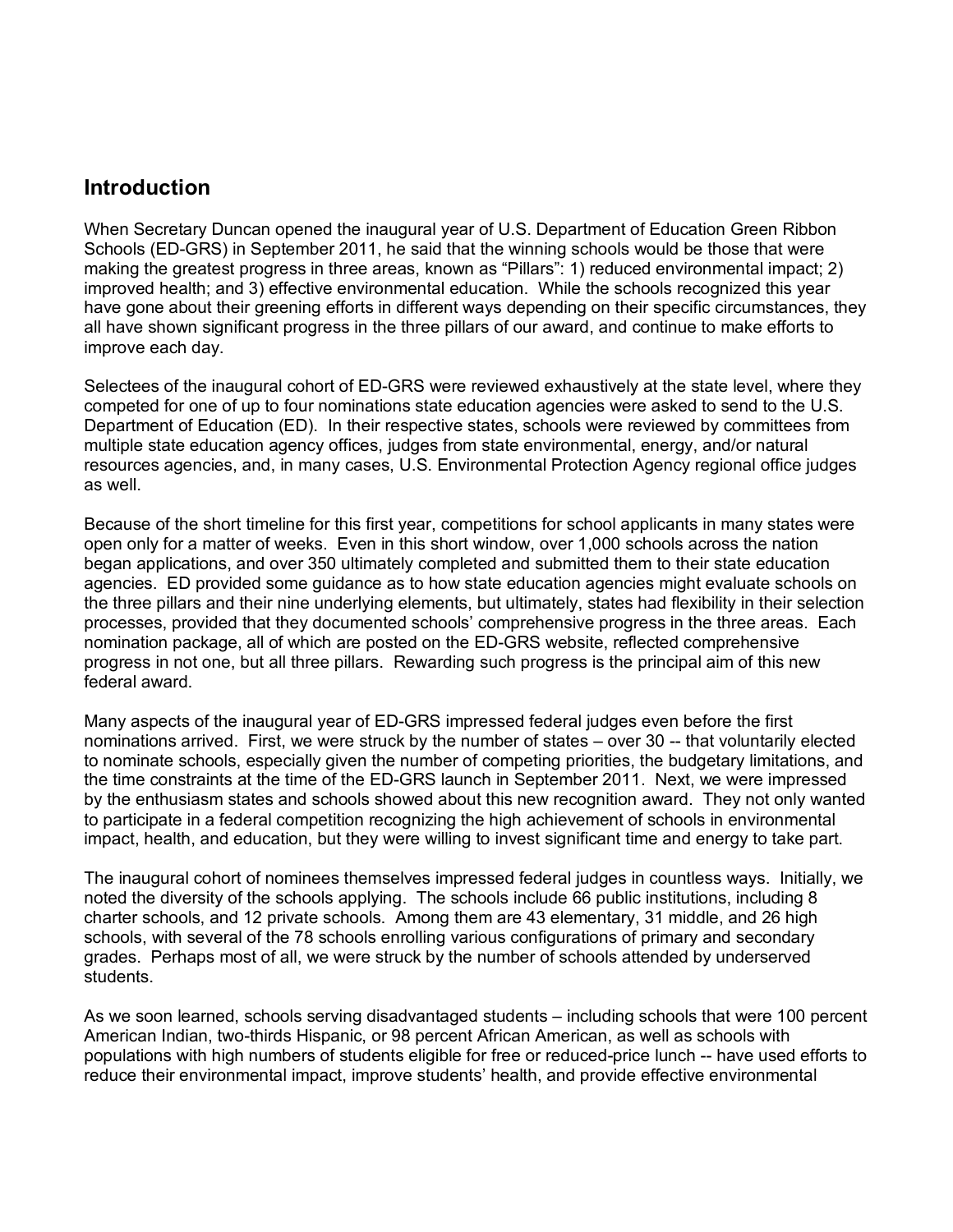literacy. In addition, these schools used their "greening" efforts as a springboard for school innovation and academic improvement.

That these so-called 'disadvantaged' schools were masters of stretching limited resources further should not have surprised us. Green schools, after all, are all about creating an education built to last; in simple terms, a sustainable education, which requires, nearly by definition, ingenuity and resourcefulness. And what type of school might better understand conservation? So, when we saw schools providing better education to traditionally underserved students, we realized that our nation's green schools are a great tool to advance equal access to quality education for all students.

What follows are some highlights of the winners of the first ED-GRS recognition award. They are by no means exhaustive accounts of schools' strengths, but rather a few highlights that caught federal reviewers' attention, anecdotes that may be instructive to other schools, and instances of incredible innovation.

Trailblazers in many ways already, they lead as shining examples for all schools to follow in their efforts to go green. They are the first ever U.S. Department of Education Green Ribbon Schools, winners of the first federal award to recognize comprehensive achievement in the areas of environmental impact, health, and education. We are immensely proud of and inspired by them, and confident that you will be as well.

Andrea Suarez Falken **Director** U.S. Department of Education Green Ribbon Schools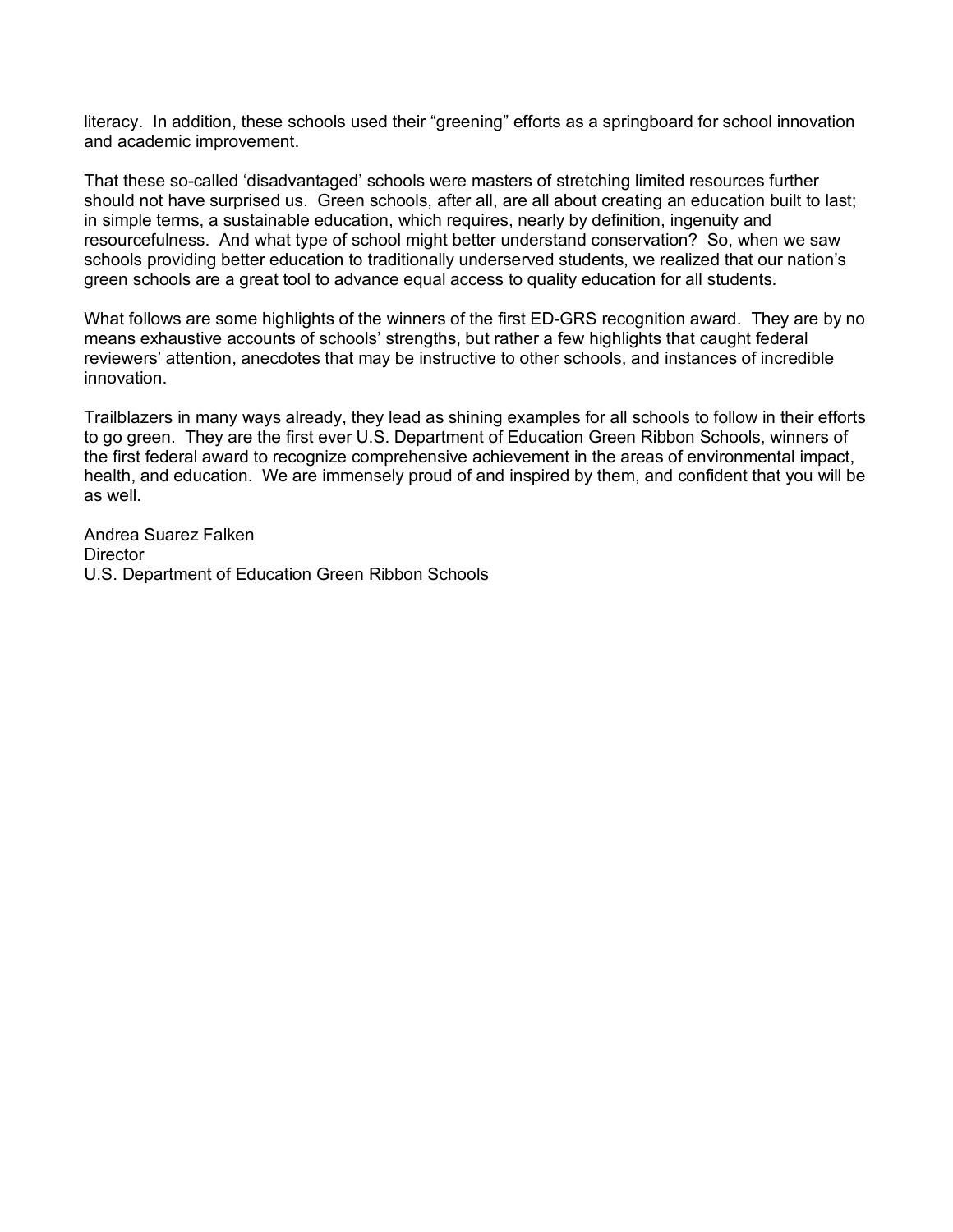# **Winners at a Glance**

| 78               | Schools being honored                                                  |
|------------------|------------------------------------------------------------------------|
| 50%              | Underserved student populations                                        |
| 66               | Public schools (including 8 charter schools)                           |
| 12               | Private schools                                                        |
| 27               | LEED registered or certified constructions                             |
| 3                | Collaborative for High Performance Schools certified constructions     |
| 17               | <b>EPA Energy Star Schools</b>                                         |
| 11               | <b>EPA Indoor Quality Tools for Schools</b>                            |
| $\overline{2}$   | Department of Energy Wind for Schools Participants                     |
| 70               | Schools with on-site gardens                                           |
| 19               | <b>National Wildlife Federation Eco-Schools</b>                        |
| 51               | No idling policies                                                     |
| 29               | Safe Routes to Schools participants                                    |
| 1000s            | Hours of community service and pounds of donated student grown harvest |
| 100 <sub>s</sub> | Corporate, foundation and community partners                           |
| 100%             | Environmentally literate graduates                                     |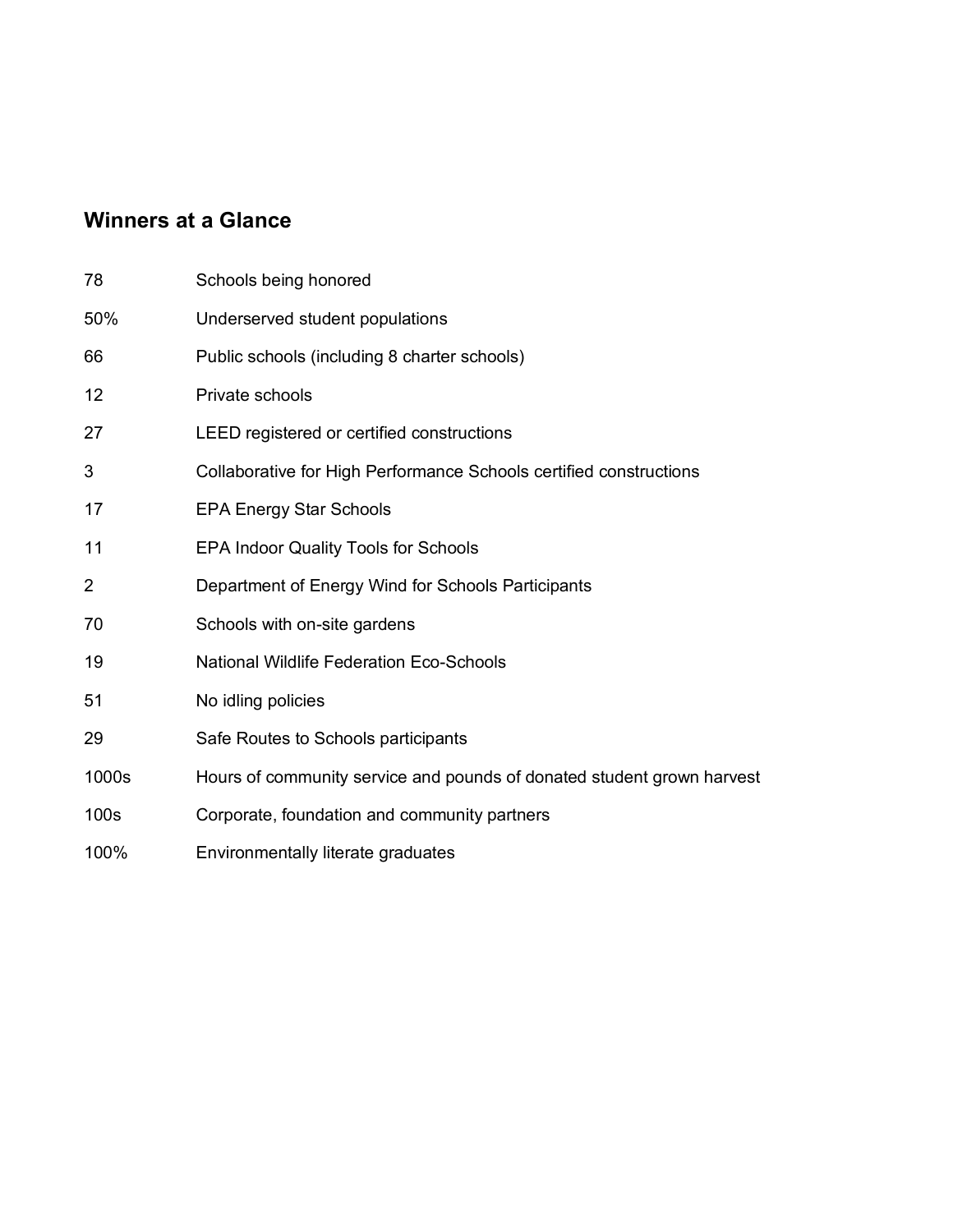# **Alabama**

#### **Munford Elementary School, Munford, AL**

*The first school in the southeast modeled after a forest*

Munford Elementary integrates forestry, conservation, and environmental education themes throughout the curriculum, with interactive exhibits to convey environmental elements. The exhibits were sponsored through successful partnerships with the Alabama Forestry Commission, Natural Resource Conservation Services, U.S. Forest Service, Georgia Pacific, and other local organizations, which collectively donated over \$275,000 for the museum-type displays. These exhibits were correlated with state science, social studies, and math standards, and include themes such as trees, recycling, animal tracks, water quality, soil profiles, and careers in natural resources. A \$30,000 U.S. Forest Service Kids in the Woods grant added a 125-seat amphitheater to the school. This structure, located on the nature trail, is frequently used for speakers, ceremonies, and workshops. The school has received grants totaling over \$23,000, awarded by Talladega Education Foundation, Legacy, Alabama Association for Curriculum Development, Rural Conservation and Development, and CBS One Classroom at a Time. In the last three years, the  $5<sup>th</sup>$ -grade students have scored 90 percent, 99 percent, and 97 percent on the Alabama science assessment. In 2006, Munford began a partnership with 21st Century Community Learning Centers (CCLC). As a 21st CCLC, it initiated annual Science Camps, a three-week summer enrichment program, which provides opportunities for students to be outside working in the butterfly garden and the greenhouse, planting tomatoes in raised beds, or taking extended environmental field trips. Students participate in the Junior Master Gardener Program, an innovative 4-H youth gardening project. Students are able to carry healthy gardening experiences to their homes and communities.

#### **Winterboro High School, Talladega, AL**

*Historic Appalachia meets 21st-century community learning center*

Built in 1936 by local craftsmen and on the state register of historic places, Winterboro High is the community hub not only for its current students/families, but also for generations of graduates and community members. The original masonry is constructed from rocks hauled to the location from the fields and the foothills of the Appalachian mountains. Located on 40 acres of land, the campus is an open, natural habitat that is highly conducive to outdoor studies and wholesome physical activities. The school provides a 21st Century Community Learning Center, known as the CCLC, which focuses on a plethora of outdoor fitness and science studies after-school and summer camps. A lagoon wastewater system provides a unique environmental learning venue. The curriculum features project-based learning, which is heavy on real-life science, technology, and math applications. The students also have many opportunities to participate in problem-solving activities related to environmentally friendly structures, greenhouse-based science, and the value of healthy lifestyles. Outdoor classroom areas allow science classes opportunities to participate in projects such as Neanderthal toolmaking, rocket launching, gardening, composting, and developing competitive robots to solve imaginary bioenvironmental hazards.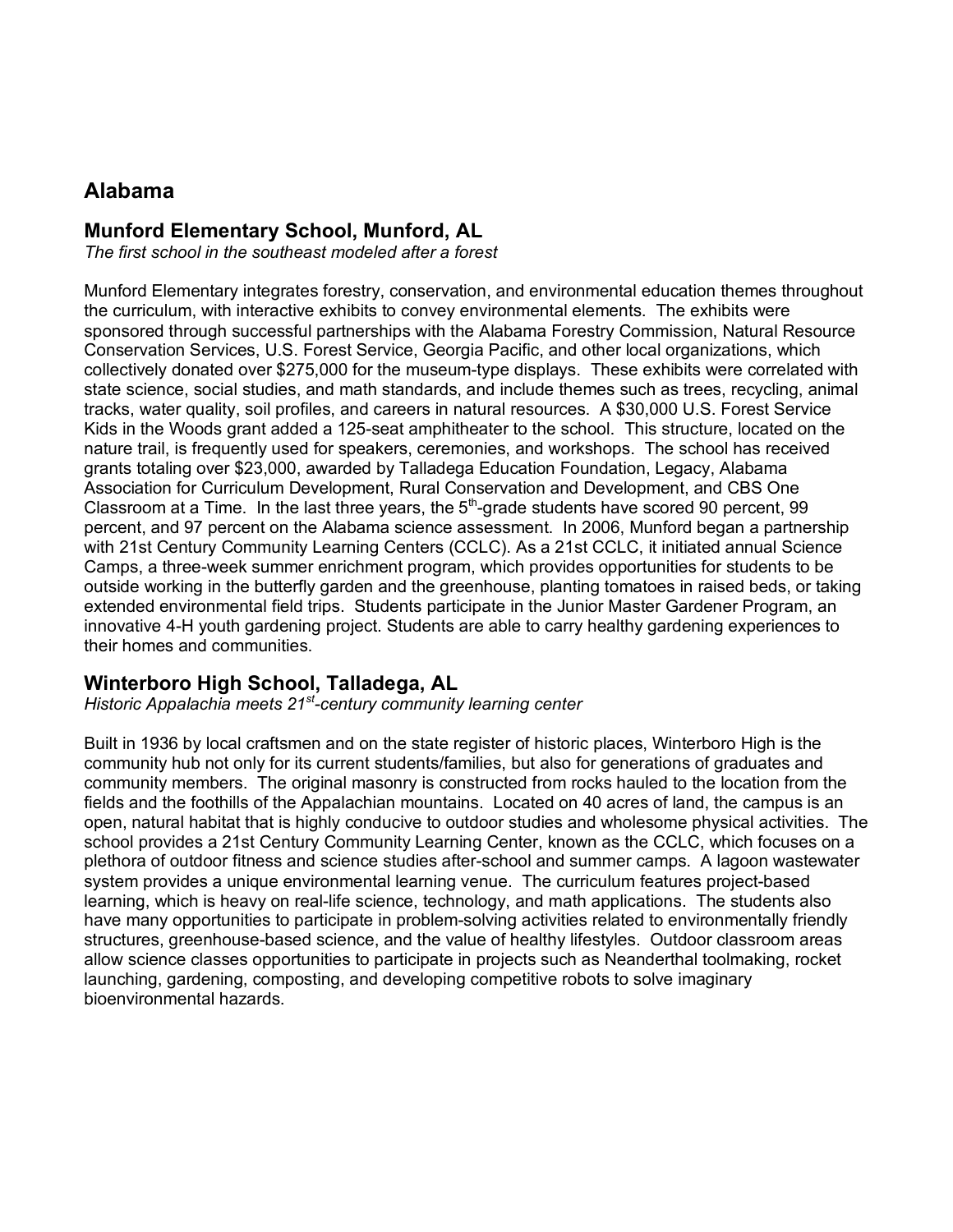# **Arizona**

### **The STAR School, Flagstaff, AZ**

*The nation's first off-grid solar- and wind-powered school* 

The STAR (Service To All Relations) School is an elementary charter school located in rural northern Arizona, bordering Navajo Nation. The school serves a population that is entirely Native American. STAR School was established in 2001 as the first charter school in the country to be completely off the power grid, generating 100 percent of its own power, largely through solar and wind generation – an impressive distinction. The solar power inverters used to power the school provide a minute-by-minute calculation of the pounds of greenhouse gas pollution that have not been emitted into the atmosphere, through the school's use of solar generation rather than coal-fired power plants. While the school was constructed to use renewable energy by geographic necessity, it integrates sustainability and wellness into every aspect of teaching. The approach to education and sustainability at STAR School aims to provide a platform from which the student can step in to the world of environmental challenges, empowered to contribute to a more sustainable future. STAR School promotes self-reliance, alternative building methods, and energy sources such as solar power. The school also hosts workshops about sustainable living, technology, and the arts. Sustainability education is used to complement and reinforce the oldest Navajo traditions throughout the school. Students maintain a garden using Navajo practices and serve their traditionally prepared, organic harvests in the school cafeteria. The school partners with Northern Arizona University to gather data on the school's air, water, and soil quality, and to provide student mentoring in engineering and sciences. Each student is expected to complete an individual or group project during the middle-school years that: 1) meets identifiable national STEM standards, 2) investigates and provides possible solutions to environmental and sustainability challenges chosen by the student, and 3) provides service to the community that meets the STAR School service-learning rubrics.

#### **Roadrunner Elementary School, Phoenix, AZ**

*Behavioral changes and retrofits win a coveted corporate gift*

Roadrunner is a school with 1970s construction that used behavioral changes and retrofits to reduce energy consumption by 35.2 percent. It improved its ENERGY STAR rating from 48 to 87 in just three years. For these exemplary sustainability efforts, Roadrunner was awarded a new LEED Platinum building called "The Safari" by corporate donors. The school serves over 65 percent Hispanic students and half English language learners. The school partners with DeVry University for teacher STEM training and mentors to students. Other partners include Alliance Bank, Kraft Foods, Armstrong Tile, and Glidden Paint for financial, nutrition, and engineering training, as well as in-kind gifts related to the new construction. The school's outdoor facilities include a vegetable garden, rain garden, outdoor wildlife habitats, and an outdoor classroom.

# **Arkansas**

#### **Acorn School, Mena, AR**

*Eco outpost in the Ozarks*

Located in rural southwestern Arkansas, Acorn sits on a 15-acre campus that includes a vegetable garden and greenhouse. In the forest adjoining the campus, students discovered an endangered tree species, the Ozark Chinquapin, and worked to build community awareness to protect the species. The school places an emphasis on outdoor, project-based, and hands-on learning, as well as physical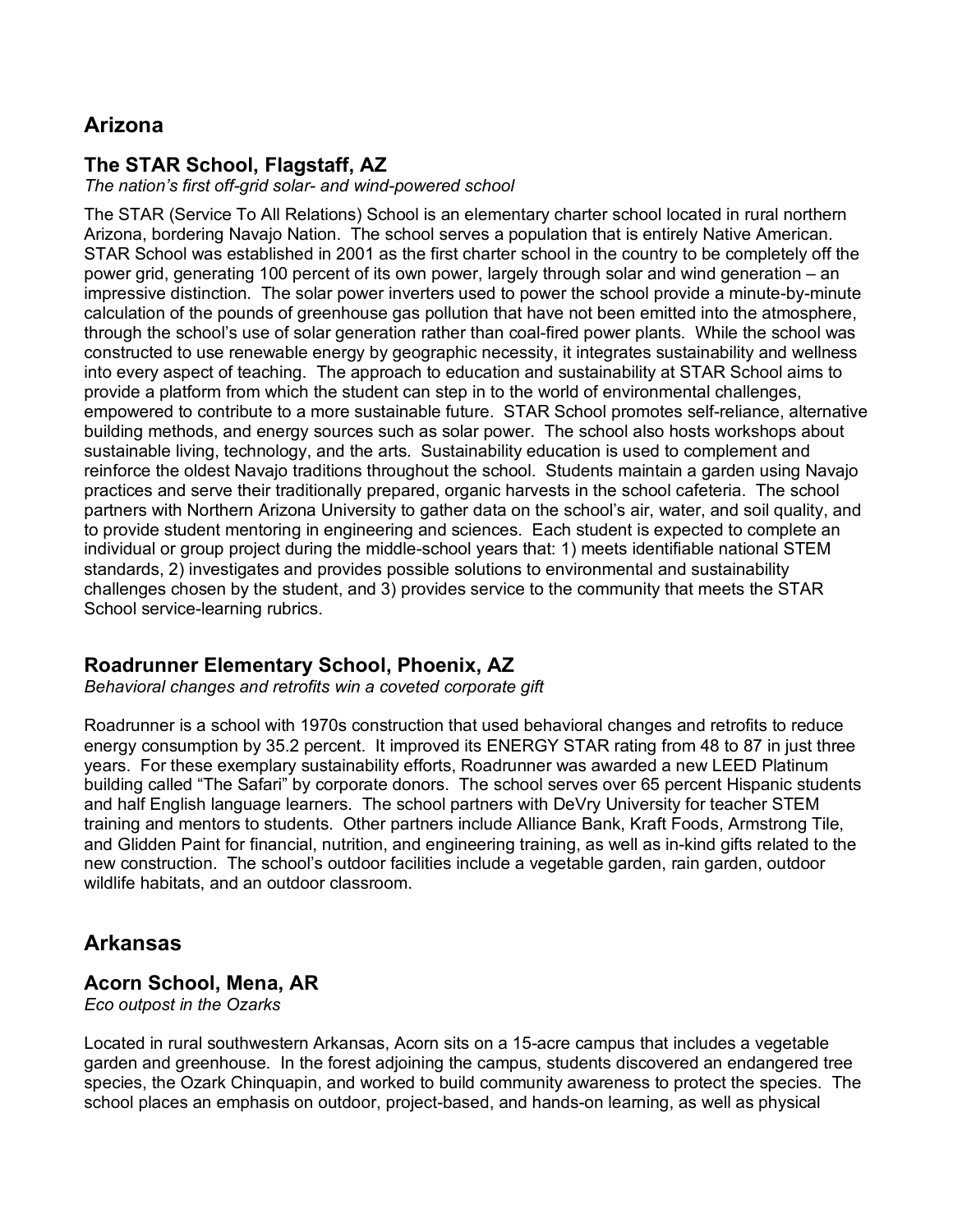fitness and nutrition. The school also has a number of community partnerships that benefit the environmental programming, including a partnership with the Arkansas Game and Fish Commission that involves student teams that monitor local water quality. This 1928-built school proves that any school can be a green school. It implements all Environmental Protection Agency environmental health recommendations, including integrated pest management practices and contaminant control protocols. Students themselves requested and completed an application to be nominated for ED-GRS from the Arkansas state education agency.

# **Bureau of Indian Education**

## **Circle of Nations-Wahpeton Indian School, ND**

*Students help design a state of the art dormitory and preserve their oldest American Indian traditions*

Circle of Nations is a boarding school that incorporates Native American gardening and service learning at every grade level. A 2012 Healthier US Challenge Gold Award winner, the school recently installed a native plants medicine wheel garden, and includes a National Wildlife Federation Certified Schoolyard Habitat. Area businesses and national sponsors have donated garden supplies, plants, seeds, equipment, and tools, which included the construction and operation of a kitchen garden onsite. Students were involved closely in designing a new dormitory in meetings with architects. The efficient design and operation of the new building not only has drawn much attention to the school, but it also has saved over \$233,000 in only three years of operation. In older buildings on campus, windows, roofing, and other design features also were retrofitted to conserve energy. The school's Strategic Instruction Model connects nutrition with math, reading, science, physical activity, arts education, culture, parents, and community. It also promotes physical fitness and eating more vegetables and fruit instead of high-calorie, low-nutrition meals or snacks. The school's partners include the North Dakota Department of Agriculture and the National Gardening Association. Students also got involved with their local community by adopting a wounded eagle and an orphan monkey at a local zoo, creating and auctioning artwork to support the adoptions, and inviting the animals to a traditional ceremony.

# **California**

#### **Longfellow Elementary School, Long Beach, CA**

*Disseminating green practices to all area schools*

Longfellow earned an ENERGY STAR 2011 award with a perfect score of 100. Every Wednesday, the school's Green team hosts Walk to School Wednesdays for its community members. For those who don't live close enough to walk the full distance, they are encouraged to drive to a nearby point and walk the remainder of the route with fellow classmates. The school awards prizes that promote sustainable living to classes with the most walkers, such as reusable lunch containers. Not satisfied with greening just one school, Longfellow partnered with a local middle school, forming a green schools coalition to disseminate good practices to other area schools. Longfellow's community partners include Lowe's, local public relations firms, the local department of the environment, local businesses and community colleges, and a number of sponsors that helped to fund the school's garden and tree planting. Every teacher at the school engages in professional development in environmental and sustainability, and 100 percent of physical education takes place outdoors.

# **Environmental Charter High School, Lawndale, CA**

*An oasis of STEM learning, environmental stewardship, and civic engagement amid concrete*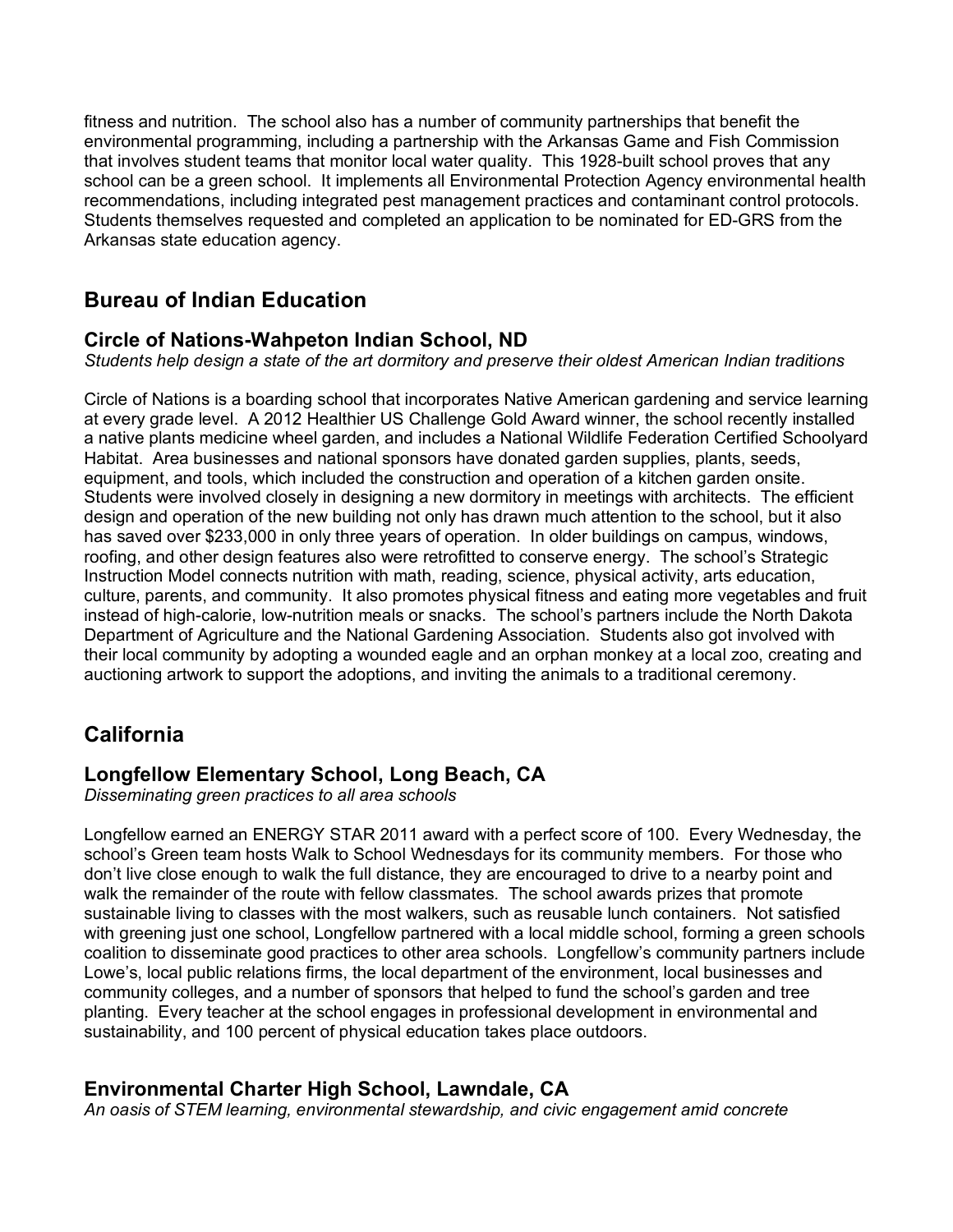The Environmental Charter School has a recycling rate of over 85 percent. It is Collaborative for High Performance Schools certified, and working toward its LEED Existing Buildings certification. The school's environmental philosophy permeates the campus and the curriculum. The school produces more than 2 percent of its energy on-site, powering, among other things, its greenhouse. Students take outdoors overnight trips, and spend 25 percent of their class time outdoors in a recycled-concrete urban outdoor amphitheater, or tending to raised gardens, chicken and rabbit coops, and green walls. Students worked with permaculture experts to create a natural stream that now runs through the center of the urban campus. A group of students successfully presented a proposal to change food vendors to one that supports the school's mission, with locally grown food, low-waste compostable packaging, and healthier food. In chemistry classes, students made their own biodiesel fuel. A student-run bicycle repair shop encourages students and staff to ride rather than drive. The students also invite their community into their lessons, hosting composting workshops and campus tours, and engaging in projects to restore the L.A. watershed.

#### **Grand View Elementary, Manhattan Beach, CA**

*A school that drives community change, one step at a time*

Each day, Grand View students begin with an eight-minute exercise routine. Students sell the organic produce they grow, and parents receive nutrition guidance. On Walk to School Wednesdays, students are rewarded with hand stamps, and a trophy goes to the class with the most walkers. Last year, the school spearheaded a Walk to School Parade on Earth Day for all schools in the area, with the mayor, police, and firefighters joining students on their trek. The school worked with its district to have each school name a green representative for a monthly district-wide convening on sustainability matters. The school uses iPads and SMART Boards, as well as chalkboards instead of paper posters. The school celebrates Trash Free Tuesdays, has both garden composting and worm bins, and has reduced lunch trash from 30 bags a day to two bags, while serving over 700 students. Students' science scores have improved from 33 to 97 percent proficiency.

#### **The Athenian School, Danville, CA**

*Where environmental stewardship is the guiding light*

At this private northern California school, solar panels generate 70 percent of the campus' energy. Behavioral changes, conservation activities, and retrofits to existing buildings have allowed the school to achieve a 48 percent energy reduction, and divert nearly 50 percent of its waste to recycling. Principles of environmental stewardship guide all aspects of academics, operations, food service, building, and maintenance policy. Eleventh grade students participate in the Athenian Wilderness Experience, which is 26 consecutive days of hiking, climbing and camping in Death Valley while using Leave No Trace practices. Students prepare for this major trek with outdoor activities of shorter, ageappropriate duration by hiking and camping in various state and national parks. Students learn permaculture garden techniques, produce school bus biodiesel fuel in their science labs, work to convert a car to electric power, harvest and press olives, construct an aircraft, and design robotics. The school offers close to 100 percent organic foods, and provides fresh fruit all day as snacks. Faculty and staff can take a weekly yoga class.

# **Colorado**

# **Flagstone Elementary School, Castle Rock, CO**

*Vertical garden and corporate sponsors make STEM learning soar*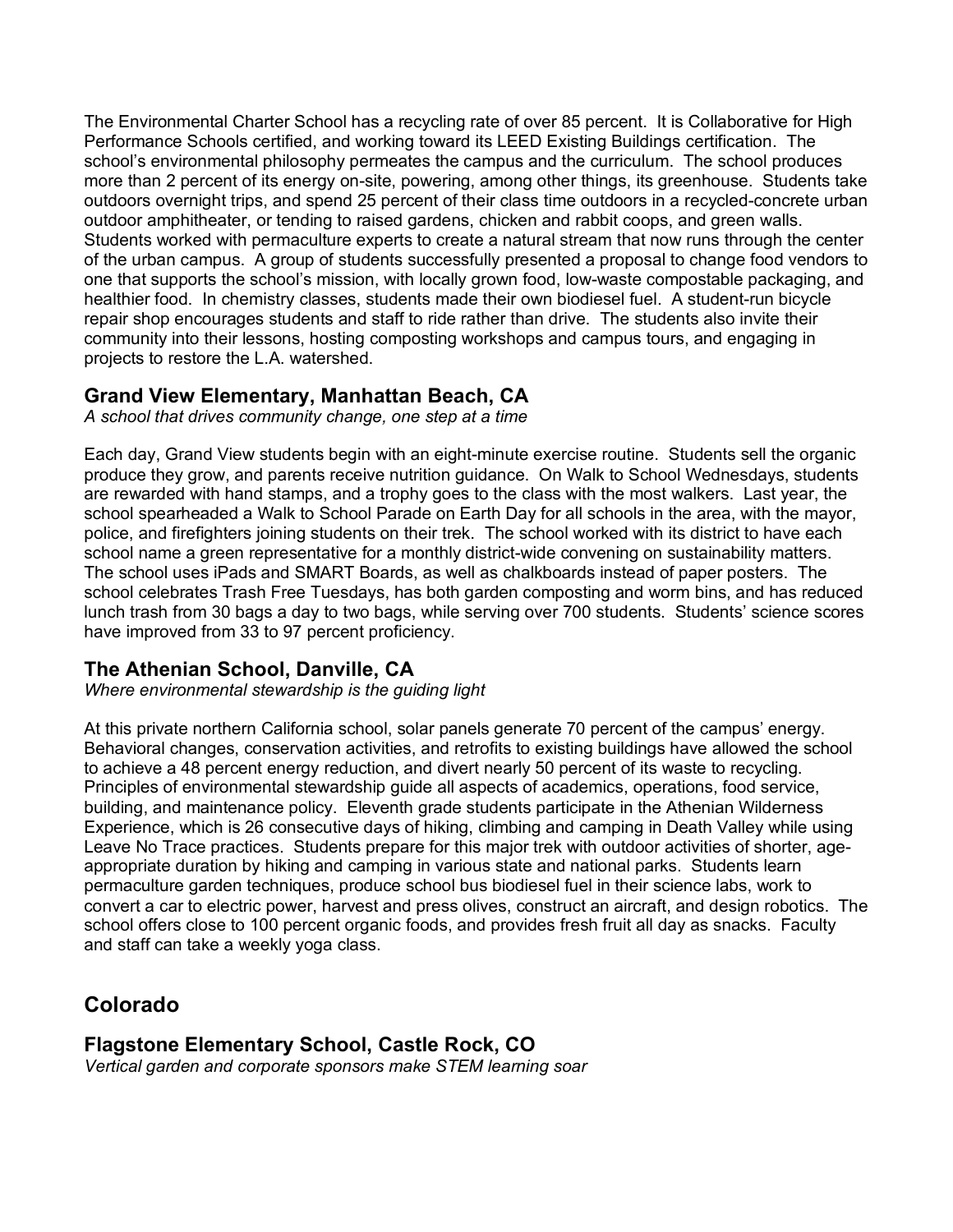Flagstone is a rural school, and a site of the Department of Energy's Wind for Schools Program. Situated in an older facility, the school implemented a rigorous energy management program using student teams. Student Helpful Energy Resource Officers (HEROs) collect and monitor data to reduce consumption, and have managed to reduce the school's energy use by over a third. They passed out student-crafted reusable snack bags, and celebrate a regular "lights out lunch." They compost, teracycle, and reuse materials in art and science class. Since the school's foundations make a topsoil garden impossible, the school worked with a local nursery to develop and fund a vertical garden. The school also partners with gourmet chefs to improve nutrition, while teachers lead a running club. Students participate in robotics competitions with financial and engineering expertise from Lockheed Martin. The school also hosts a summer science program that teaches kids science and technology through the lens of sustainability.

# **Denver Green School, Denver, CO**

*Where successful community partnerships fuel innovation*

With solar panels, solar-tubes, and careful energy use monitoring -- including energy audits by third graders -- this school has reduced its energy use by nearly 50 percent and its water use by half. One in four faculty members bike or carpool to school. For curriculum, the school partners with the Cloud Institute for Sustainability Education. The school farm allows students to experience earth science firsthand, engage in plentiful outdoors physical activity, and learn good nutrition. The adjacent farm also cuts down on the school's greenhouse gas emissions impact, as produce consumed at the school is wheelbarrowed 150 yards, rather than transported by truck, car, or plane. Denver Green School also partnered with a local bistro for a fundraising dinner, and continues to work closely with Sprout City Farms and Denver Urban Gardens for its school garden and farm. Initiated under a \$300,000 grant from the Walton Family Foundation, the school also has been the recipient of many thousands of dollars in financial support and in-kind gifts from Lowe's, Whole Foods, Wells Fargo Bank and KIND snack bars.

#### **Wellington Middle School, Wellington, CO**

*A U.S. Department of Energy Wind for Schools Site*

Wellington has demonstrated its ongoing commitment to sustainability by reducing its annual energy consumption by more than 25 percent compared to its 2004 baseline. Wellington's energy use rivals many schools that are LEED certified. The school earned the ENERGY STAR award for four consecutive years from 2008 — 2011, and currently derives one percent of the energy it consumes from on-site renewable energy generation. Wellington was named one of the first schools in the state to receive recognition as a Wind for Schools site by then-governor Bill Ritter. The school also strives to minimize water consumption by continuously monitoring the use of water on athletic fields to prevent waste. Students visit a local dairy, and sewage and water treatment facilities to experience first-hand the concepts they learn in their classes. The school is the northern Colorado host site for Innovation Camp, a STEM camp for middle school students. It also partners with Little Shop of Physics, a Colorado State University community outreach project. Students use the outdoors in daily intramural and classroom experiences.

**D.C.**

# **Stoddert Elementary, NW**

*The first geothermal powered school in DC*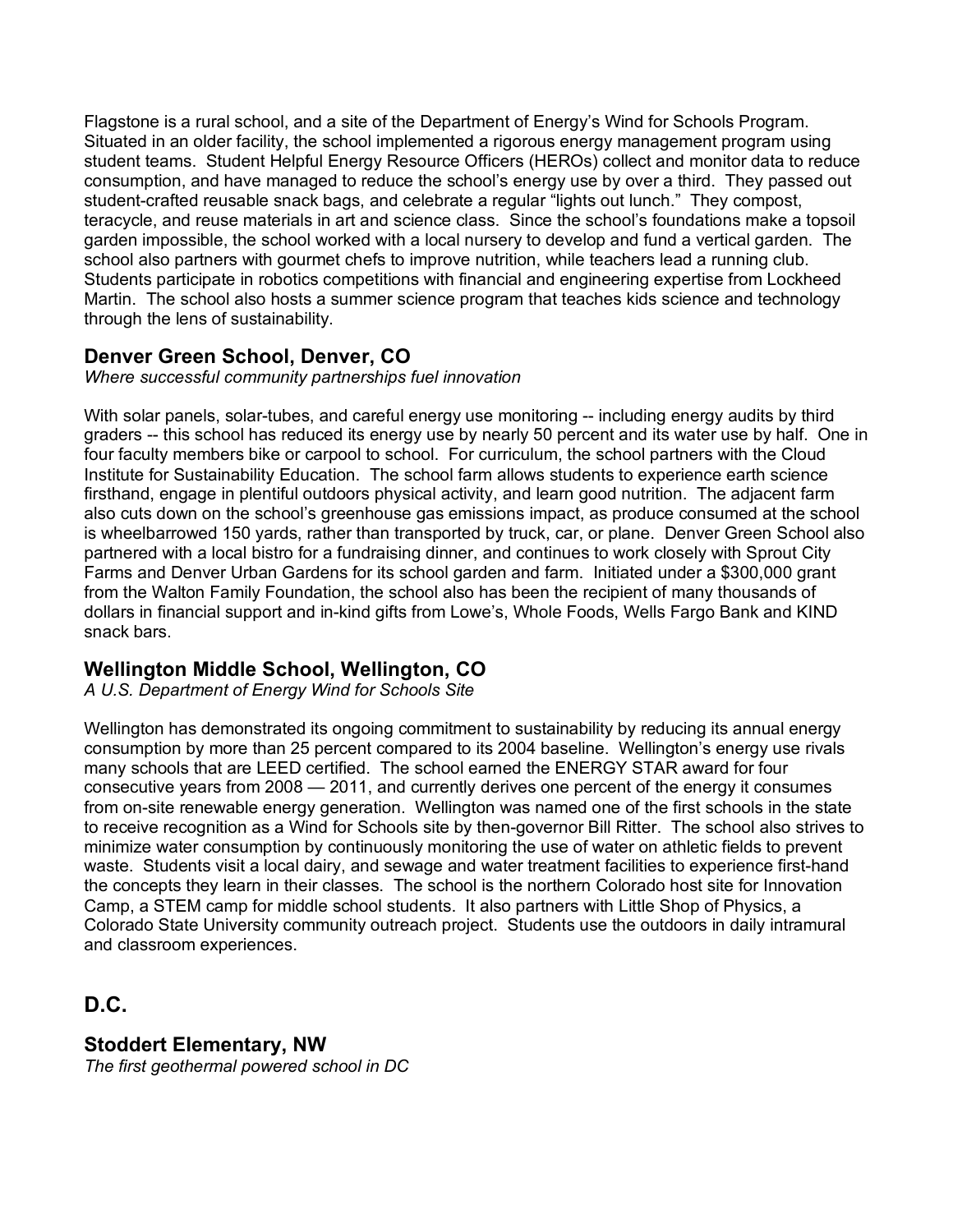Stoddert Elementary, a public school in northwest Washington D.C., earned LEED Gold certification and was the first school in Washington to be heated and cooled using geothermal technology exclusively. The geothermal system installed by the school resulted in a 70 percent reduction in energy use. Stoddert has a community garden and two green roofs. Both the school and its garden are used as teaching tools, with students planting, tending, and harvesting under the guidance of a garden science coordinator. Fifth-grade students give tours of the school's trees and energy conservation features to their pre-k "eco-buddies," so that even the youngest students can identify the different elements that make the school green. Parents report being more aware of their recycling habits because their children expect them to recycle with care. The school implements a bicycle safety program sponsored by the Washington Area Bicyclist Association. All of the school's cleaning products are certified green, and the custodial program is certified by ISSA Cleaning Industry Management Standard. The school also was one of the first in the District to adopt the D.C. Healthy Schools Act protocols, making it one of the healthiest school sites in the city. Stoddert regularly plays host to architects, designers, and builder visitors, as well as D.C. Parks and Recreation and U.S. Green Building Council partners, who help to teach students and staff about the green features of their school.

#### **Sidwell Friends School, NW**

*The first K-12 LEED Platinum school in the world*

Sidwell Friends Middle School uses 60 percent less energy and 93 percent less water than standard construction. Its green roof helps to reduce the urban heat island effect, and the campus is certified as wildlife habitat by the National Wildlife Federation. The school participates in a Community Supported Agriculture cooperative and obtains healthy food and ingredients from local organic vendors. All eighth graders complete an environmental science course, and sustainability is infused in other courses throughout the sixth through eighth grades. Students are conducting a long-term study of bee populations on campus with the help of the U.S. Geological Survey. They have participated in environmental restoration and conservancy projects in places as far away as Hawaii and Alaska, as well as down the road at neighboring schools. Eighth-grade environmental science focuses on four significant environmental issues that will confront students: biodiversity loss, global climate change, water stress, and human population growth. At the end of the course, each student writes a personal code of environmental ethics based on what they have learned, which is included in their middle school time capsules.

# **Florida**

#### **Learning Gate Community School, Lutz, FL**

*The first public school to achieve LEED Platinum certification*

At Learning Gate, a 10,000 gallon rainwater harvesting system helps put grey water to good use both indoors and out. Students of all ages participate in the ecological curriculum; kindergarteners initiated a Waste Free Lunch program, third graders spearhead composting, middle-school students operate the electrical recycling program, and fourth graders are responsible for ink cartridge recycling. All 800 students spend 30 percent of their day participating in outdoor classes, and participate in free play time every day after lunch. The Seed to Soup Curriculum® ensures that all students attain an ageappropriate level of environmental literacy. Students also are required to complete a Junior Master Gardening program, and through the efforts of students, the school donated over 2200 pounds of harvest to a local charity last year. All teachers are required to take Project Wild, Project Wet, and Project Learning Tree courses, and a quarter of the instructors also have completed the Master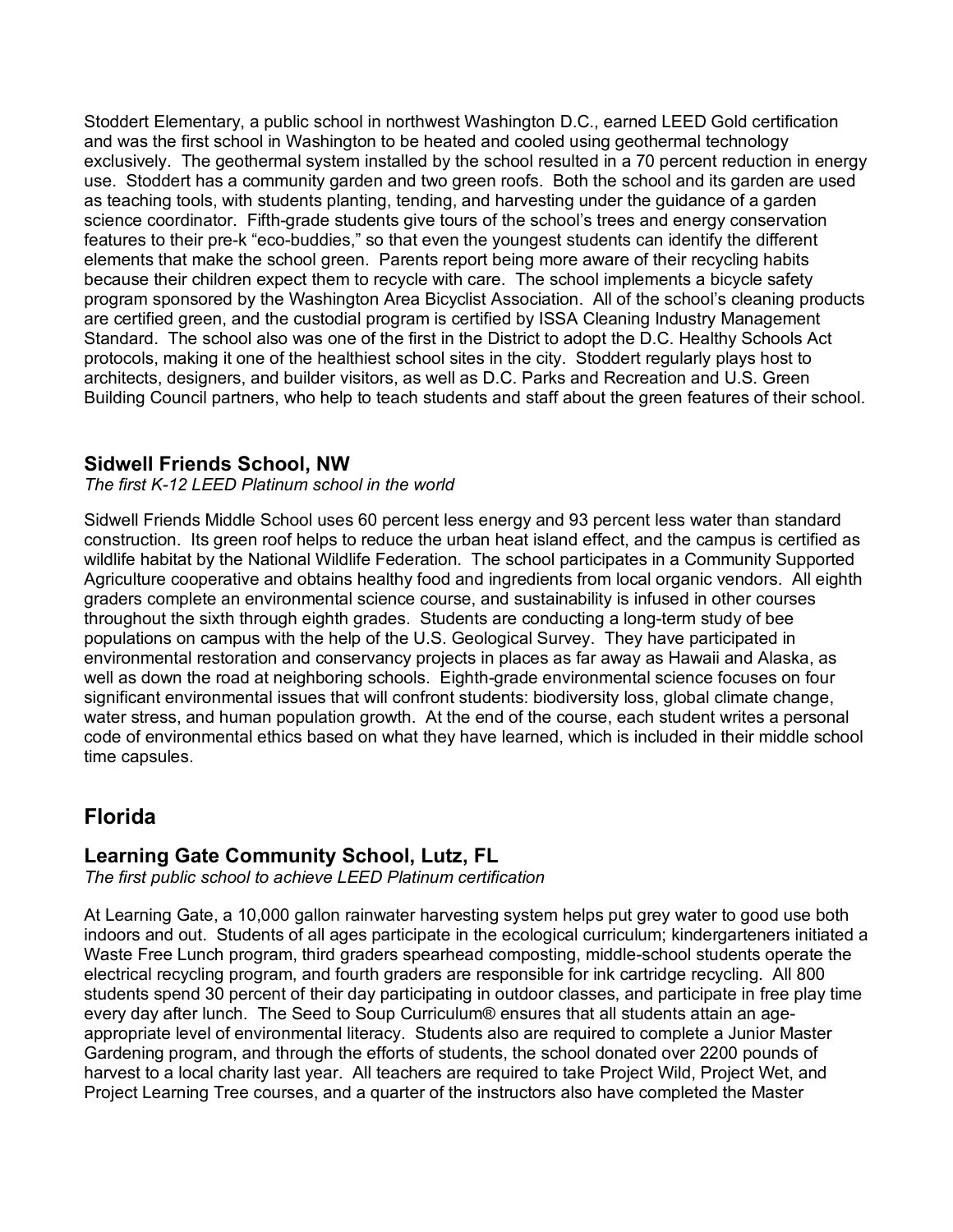Naturalist Program sponsored by the University of Florida. Finally, in 2011, the school hosted a sustainability fair attended by 100 local businesses, farmers, and artists as well as over 1,000 attendees from the community.

#### **Pine Jog Elementary, West Palm Beach, FL**

*The first LEED Gold certified school in Florida*

Since its inception in 2008, Pine Jog has been committed to becoming a world leader in developing a culture of sustainability for future generations. This school, where 70 percent of the students are eligible for free or reduced-price lunch, has won numerous awards for design, construction, and operations. The school's staff has taken the green-school concept and continued to build upon sustainability concepts with a level of enthusiasm that is infectious. Students make use of energy and water consumption information available on touch screens in various locations throughout the school. The school is one of Florida's most energy-efficient schools; Pine Jog has reduced energy use by 25 percent annually, which is enough to pay for one teacher's salary each year. 140 acres of this campus, which is shared with Florida Atlantic University, are natural woodlands, featuring multiple outdoor classrooms and three miles of trails. 93 percent of this LEED Gold facility is built on 10 acres of land. As part of the United Nation's Billion Trees Campaign, Pine Jog students planted 1700 trees in 2011. Students manage all aspects of a 4000-plant hydroponic garden, including its business plan. The campus also houses nine themed gardens, including an urban peach orchard, pond, and beehive, as well as extensive nature trails. Students created a YouTube Video detailing how water is collected in cisterns and reused to irrigate gardens. They create artwork and musical instruments from items that would have gone to the landfill. The school's Reuse Center allows the community to drop off clothing, books, and classroom supplies that they don't need, or find treasures to reuse. The school principal drives a used, vegetable-oil fueled car, a diesel car, and a solar powered golf cart. Students participate in the NASA Train Like an Astronaut Program, through which they experience rigorous outdoor physical activities that are linked to the curriculum. All teachers are certified in the Florida Fish and Wildlife Federation's Project Wild Curriculum, and study Richard Louv's *Last Child in the Woods*.

#### **Terra Environmental Institute, Miami, FL**

*The first LEED Gold science magnet high school in the nation* 

Inspired by global environmental conservation initiatives and STEM national programs, Terra is the first green LEED Gold science magnet high school in the nation. Students use engineering, medical, and biological sciences to promote scientific knowledge and conservation techniques in one of three academies: Environmental Research and Field Studies, Biomedical Research, and Robotics and Engineering Technology. Students conduct research outdoors in the school's greenhouse and composting sites, agricultural grounds, and aquaculture research facilities, all built and maintained by students. They have partnered with the Dumond Conservancy to design and build a tree-climbing robot fitted with a camera to monitor endangered species in the Amazon. Students have patented battery design and robotic devices. Students have contributed to the publishing of scientific data in national journals. Every student at Terra is required to complete a graduating portfolio that consists of multiple scientific research projects in environmental topics, including a field experience community internship and a certification in their area of study. Students enjoy literature under the natural light and trees in *"*Reading on the Green*"* sessions.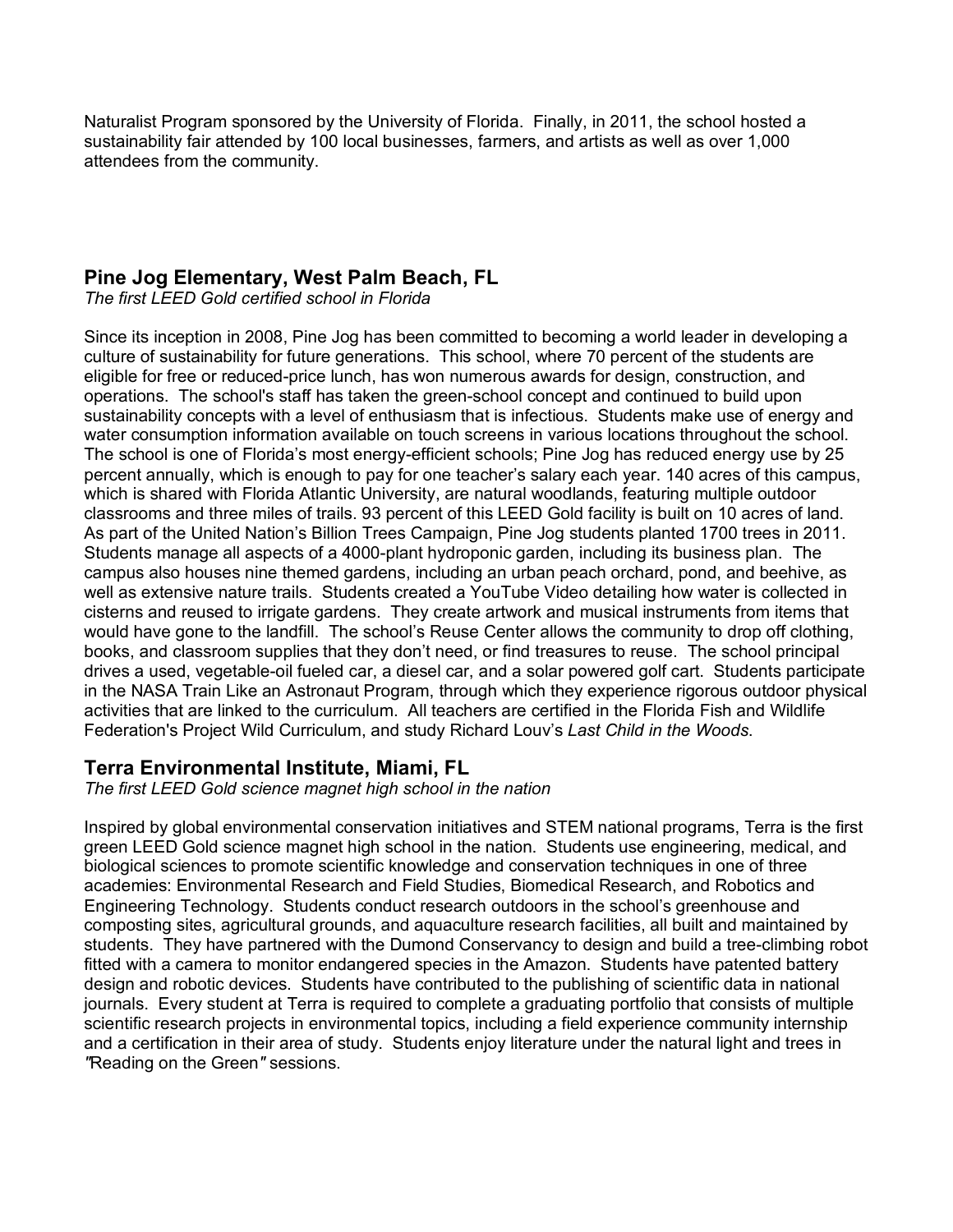# **Georgia**

#### **Arabia Mountain High School, Lithonia, GA**

*Taking state science standards to the next level*

This LEED Silver school purchases 60 percent renewable energy and produces solar, wind, biomass, and hydro power on-site. Arabia Mountain is an Environmental Protection Agency air quality monitoring School Flag Program participant and serves only local food. Its partners include organizations such as the Turner Foundation, the Georgia Power Company, the Georgia Clean Air Campaign, the Arabia Mountain Heritage Alliance, IKEA, The Nature Conservancy, the Oxford Institute for Environmental Education, and Arabia Mountain Park. At the 98 percent African American serving magnet school, every student takes Advanced Placement environmental science. Through an Environment as an Integrating Context curriculum, students use projects to formulate hypotheses about the environment, conduct scientific investigations, present their findings to their peers and the local community, and engage in service learning. The school's academic achievement rates exceed both the county and state, and it graduates 98 percent of students enrolled.

#### **Springdale Park Elementary, Atlanta, GA**

*A garden tops historic structures*

Nestled in the historic Druid Hills, this school is comprised of two restored homes and a newly designed LEED Gold building. The new construction produces 18 percent on-site renewable energy and features a roof-top garden that contains over 100 raised plant beds. The students receive lessons on the school's many green features from Heery International; attend programming on how to reduce harmful emissions from the Georgia Clean Air Campaign; receive fresh fruit snacks and garden sponsorship from Whole Foods*;* and enjoy locally harvested produce of the month, a Farm to School Fair and nutrition instructional materials thanks to partnership with Sodexo*.*

#### **Savannah Country Day School, Savannah, GA**

*The first National Wildlife Federation Eco School Green Flag Recipient in the nation*

Students at this LEED Silver school have donated hundreds of pounds of vegetables from their gardens to a local food bank in addition to ensuring local and organic foods in their own meals. With a butterfly garden, herb garden, fruit garden, brown thumb garden, Monet garden, organic spot, Shakespeare garden, and Pangaea garden, the all on-site harvest was plentiful. The school is certified by the National Wildlife Federation as a Schoolyard Habitat and is the first National Wildlife Federation Eco School Green Flag recipient in nation. At Savannah Country Day, students learn simple machines by hoisting their science teacher up and down one of the many hundred year old live oaks, Georgia's state tree.

#### **Hawaii**

#### **Ewa Makai Middle School, Ewa Beach**

*Hawaii's first green school*

At this newly opened LEED Gold school, all cleaning products, furniture, and computers were purchased to green certification standards. 60 percent of school waste is composted, using worms and barrels to produce fertilizer which is used in the school garden. Instead of golf carts, staff employ adult tricycles for deliveries and administrative purposes. Courtyards and common areas are the site of collaborative, environmental, service, and project-based learning. Science classes cover aquaponics,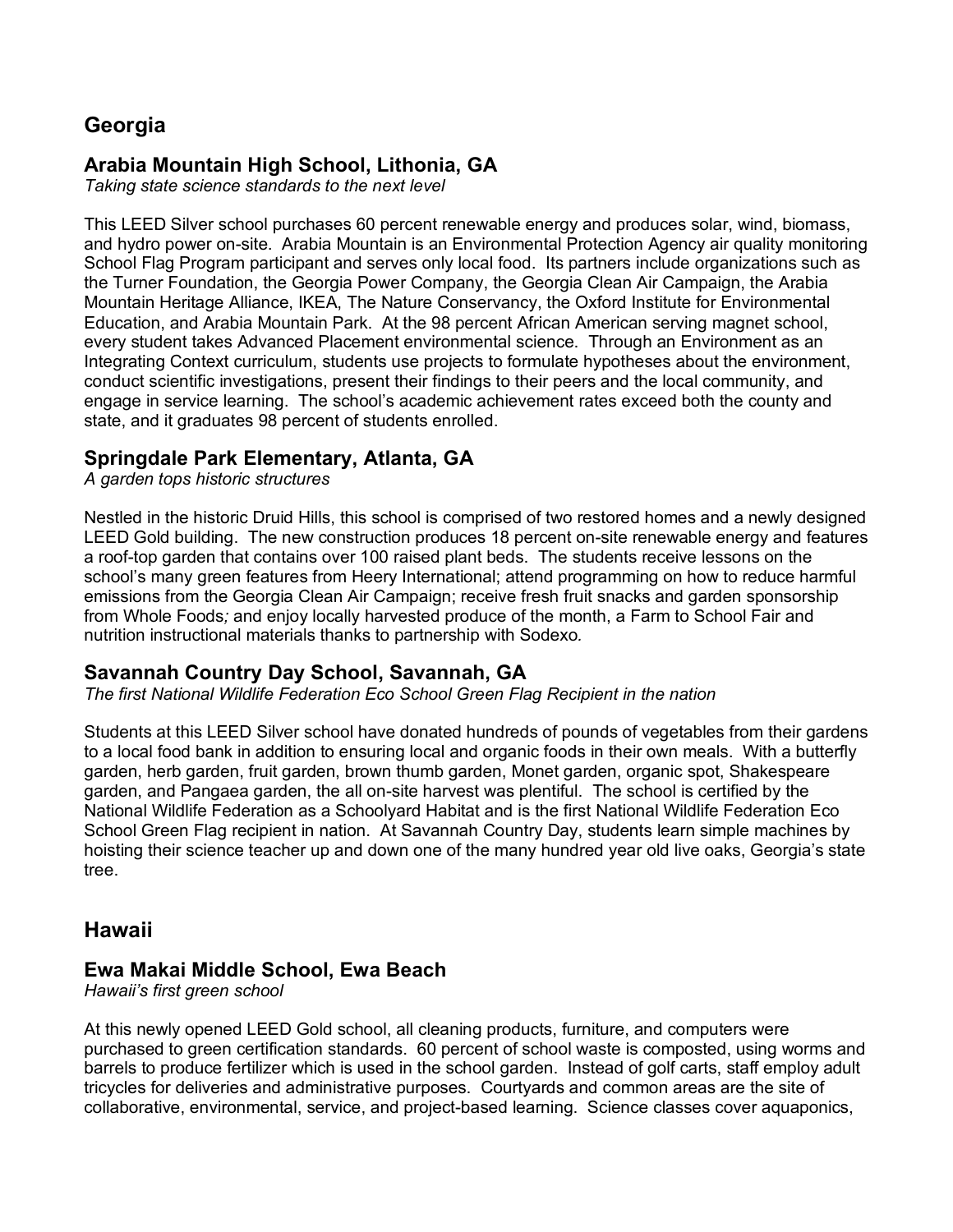solar cells, solar cars, windmill generators, ecosystems, and robotics. Paperless classrooms make wide use of iPads, PowerPoints, email, e-books, and laptops. Students give tours of their new school, deepening their understanding of its green features and practicing public speaking. Staff attend free, bi-weekly Zumba classes to stay fit.

#### **Hawaii Preparatory Academy, Kamuela, HI**

*Modeling a Living Building for schools across the nation* 

With support from a local donor, the Hawaii Preparatory Academy's Energy Lab was constructed as a sustainable classroom prototype according to LEED Platinum standards. It became the first school ever to meet the Living Building Challenge, which requires net zero energy, water, and waste use, as well as stringent materials requirements. The school produces one quarter of its energy consumption on-site and purchases one third renewable energy. All furniture is certified to green standards. The school serves mainly organic and local foods. Students engage in two hours of physical education a day, four days a week. Students have created a system to monitor energy use and conservation in their school buildings. They also have worked with a local hotel to gauge energy "footprints," saving the hotel utility expenses through operational changes and conservation. The school hosts an annual national Student Sustainability Conference. A sustainability education coordinator helps to integrate this learning into science, history, and English. All faculty and staff attend a one-week intensive sustainability course. They use local scientific and natural resources, such as nearby observatories and labs, to provide real-life curricula and programs for students. The curriculum links to each of the four major environmental challenges students will have to face in 21<sup>st</sup> century: energy, food, water, and culture. Students spend over 200 minutes a week in science classes.

# **Illinois**

#### **Academy for Global Citizenship, Chicago, IL**

*Teaching health and nutrition to students and school community*

Academy for Global Citizenship features a comprehensive nutrition education program that spans incafeteria education, in-class lessons and daily sustainability and wellness classes. All teachers participate in sustainability professional development. Students learn about food systems, animals, and the environment by caring for three schoolyard chickens. Kitchen staff is trained and heavily involved in educating about the school's innovative all-organic, from-scratch, and increasingly local breakfast and lunch program. After breakfast, students begin the day with 12 to 15 minutes of yoga. The school offers reasonably priced local produce shares, and free health, wellness, and cooking workshops to the school community. Since the school is located in an industrial area, it uses field trips to farms, wetlands, nature preserves, and campsites to expose students to nature. Students meet with local farmers to choose what they grow in the schoolyard garden. Throughout the harvest process, the school runs workshops with parents to show what students have done in garden and to teach them how to grow at home, no matter the space available to them. At least 10 home gardens have come out of this effort. The school facilitated a mother enrolling in Chicago Conservation Corps, who then led workshops for other parents on green cleaning supplies in the home, and helped two unemployed mothers start a green-cleaning business. The school has encouraged carpooling by mapping where students live and sharing data (with parental consent), as well as by establishing a walking school bus that enables safe walking and bike riding to school. It purchases only renewable wind energy, and reduced dumpster collection from once a week to once every other week.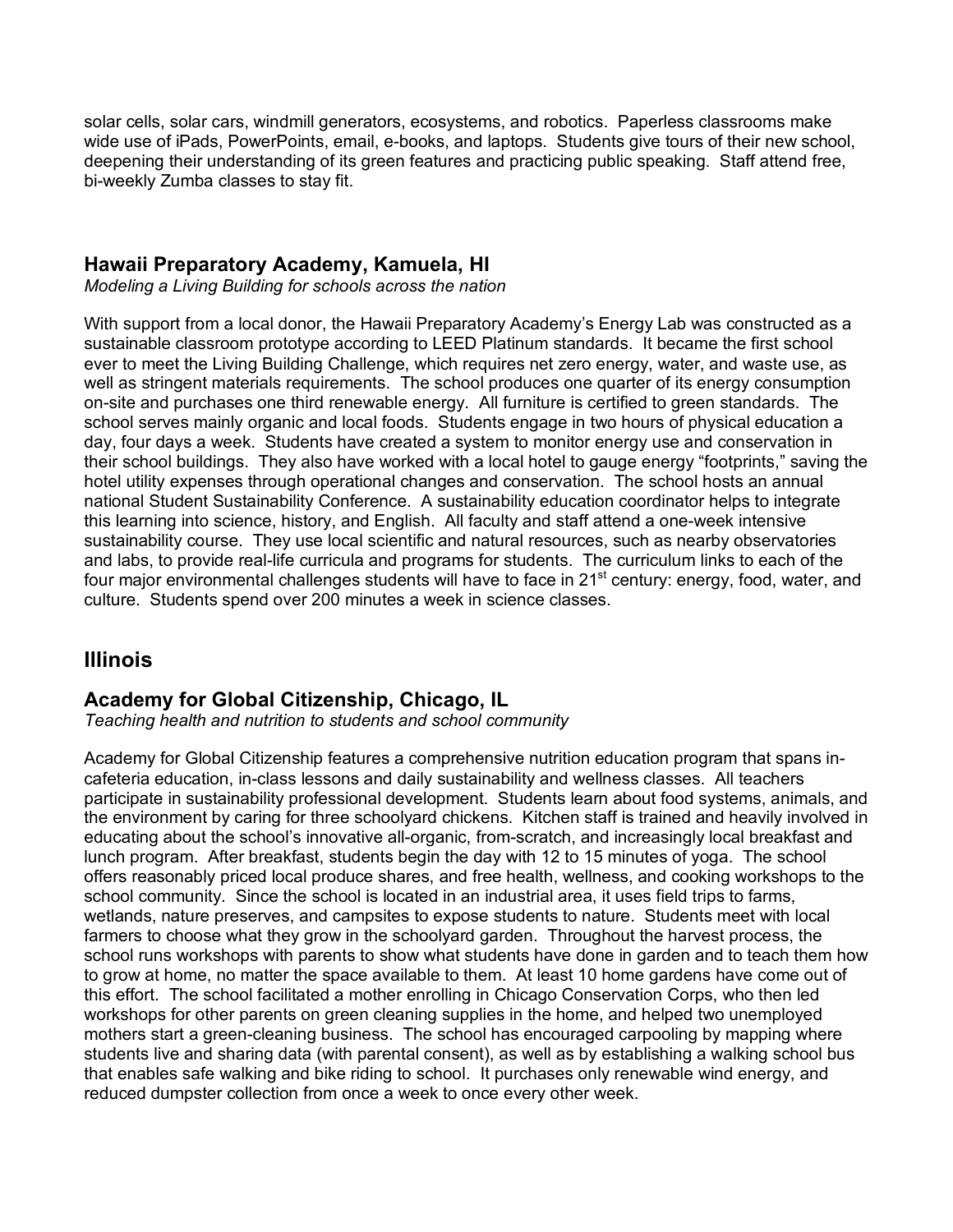#### **Thomas J. Waters Elementary, Chicago, IL**

*The first LEED in Illinois*

This 1911 schoolhouse was reconstructed to meet LEED Silver standards and to become the first LEED certified school in Illinois. Waters has set up a salad bar and removed all vending machine beverages with sugar or high fructose syrup. The school was so adept at lunchroom composting that Chicago Public Schools contracted Waters to teach other schools this practice. All students participate in cultivating food in the vegetable garden, and are responsible for aspects of waste management. The Waters Ecology Program is integrated into every subject, including language arts, drama, music, and art so that each grade has an environmental focus. Teachers form the science committee, working to unify the science curriculum across disciplines and coordinate thematic units with field trips and activities. They go on lengthy walks, dig potatoes, gather seeds and leaves, go fishing in Lake Michigan, and participate in organized runs. Students use data from solar panels, calculate run-off with asphalt versus the school's water-permeable surfaces, study river biomes in three seasons, and measure air, water, and ground temperature. Students testify before the Chicago City Council to make the scientific case for higher water quality standards for the Chicago River. Every class takes three or more outdoor ecology-related trips annually. The music teacher works with students after field trips to create songs reflecting collective experiences, and art classes practice skillful observation of the natural world. The eighth-grade gift to the school revolves around ecology. The school partners with Nature Conservancy, Sierra Club, and Friends of the Parks.

#### **Prairie Crossing Charter School, Grayslake, IL**

*Training other schools and future teachers in sustainable practices*

At Prairie Crossing, students in the 3rd and 4th grades participate in a Lewis and Clark unit that culminates in a visit to a local homestead in the middle of winter, where students make a shelter, start a fire, and cook their own food, as the explorers might have done. The school requires that students place samples of their work in their environmental portfolio at each grade level to monitor progress and knowledge. The school's environmental literacy scope and sequence is overseen by an environmental education specialist and culminates with a final environmental project. Other staff participate in professional development on topics such as planning an integrated environmental unit, classroom gardens and nature journaling. Of five buildings on campus, one classroom building is LEED Gold certified and two other buildings meet the requirements for LEED certification. The school generates nearly one quarter of its energy on site through geothermal, wind, and solar panels. Four 1000-gallon cisterns for collecting rainwater and a bevy of rain barrels handle irrigation for all of the campus landscaping. Through the school ambassadors program, students teach their parents about the green features of their schools and how those features might work in other places. Students have traveled to schools in Chicago, Waukegan, and Gumee, among others, to teach younger students about the benefits of environmental behaviors and ecological concepts. A partnership with a nearby farm allows students to work and learn experientially about farming practices and health issues. The school also sponsors environmental service-learning projects that encourage stewardship behaviors, such as working with adult community volunteers to restore a prairie across the street from the school.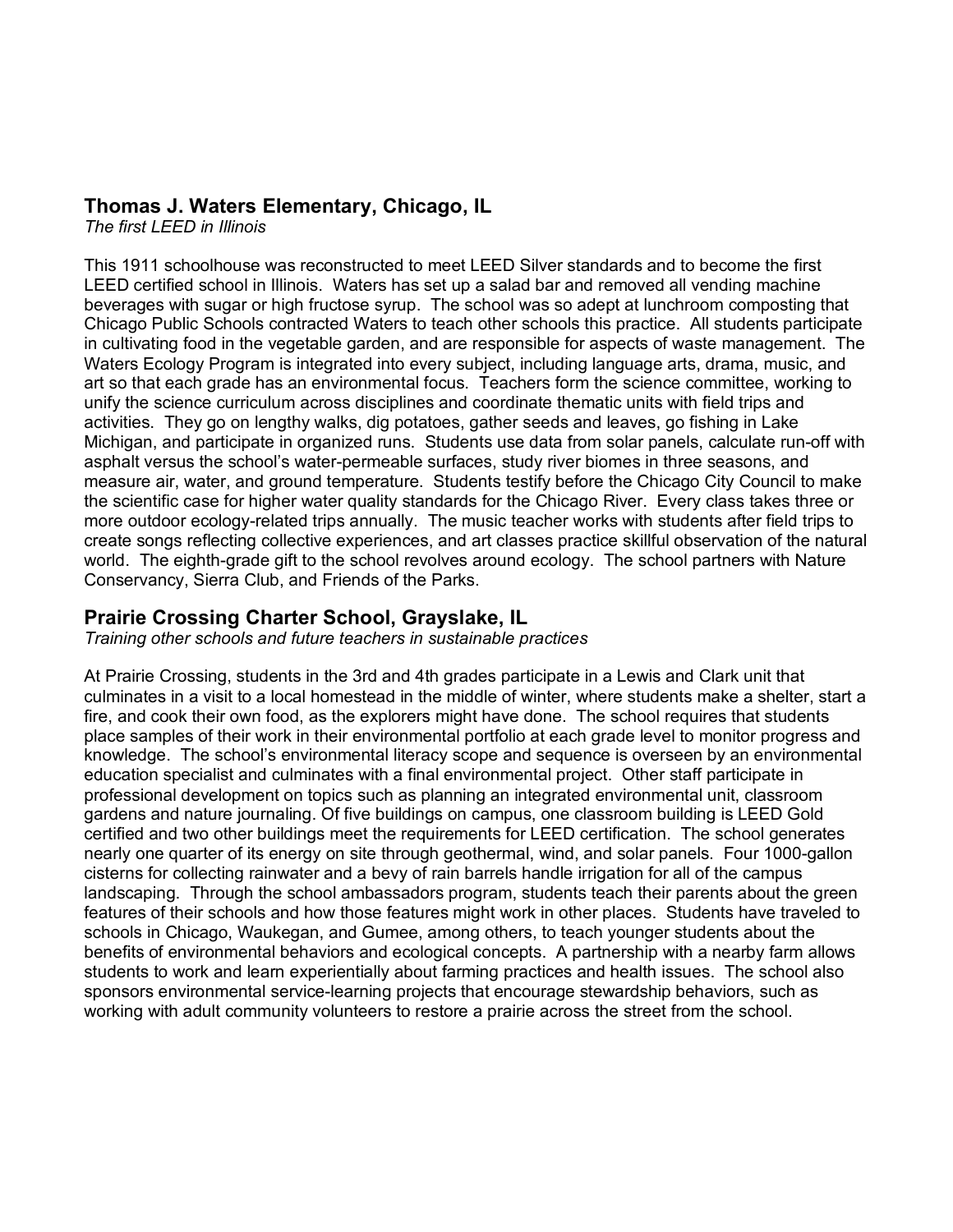#### **Iowa**

### **Des Moines Central Campus High School, Des Moines, IA**

*A retrofitted 1918 Ford car factory where students prepare for careers of the future*

Des Moines Central Campus serves students from 29 districts and 57 schools, and was originally a 1918 a Ford car factory that has been converted in recent years to a high-efficiency, regional, K-12 school. The renovations have included the installation of double-pane glazed windows in order to increase the availability of natural light and reduce the need for artificial lighting. High-efficiency water source heat pumps also were installed in the school, and reduce the need for steam heating. Des Moines Central Campus has reduced its energy consumption by 28 percent compared to a 2008 baseline, and has reduced its water consumption by 64 percent compared to a 2009 baseline. In this urban setting, students use sustainability concepts to learn green job skills. Home building students use recycled materials to turn old bleachers into hardwood flooring. The aviation program works with the Iowa congressional district to salvage old jets and helicopters as teaching tools. A welding program recycled over 43,000 pounds of scrap metal in 2011. The teacher academy is working toward paperless operations with electronic portfolios. The culinary arts program installed a grow cart to cultivate herbs and salad greens, and their new ENERGY STAR dishwasher reduces energy consumption. Animal science students use recycled materials to create wildlife habitat sculptures. Design students study sustainability principles and devise constructions that incorporate LEED criteria. Horticulture students offer their landscaping services throughout the campus. Technology students' use of cloud computing reduces energy consumption by over a third. Central Campus' Iowa Energy and Sustainability Academy is a two-year program that teaches sustainability, green technologies, renewable energy, and conservation. The school nurtures partnerships with University of Northern Iowa, Siemens, Iowa Department of Natural Resources and the Iowa Energy Department.

# **Kansas**

# **Eisenhower High School, Goddard, KS**

*A certified Wildlife Habitat and Monarch way station*

At Eisenhower, consultants from local community, county, and state enhance environmental curricula. These experts, in fields ranging from raptor rehabilitation to hazardous waste to energy conservation to land management to conservation, engage students with their real-life career choices, which apply environmental information and sustainability concepts. The use of environmentally relevant iPod downloads, interactive websites, research facility webcams/webinars, and virtual web labs in the ecology class have provided an opportunity for students to experience environmental science on a global scale. Ecology classes complete water, energy, and waste and recycling audits and manage a recycling program. Special education uses recycling activities as an alternative state assessment. English classes study Henry David Thoreau and Aldo Leopold, and debate teams use environmental issues for their competitions. Math classes use recycled materials to create geometric mobiles. Students participate in wellness sessions focusing on diet and nutrition every third week. The school is home to a certified Wildlife Habitat and Monarch way station.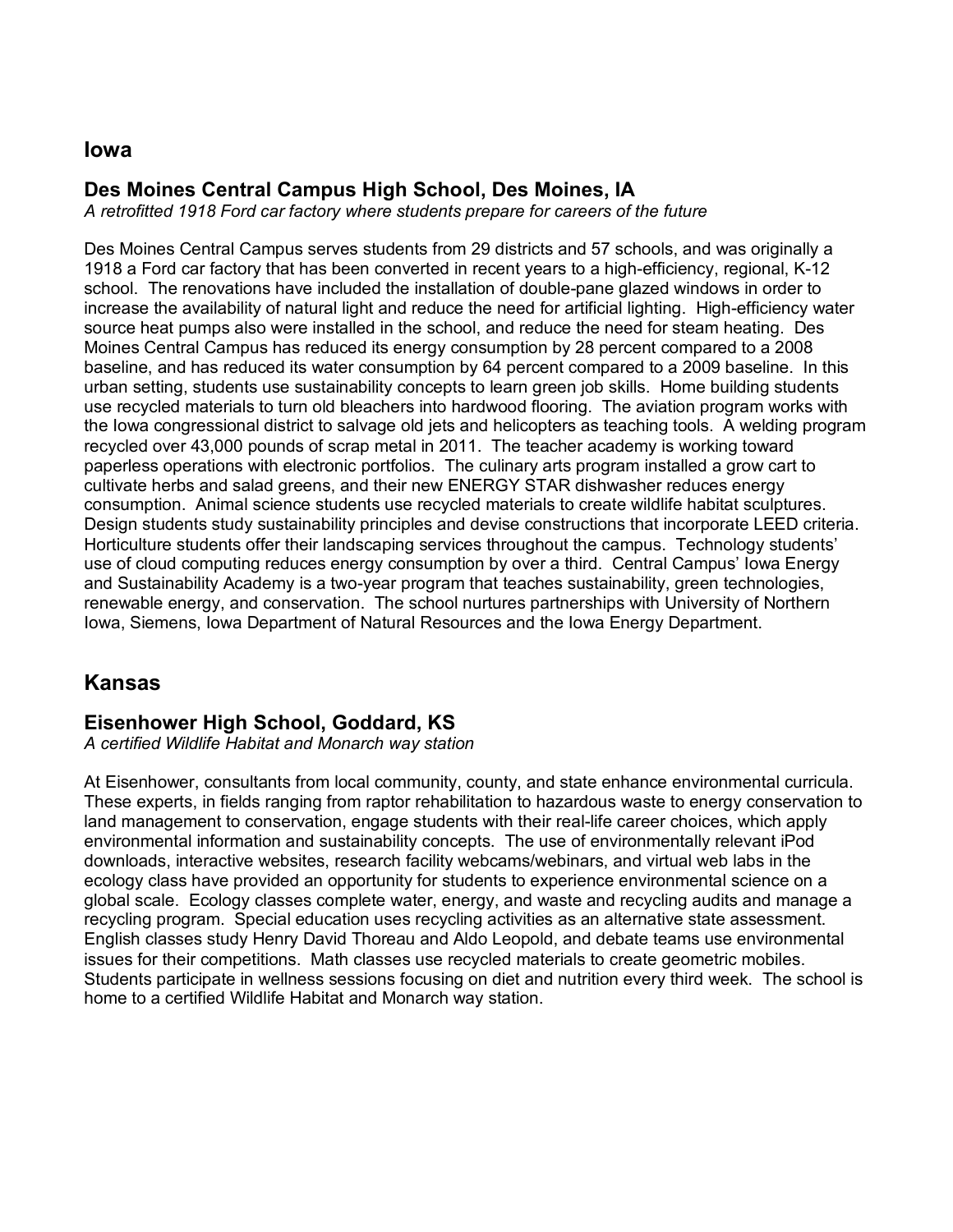#### **Erie High School, Erie, KS**

*The first LEED school in Kansas*

Erie's success was the result of a successful federal school construction bond initiative for this small rural community. Thirteen percent of Erie's consumed energy is derived from purchased renewable energy, and the high school Green Team promotes environmentally friendly behaviors throughout the school as well as the community. Skylights, large windows, and lighting occupancy sensors minimize the use of artificial lighting, and energy-efficient fixtures help prevent energy waste. Low-flow water fixtures with automatic sensor operation optimize water efficiency. The Green Team also contributed to water savings by researching and identifying plant species for landscaping that would require no supplemental watering after the first year of growth. Erie High School uses the environmental Protection Agency's Portfolio Manager to track its energy use over time, and in 2012 the school earned an ENERGY STAR energy performance score of 94. Also, over 95 percent of classroom space benefits from extensive day lighting. Students and visitors find preferred parking spaces for those who carpool or drive a fuel-efficient vehicle. Curriculum is delivered through project-based learning that includes meaningful outdoor experiences. A cattle operation module includes livestock reproduction, addressing such relevant topics as artificial insemination, embryo transfer, pregnancy checks, and the maintenance and general care of livestock. Other projects include a lasagna garden, an on-site pond and a locally accessible river where students study water quality, species substantiation, and erosion issues. The school's natural habitat area allows for projects in prairie identification, animal identification and tracking, native grasses, and xeriscaping. Students complete assignments digitally instead of on paper, and 90 percent bike, walk, or carpool to school.

#### **Brookwood Elementary, Leawood, KS**

*Highly integrated environmental education*

At Brookwood, educators integrate environmental education into the curriculum throughout all grade levels – in all subject areas, from language arts to sciences. Educators and students have access to the wide variety of environmental fiction and non-fiction books in the library. At the beginning of every year, all educators are engaged in a school-wide green professional development opportunity. This year, the annual family Math and Science night was environmental education themed, incorporating green community members and opportunities for hands-on environmental experiences. The school holds numerous other school-wide environmentally-focused assemblies and presentations. The Brookwood PTA raised money to install energy efficient hand dryers in the school restrooms in the school, and promotes zero waste classroom parties by encouraging reusable plates and napkins with recyclable drink options. A local artist is assembling reused materials into a large indoor sculpture and engaging students in hands-on workshops where they work with reused metal. The school recycled over 30 pounds of crayons last year. It also collects inkjet and toner cartridges, cell phones, laptops, and batteries.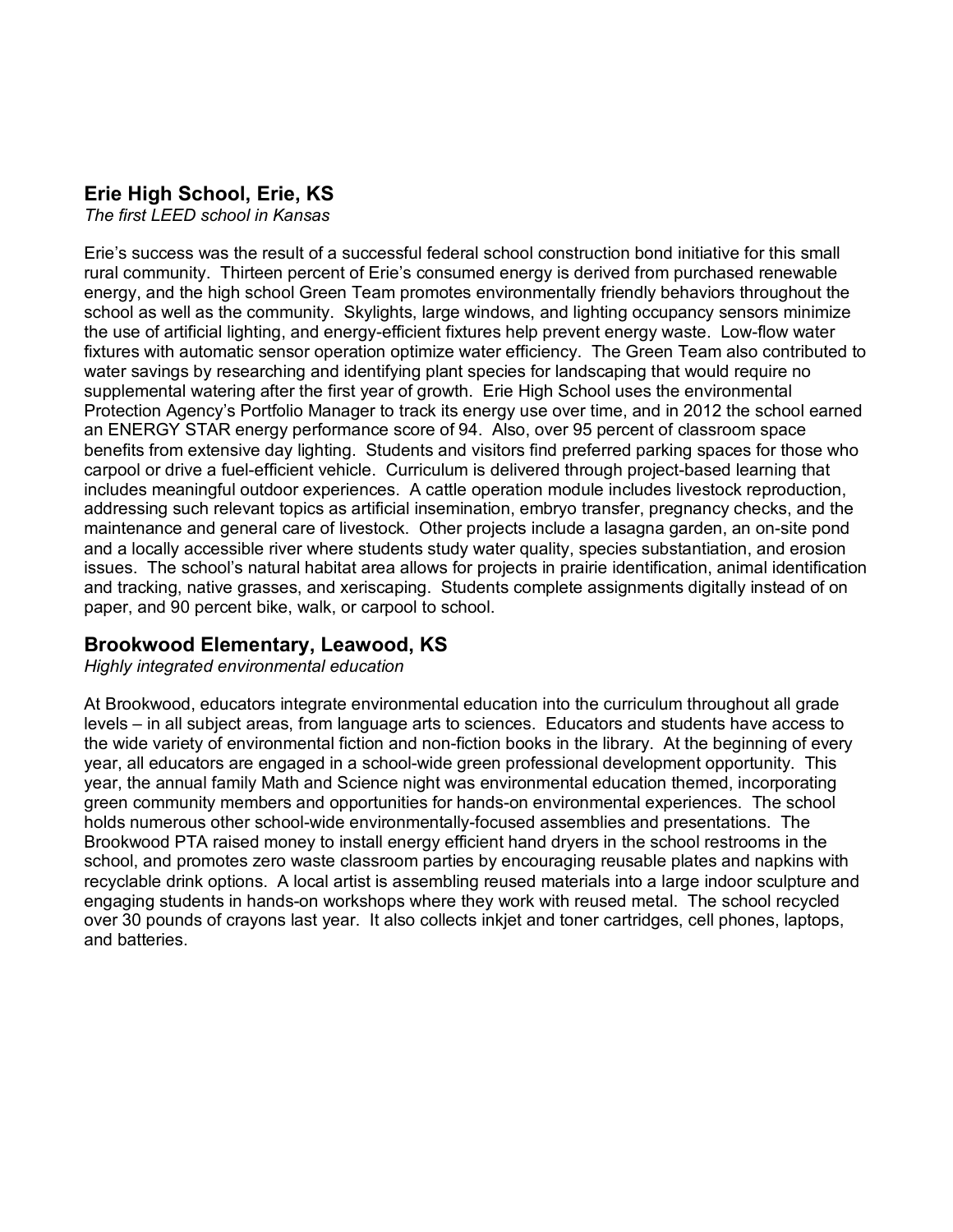# **Kentucky**

#### **Rosa Parks Elementary, Lexington, KY**

*Reaching toward community-driven sustainability objectives*

The Rosa Parks school improvement plan includes sustainability objectives; parents and staff meet monthly to discuss how to best attain those energy-saving goals. They've installed rain barrels and walking trails, and planted trees in coordination with the University of Kentucky Landscape Architecture Department. Rosa Parks is one of two sustainability pilot schools for Fayette County Public Schools, and uses the environmental Protection Agency's Portfolio Manager to track its energy reduction progress, including a reduction of more than 70 percent in GHG emissions. Additionally, Rosa Parks conducts annual audits of facility and irrigation systems to prevent water leaks and identify opportunities for water savings. Rosa Parks earned the ENERGY STAR award in 2011, and has reduced its energy consumption by more than 40 percent compared to a 2009 baseline. As part of an air quality improvement campaign, students conducted tests, created signage, wrote student news articles and advertisements. Students care for trout in the classroom to learn about and improve water quality. The school has partnered with Kentucky American Water Company to hold an annual school science fair. Lunches are prepared and color coded according to USDA's My Plate so that students can make choices in every food group. Teachers ask, "Do you have all your colors on your tray?"

#### **Georgetown Middle School, Georgetown, KY**

*Using shared energy conservation efforts to learn STEM*

Located in a 54-year-old building, Georgetown Middle School is part of Scott County Schools and was constructed in 1958 in Georgetown, Ky. As part of its energy conservation efforts, Georgetown Middle established a Student Energy Team, which has held educational programs for students at two neighboring elementary schools. Compared to its 2010 baseline, Georgetown Middle has reduced its annual greenhouse gas emissions by 20 percent. The school also has installed an underground retention system to help prevent runoff and improve the quality of the school's water supply. Georgetown Middle earned the ENERGY STAR award in 2011 and 2012 with performance scores of 76 and 88, respectively. Also, teachers participate in the Kentucky chapter of the National Energy Education Development workshops. Sixth grade students conducted a creek study using GPS to create maps. The energy team has held workshops on energy topics for feeder elementary schools. Students have improved their state science test scores by 15 percent. The school has partnered with the local soil conservation organization to sponsor a student writing contest. It participates in USDA's HealthierUS School Challenge and holds an annual Greek Olympics.

#### **Richardsville Elementary, Bowling Green, KY**

*The first net-zero school in the nation*

Richardsville Elementary holds the distinct honor of being the first net zero school building in the nation. In addition to being LEED Gold certified and scoring 100 on the Environmental Protection Agency's ENERGY STAR portfolio, the school generates renewable energy on-site through solar panels and a geothermal system. Among the school's features are sinks in the bathrooms that are hands free and run with photovoltaic cells, and a rain water collection system on the roof of the building that pipes water to the rain garden, which has eliminated the need for an irrigation system. Additionally, Richardsville's cafeteria does not have fryers, a practice that decreases energy consumption while increasing the nutrition of every meal served. The school's student Energy Team leads schoolwide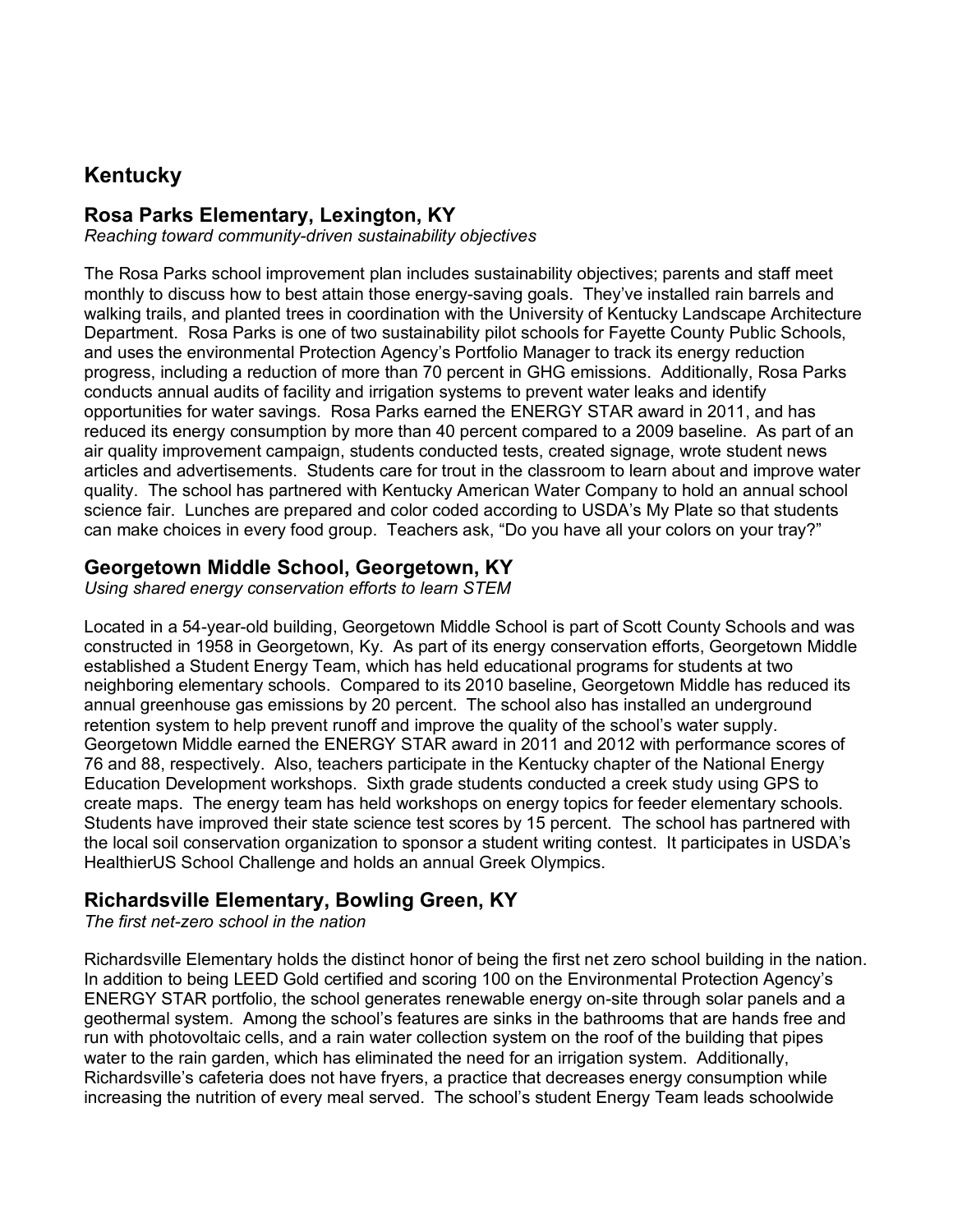recycling efforts, in addition to giving energy tips, completing energy audits, leading tours of the building, and holding schoolwide and community events that focus on energy conservation and sustainability. The school participates in Farm to School and the HealthierUS Schools Challenge programs. Teachers participate in professional development workshops through National Energy Education Development. The school's Dr. Seuss Family Fun Night includes nutrition- and energyrelated activities. Students also learn about energy conservation and sustainability through an energy conservation curriculum plan developed around National Energy Education Development materials. Environmental responsibility is integrated throughout the school in learning murals and themed hallways, focusing on solar, geothermal, recycling, and water conservation.

# **Maryland**

#### **Dunloggin Middle School, Ellicott City, MD**

*Caretakers of the Chesapeake*

Stream restoration and wetland construction has served as Dunloggin's  $7<sup>th</sup>$ -grade student servicelearning project since 2005. Through the continued maintenance of a wetland area near the streams, students help to create a natural habitat for wildlife, as well as provide a buffer to absorb excessive nutrient runoff from local fields before it enters the stream and eventually reaches the Chesapeake Bay. The project is intensive and ongoing, engaging students in environmentally friendly activities throughout the school year. Students also have created and regularly maintain nature trails through the area, perform water-quality testing on the streams and wetland area to determine the health of the water, and take population samplings of various organisms. Students are required to write an argumentative piece either supporting or refuting the possibility of using alternative/renewable sources of energy in the future after they learn about and generate electricity to operate models. Students compare and contrast the power and efficiency that can be realized from wind-, solar-, and water-powered machines, as opposed to non-renewable sources. The school replaced its old boiler system with a more energyefficient model. Its soap dispensers, toilet paper, and paper towels all are green standard certified, chlorine free, and made with 100 percent wind-generated electricity.

#### **Francis Scott Key Middle School, Silver Spring, MD**

*Learning critical thinking, STEM and writing weighing the evidence of global change* 

Francis Scott Key is a LEED Gold facility, featuring geothermal heating and cooling and solar panels. Its roof provides information to students and staff on the energy produced at the school for monitoring and data manipulation. In their exploration of solar energy, students have the opportunity to build a solar collector, gather data, and consider why solar energy often is promoted as an alternative to fossil fuels. Student service learning projects are performed at each grade in middle school. At grade six, those projects are environmental, and many students also choose environmentally focused action as their grade eight service project. The 300-student eighth-grade class participated in a local greenscaping project. In both grades six and eight, students consider the evidence of global change over time through research and data analysis. Students learn about bias and think critically about sources as they explore information related to global warming. All grade six students are involved in a multi-day residential environmental program focused on the ecology of the local watershed. Students learn to use scientific equipment and technology to collect data about the watershed. They complete a stream water survey and forest buffer assessment, and then analyze data and make conclusions about the health of the local watershed. Students discuss the decisions they make every day that affect the local watershed.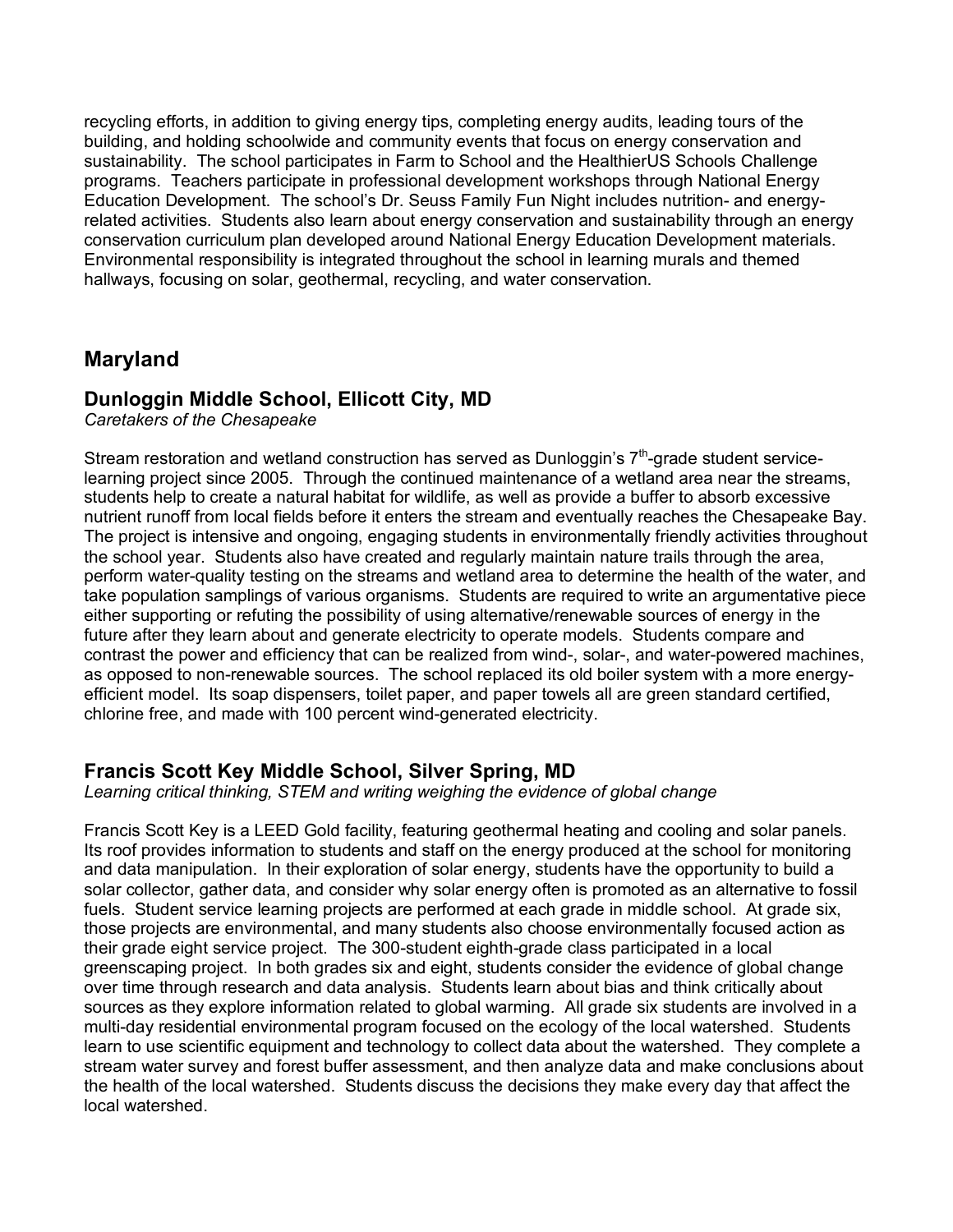# **Folger McKinsey Elementary School, Severna Park, MD**

*Learning by raising terrapins, eels and bay grasses*

Folger McKinsey holds a Tasting of the Rainbow event each month, providing students with the opportunity to try new fresh fruits and vegetables. Its outdoor courtyard features a butterfly garden, raised flower beds, a science lab, reading area, stage, "explora-torium" to dig and witness nature, and a water-feature emulating the sea-level fen uniquely characteristic of this region. The accompanying curriculum plan encompasses science, language arts, music, art, and math. Through annual environmental field trips and use of the schoolyard at all grade levels, along with a strong partnerships with a local outdoor education center, Folger students engage in active lessons, allowing them to make practical applications to the environment. In addition to each grade level focusing on a specific issue, projects such as growing bay grasses and raising terrapins and eels make environmental literacy tangible and real at Folger. Fifth grade students have scored between 92 and 95 percent proficient or advanced on state science assessments in recent years. The school partners with Northrup Grumman and the Naval Academy for its STEM initiatives, including the school-wide annual environmental science fair.

#### **Lucy School, Middletown, MD**

*LEED Platinum pride*

The Lucy School is the only LEED Platinum school facility in Maryland. It also is on the National Register of Historic Places. The 17-acre campus includes a pond, waterfall, wetlands, forest, and rolling hills. The school purchases wind-generated energy and produces a whopping 43 percent of its energy on-site with solar installations. A roof garden accumulates and filters rainwater for toilet flushing. Teachers drink from reusable thermoses instead of water bottles. The school provides discounted tuition for families who carpool. Even the three-year-olds are very careful to conserve during hand washing, and are reminded by a song that they sing when it is time to wash hands: "Turn off the water, don't let it run. Save a little water for everyone." The cafeteria serves organic local food, including hormone-free milk, and is free of sugary snacks. The school maintenance team employs chemical-free cleaning products. Chemical-based fertilizers and herbicides, as well as smoking and idling vehicles, are not permitted on school property. All students spend about an hour a day outdoors, including unstructured playtime. Playgrounds have logs, rocks, and tree stumps to climb over, and tree "cookies" and pinecones to build with and carry about. Outdoor time also includes exploration walks, work in the garden, forest play, and visits to designated learning sites. Children are immersed in hands-on learning projects, keep nature journals, and construct and write a field guide for flora and fauna found on the campus. They plant, harvest, and maintain an organic garden and greenhouse. For independent projects, students are assessed according to school-created rubric assessments. All students who have been in the primary program for at least one full school year score proficient or better on environmental curriculum assessments.

# **Michigan**

#### **Clarkston High School, Clarkston, MI**

*Celebrating technology and green energy curriculum*

Clarkston High School was built in 1998 as a part of Clarkson Community schools, and the school received the ENERGY STAR award in 2008. Clarkston's students, staff, administrators, and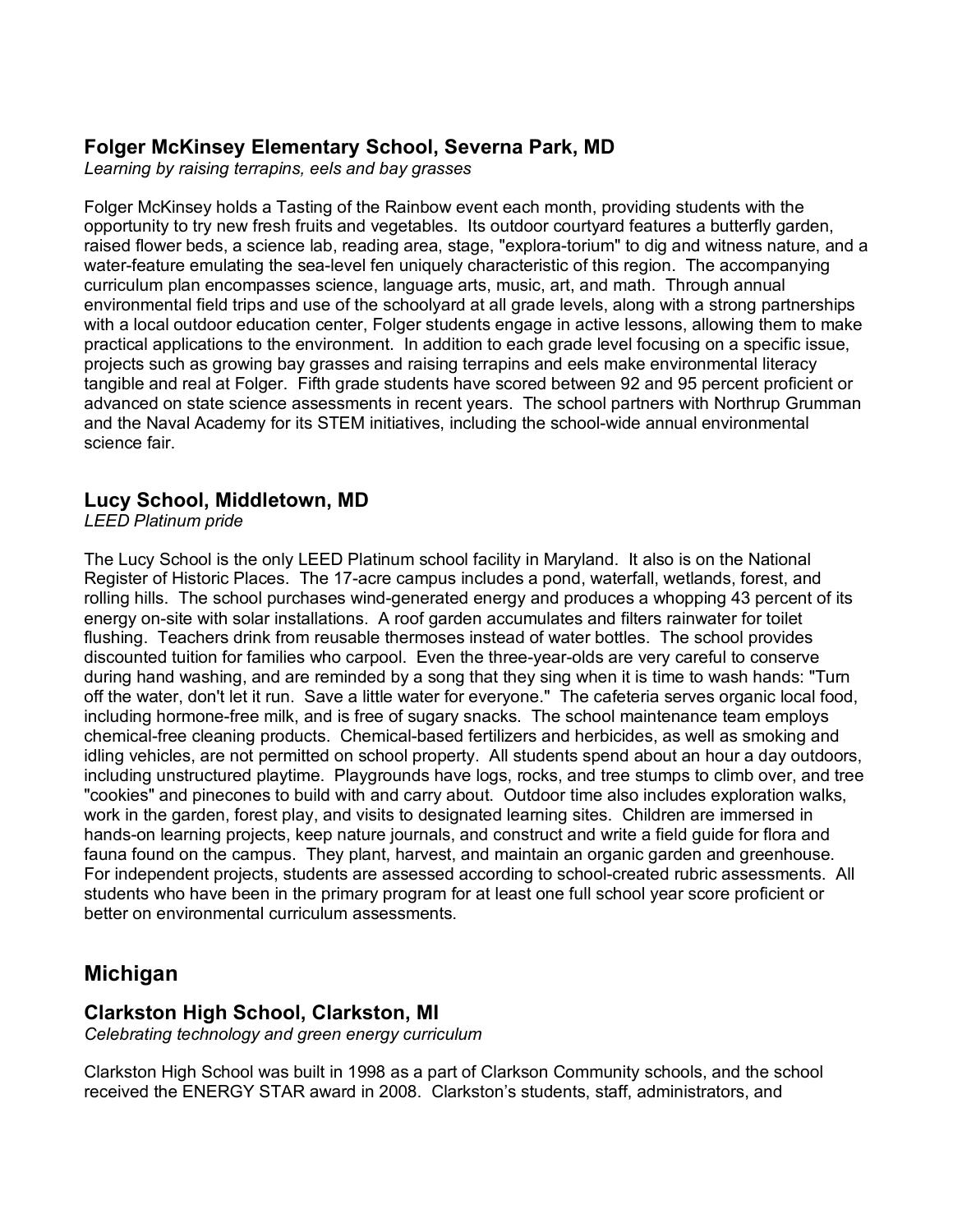community members all contribute to the district's energy management program. Due to these initiatives, Clarkston has reduced greenhouse gas emissions by 27 percent through behavioral changes, lighting upgrades, energy use policies, installation of occupancy sensors, centralized HVAC and lighting controls, continual monitoring of utility usage data, and more. Clarkston also has reduced its water consumption by 55 percent from 2006 to 2010 by installing low-flow water fixtures, scheduling, and zoning of irrigation. Classes have created and maintain outdoor classrooms and learning trails. Students participate in spring and fall grounds cleanup days. A green energy curriculum is supplied by Energy Works Michigan. Clarkston has an arrangement with a local refrigeration design company to receive scrap and waste insulation so that grades six through 12 can conduct aerodynamic analysis. The English language arts department reviews papers using track changes to reduce copies made. CSMTech is a program where science and math infused with technology is celebrated. Science and math are taught with real- world applications and integrated throughout the curriculum. These career and technical education courses embedded with green and sustainability education.

#### **Detroit Edison Public Service Academy, Detroit, MI**

*Urban school, global view*

This school has obtained grants to erect a wind turbine, solar pavilion, and weather station, as well as plant trees. It obtained a multi-year STEM service-learning grant, and hosted a 2011 STEM service professional development conference. The school planted an urban garden with support from Lowe's and Daimler Chrysler. Some students are involved in a program called Young Explorers at Ecotek Lab. They have created bioplastic and biofuel, visited a wind farm in Pigeon, Michigan, assisted the U.S. Coast Guard with the BP oil spill in the Gulf of Mexico, traveled to Cape Town, South Africa to work with the South African Weather Service and the GLOBE Program on climate change, and presented their work on environmental science and sustainability at the United Nations in New York City. The science club is developing a car driven by biofuel. The Engineering Society of Detroit introduced students to Future City Competitions, where students build models of sustainable cities of the future, using only recycled materials and robotics. The Academy's first Earth Day event included a student led demonstration of a hydrogen fuel cell vehicle from General Motors, as well as a variety of fuel efficient vehicles.

# **Minnesota**

#### **Garlough Environmental Magnet School, West Saint Paul**

*Outdoor learning stations and an environmental literacy graduation requirement*

Thirteen percent of Erie's consumed energy is derived from purchased renewable energy, and the high school Green Team promotes environmentally friendly behaviors throughout the school as well as the community. Skylights, large windows, and lighting occupancy sensors minimize the use of artificial lighting, and energy-efficient fixtures help prevent energy waste. Low-flow water fixtures with automatic sensor operation optimize water efficiency. The Green Team also contributed to water savings by researching and identifying plant species for landscaping that would require no supplemental watering after the first year of growth. Erie High School uses the Environmental Protection Agency's Portfolio Manager to track its energy use over time, and in 2012 the school earned an ENERGY STAR energy performance score of 94 due to its 40 percent greenhouse gas emission, 22 percent energy, and 26 percent water reductions. Also, more than 54 percent of the school's waste is diverted from landfills. Each classroom operates worm bins and garden compost piles, with designated "Rot Rangers" ensuring all discarded items are in the correct places. Garlough students have gone on to start composting and recycling programs in their middle school. The entire school "walks from school" to the school buses on a path through the woods every other Friday, and participates in Safe Routes to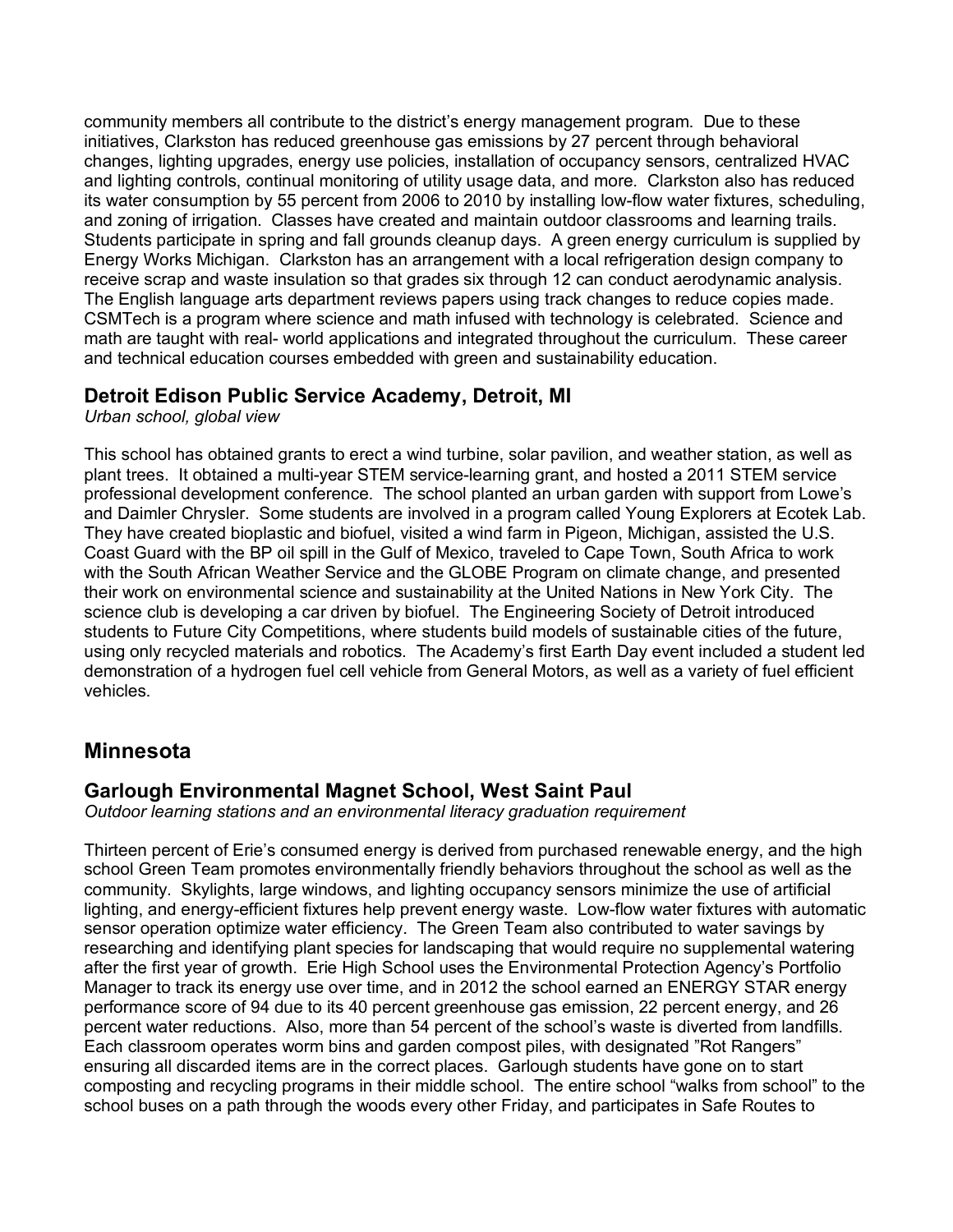School. Six classrooms are equipped with treadmills and 80 under-desk peddlers are distributed throughout classrooms for students who need to move even as they are seated. The school is a Silver USDA HealthierUS Schools Challenge winner, and maintains organic gardens and a fresh salad bar. A major environmental theme is woven into the curriculum each year and students visit an on-site nature center daily. The campus includes Outdoor Wonder Learning Stations aligned to state academic standards with interdisciplinary lessons at these stations designed for every grade level, under such themes as chipmunk park, rain garden, bird sanctuary, tree walk, outdoor weather station, butterfly gardens, vernal pond, and tulip garden. A naturalist takes all students out every week and the school has implemented a fourth-grade environmental literacy requirement. The staff meets every month to integrate environmental and nature-based concepts into the school's curriculum.

#### **Kennedy Community School, Saint Joseph, MN**

*A U.S. Fish and Wildlife Service Schoolyard Habitat*

This LEED Gold certified school purchases 96 percent renewable energy, generating the remainder through on-site geothermal production. The school has an energy use tracker website for monitoring consumption, diverts 58 percent of its waste from landfills and has reduced its irrigation and indoor water use by 25 percent. The school van has been converted to run on recycled cooking oil. Kennedy participates in the Safe Routes to School Program, the Healthier School Challenge, and the Farm to School program, and is a recipient of a U.S. Department of Education Carol M. White Physical Education Program grant. Forty of Kennedy's 72 acres are certified U.S. Fish and Wildlife Service Schoolyard Habitats, and include an outdoor classroom and reading garden. Students are designing a walking trail through the restored prairie habitat. Ninety percent of seventh- and eighth-graders score at the proficient level or above on school-wide assessments in environmental and sustainability concepts. A STEM club operates at various levels, with groups facilitated by university professors and students. All staff are trained in recycling by TriCounty Waste Management and the school's designers on green school features. Most staff also receive U.S. Fish and Wildlife Service training in the prairie habitat. One hundred percent of the school's sixth- to eighth graders completed a community service project focused on environmental and sustainability topics.

# **North Shore Community School, Duluth, MN**

*Hormone-free milk from local dairies and student tapped maple trees*

This charter school in rural north Minnesota is a 50 year old facility, yet it received a score of 77 in the ENERGY STAR Portfolio Manager. The school uses washable utensils and trays, and diverts 51 percent of solid waste from landfills through reuse and recycling efforts. Fourth grade students conducted a water audit that led to the installation of a high efficiency hand washing station, reducing water consumption to approximately one quarter of prior daily usage. Ninety percent of campusgenerated food waste is composted through a vermiculture system. All of the school's paper supply is post-consumer material, and all used colored paper is recycled into student-made paper. The school consolidated six and a half bus routes into five, resulting in a significant decrease in mileage. This Farm to School participant serves certified hormone-free milk from local dairies. The school greenhouse supplies up to 20 pounds of mixed greens each year to the cafeteria. Each spring, students tap maple trees on campus to enjoy homemade syrup during breakfast in school. The curriculum includes nutrition at all grade levels, and students participate in a minimum of 170 minutes of physical activity and/or outdoor learning each week. A year-long environmental theme is used as an integrating context for the curriculum and school field trips. Every student attends an additional Environmental Education course once a week, led by the environmental educator on staff. Ninety percent of all staff participate in environmental and sustainability training several times annually. Teachers develop two to three Environment as Integrating Context lessons each month. From raising mealworm beetles in first grade to the science and social studies teachers collaborating on the effects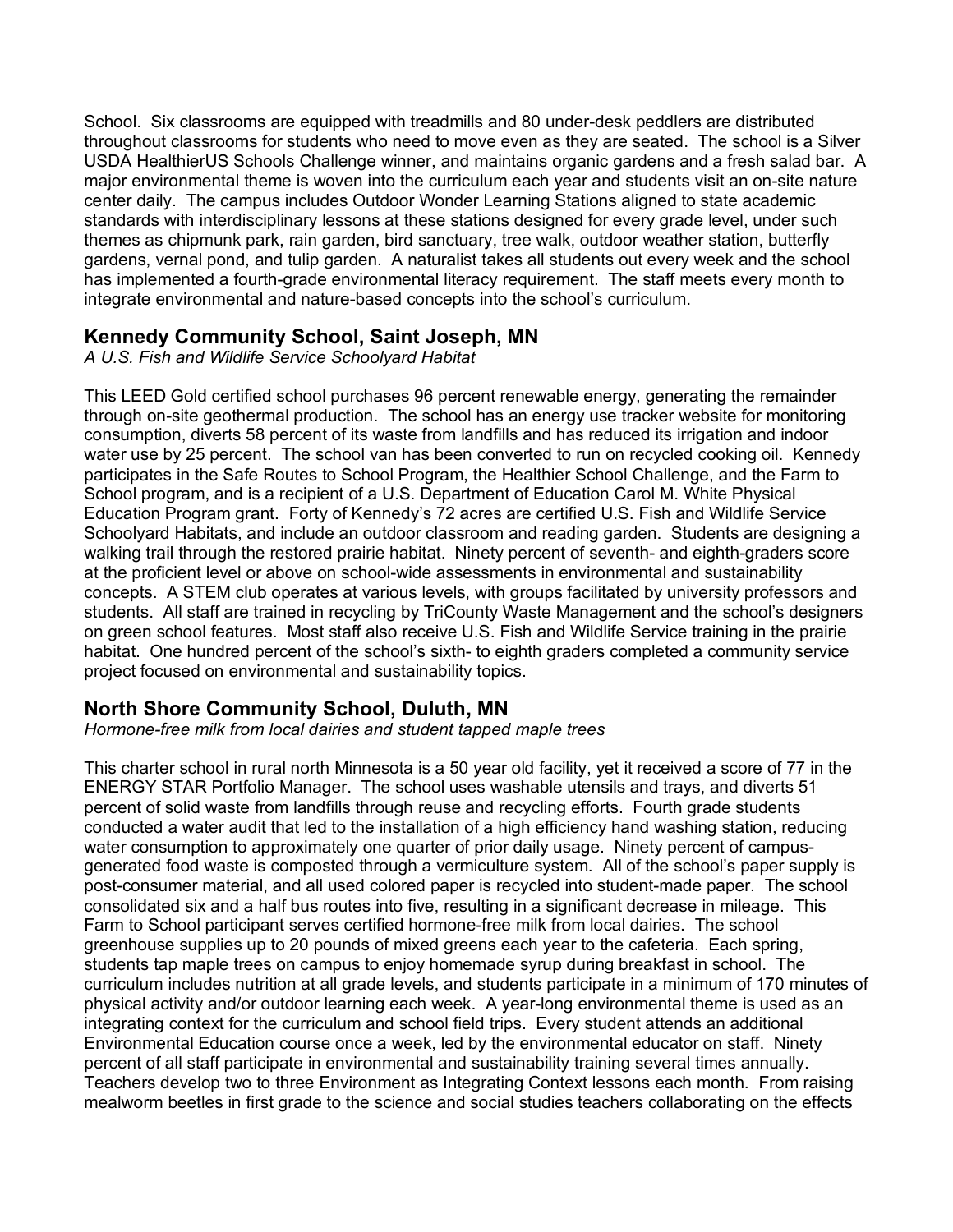of aerated and non-aerated worm tea, classrooms are geared toward environmental and sustainability concept integration.

## **Missouri**

#### **Crossroads College Prep, Saint Louis, MO**

*The only LEED Platinum School in Missouri*

At this urban college preparatory school serving nearly 50 percent minority students, you'll find the only LEED Platinum school building in Missouri. The facility has the largest photovoltaic cell in the region, allowing the school to generate 20 percent of its energy on-site. Crossroads has reduced its energy use by 15 percent, and purchases 18 percent renewable energy. Students learn from composting, a bioretention pond and a native garden that serve as outdoor classrooms. All 2011 graduates went on to enroll in college, with 42 percent of them pursuing a STEM field. Students analyze, clean, and reclaim a local creek. 210 students contributed over 4,000 hours of community service in the Saint Louis metropolitan area by participating in the school's civic engagement program, which partners with 16 nonprofits that focus on environmental issues. Their service activities included growing organic food, recycling and reusing bikes, restoring native habitats, removing invasive species, and constructing rain gardens. The school partners with the National Audubon Society's Rivervision program to expose students to river and bird species. All students study LEED building features and 38 percent of students enroll in Advanced Placement environmental science.

#### **The College School, Saint Louis, MO**

*Finding simple solutions to save energy*

The College School found that it could reduce the lighting in each classroom by 33 percent by simply disconnecting one light bulb in each fixture. This was easy, cost nothing, and made students aware of a simple mechanism to reduce energy use, one that is four times more effective than the school's wind turbine and solar array combined. The school began restoration projects to reduce rainwater runoff with a permeable parking lot, and then installed native plants on campus. The College School then moved to restoring a local park and surrounding areas in cooperation with the community. Students led and partially funded a wind turbine project. All students take environmental issues and ecology courses for a minimum of 160 hours. They tend a greenhouse, a vegetable garden, and learn from a demonstration green roof. Half of the food served is local, and Tuesday's cafeteria menu features a locally grown soup and salad lunch. Students take part in wilderness adventure outings using Leave No Trace methods. The La Barque Creek Campus is the school's 28-acre environmental education site located 30 minutes from St. Louis. It provides students with opportunities to learn about and interact with nature in joyful, meaningful and creative ways, and to engage the broader community.

#### **Nebraska**

#### **Lothrop Science and Technology Magnet, Omaha, NE**

*Where all community service projects focus on the environment*

This pre-k through fourth grade magnet school reduced its greenhouse gas emissions by over one third in one year by changing to energy efficient bulbs, training in water use reduction, and planting native species of vegetation. Its curriculum features a consistent, daily focus on reduction, reuse, and recycling, and science standards include relationships between living things and environment. The school hosted a vermicomposting assembly with a speaker on the science behind this practice and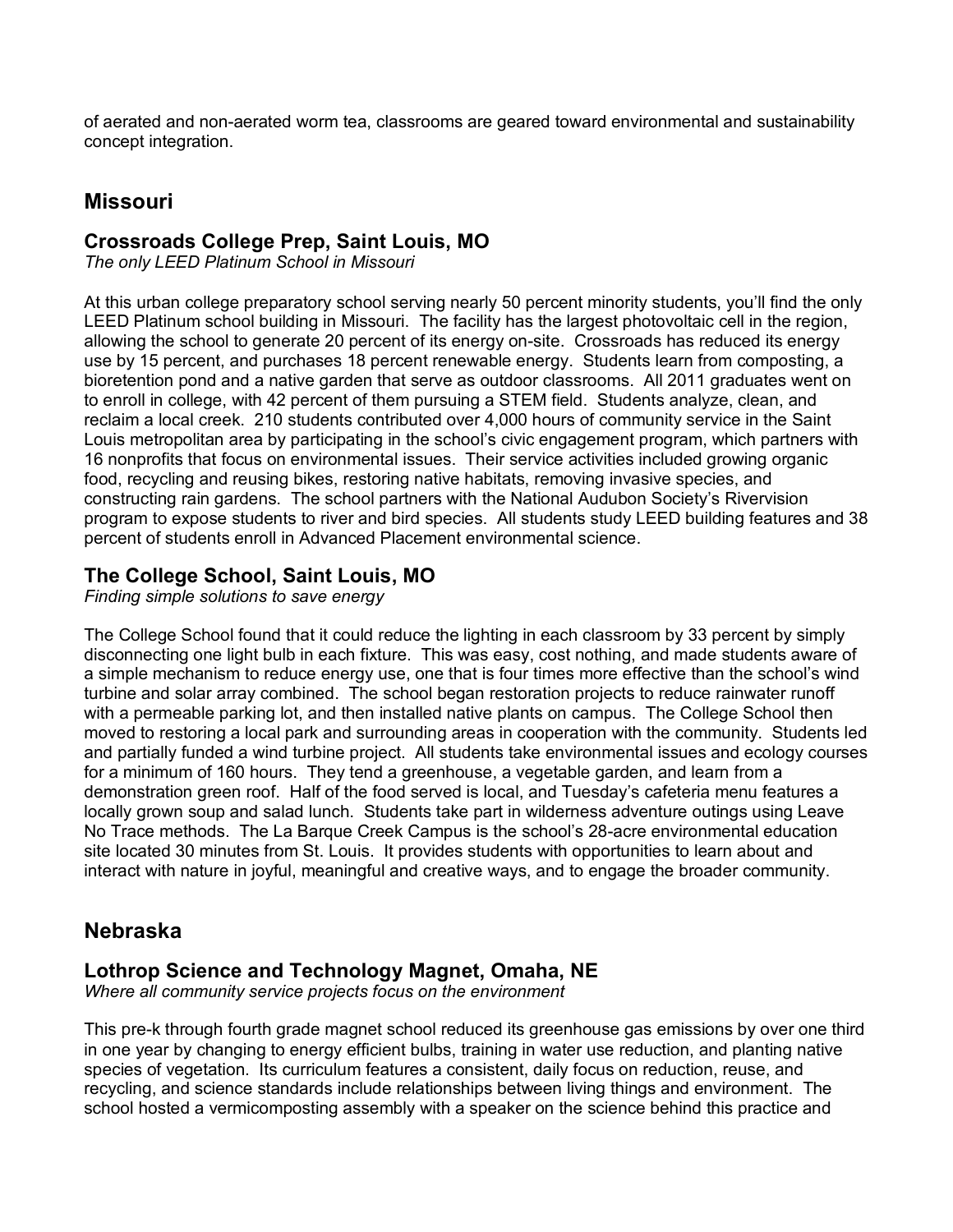taught the public how to compost on Earth Day. Students learn about erosion, soil pollution, and pesticides. The school engaged in a landscaping project to help the neighborhood understand how to reduce exposure to soil lead caused by drainage and lead-based paint. The school collects juice boxes from six other schools to use as sunflower planters and recycles crayons. Even the youngest students are fascinated by alternative energy, and all note wind turbines while on field trips. In the student managed garden, children turn over soil and add compost. All civic engagement projects at the school focus on the environment. Students work to resolve community problems, build outdoor classrooms, mentor other schools to develop environmental programs, and experiment with alternative pest control procedures. The school employs Project Wet and Project Wild curricula. Students produced a play on reducing lead exposure. They dig up dandelions and look at roots under microscope, make salsa and other foods with garden produce, manipulate variables in an experiment to simulate the greenhouse effect, study the foods they eat at lunch and breakfast to learn good nutrition, and keep nature journals using recycled paper.

#### **Miller Park Elementary, Omaha, NE**

*Using sustainability to keep kids and community safer and healthier*

This pre-k- to sixth-grade school is located in one of the highest poverty areas in city of Omaha. Students, staff, and green team members all were actively involved in preparation of the school's application to Nebraska for the ED-GRS nomination. Parents at the school have a 100 percent attendance rate at conferences and student attendance is at 93 percent or higher daily. Miller Park reduced its greenhouse gas emissions by 72 percent and its water use by 19 percent, earning the highest ENERGY STAR rating for any Omaha public school. To achieve these gains, it re-lamped entire school, regulated temperature setbacks and installed geothermal. The schools earned the ENERGY STAR award 2010 and 2012, with scores of 89 and 92. At every grade level, students use environmental education, health, and sustainability topics to develop an aptitude for the critical STEM subjects, preparing them for jobs of the future. Head Start attendees learn the basics of recycling and composting. Fourth graders completing a food unit take a field trip to a nearby culinary institute to learn how science is used in the industry. The school invested in nine 20-unit mobile learning laptop carts for each grade level. The school offers a GED program for parents and community members, dental screenings and sealants, and mental health lessons. The school also partners with the local police department for gang intervention services.

# **New Jersey**

#### **Bernard High School, Bernardsville, NJ**

*An annual battle of the bands supports environmental initiatives*

Bernard High achieved a 16 percent energy use reduction in three years through behavioral changes and low cost retrofits, including adjustments to lighting, controls, ice storage, vending, and the kitchen hood exhaust. Located in a district with an energy savings contract and pay for performance agreement, the school reduced its greenhouse gas emissions by more than 12 percent. It calculates its annual savings in water and sewer utility at \$28,150. An active Green Team spearheads gardening, composting, and local restoration projects. The green team organizes an annual battle of the bands to raise awareness around environmental issues. The school purchases fresh local produce through the Jersey Fresh program, and obtained a \$300,000 Safe Routes to School Grant to build a sidewalk connecting the high school with feeder middle and elementary schools. It recycles at over 30 percent, and partners with its borough to hold community-wide electronics recycling day. Four environmental science classes are offered, including Advanced Placement environmental science. Each year, the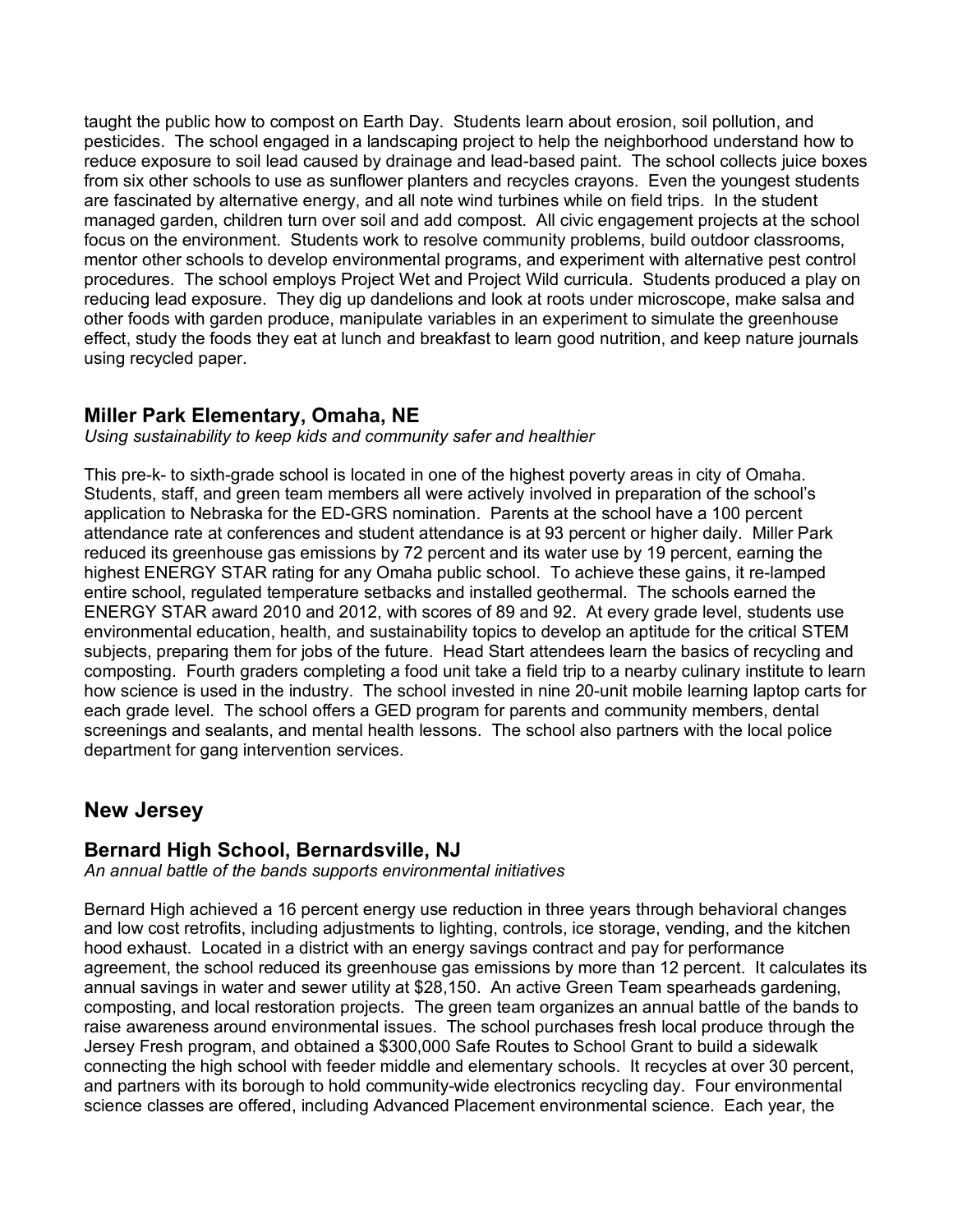school gives an award to its top environmental science scholar and an annual scholarship for pursuit of a college course of study relating to outdoors and/or environmental fields.

#### **Midtown Community Elementary, Neptune, NJ**

*The largest public school in North America to achieve LEED Platinum*

This Pre-K through fifth grade elementary school not only is the largest public school in North America to achieve LEED Platinum certification, but also is home to a diverse student population. The school is truly integrated in its community with in-house spaces for an intergenerational tutoring center, a senior center, a parent resource center, and a police sub-station. The school itself was constructed on a site that allows for a reduction in light pollution and heat island effect while managing storm water. The school's bioswales capture and filter the rainwater runoff from the parking area and other locations. Geothermal wells, which make heat by using the Earth's natural temperature to heat the schools, also are located in the front of the building. All of these building features, along with the light shelves, which allow the sun's rays to go under the sun shades and the solar panels mounted on the roof of the cafeteria, work to maintain a 60 percent reduction in energy usage. Not only do the students study in this LEED Platinum building, but the building is used as a "living textbook" and an educational resource. For example, since 90 percent of the school space has daylight and open views, students use solar cells, which work by turning the sun's rays into electricity, to measure energy usage and determine the relationships between wattage and voltage in the science and math classes. Additionally, the school has a rooftop garden and a native plant arboretum natural area that frequently are used as outdoor classrooms and educational spaces for staff and students.

#### **Alder Avenue Middle School, Egg Harbor Township, NJ**

*Signature environmental education curriculum and outdoor classrooms*

Reducing their carbon footprint by creating a healthy, energy-efficient school environment reinforced with sound environmental and sustainable education practices has been an on-going initiative embraced by all grade levels at Alder Avenue Middle School. Since 2000, Alder Avenue has been taking students out of the traditional classroom setting and introducing them to tangible outdoor learning excursions with the creation of their *Catawba Project*. The *Catawba Project* curriculum is packed with differentiated instruction curriculum that incorporates core content standards and appeals to all students despite their learning levels. It also is infused with character-building service-learning initiatives designed to partner middle school students with township leaders, environmentalists, parents, and community members to work together to help solve real environmental problems. This middle school also seeks to blend the *Catawba Project* curriculum with the nationally recognized Energy Education program. A recent energy audit showed that Alder Avenue had an energy reduction of 26.65 percent in the first eight months of implementing the Energy Education program. In addition to outstanding environmental education initiatives, a solar-powered system was installed, which contributes to the school's 15 percent on-site renewable energy generation. The school has an outdoor classroom site that features a small tree farm, an organic garden, a pond with a solar-powered pump, native plants, and bird houses built by students, and which also collects surface water runoff from the asphalt parking area and diverts it to a bog, which is used to water the organic garden and tree farm.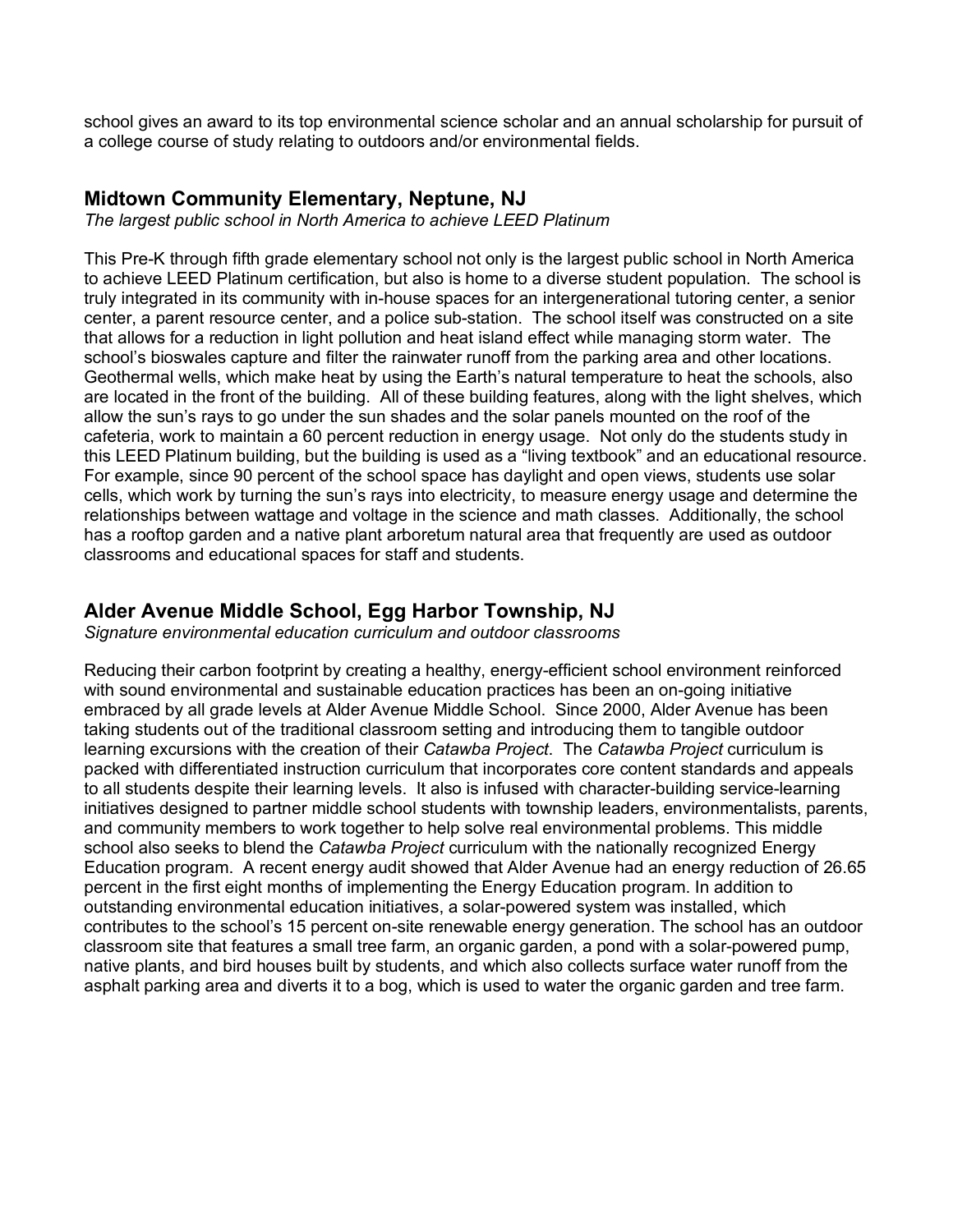# **The Willow School**

*One of the first schools in the nation to adopt sustainability as an integrated concept* 

This small, independent, coeducational day school for students in kindergarten through eighth grade is committed to fostering academic excellence, a passion for learning, and the development of an ethical approach to all relationships—including humanity's relationship to the natural world, of which it is both a constituent part and chief steward. Several national organizations have cited the school's integrated commitment both to sustainable building design and to a K-8 curriculum informed by sustainability as a replicable model for reforming elementary and secondary education, both private and public. The National Geographic's "Green Guide" ranked Willow as the nation's second greenest school for its progressive integration of sustainable design initiatives into the campus and the curriculum. The school building's site orientation and layout plan, along with upper insulated walls and ceilings, highperformance windows, high-efficiency heating and cooling systems, and innovative day lighting strategies that include automatic photocell-based daylight dimming controls for interior light systems, all provide maximum energy performance. The Barn, a multi-use building, is certified LEED Platinum and consumes 70 percent less energy compared to an identical building constructed to building code. Photovoltaic on-site renewable energy generation provides 37 percent of the building's electricity requirements. Also, the school has many water reduction techniques, such as using collected rainwater to flush all toilets, low-flow water faucets and fixtures, and native/drought resistant landscaping that requires no irrigation.

# **New York**

#### **Hampton Bays Middle School, Hampton Bays, NY**

*First LEED Silver certified and New York State Collaborative for High Performance Schools-certified school building in New York State*

Since this school's opening in 2008, minimizing the school's carbon footprint and maintaining energy and cost efficiency have been top priorities along with ensuring that all students receive a first-class education. The school is the first LEED Silver certified building in the state of New York, and contains many energy-saving features like a dual heating system that consumes oil or natural gas depending on which resource is most cost-efficient at the time, and waterless urinals and sensors in all restroom sinks, which account for nearly 100,000 gallons of water in savings each school year. In addition to sustainable design, Hampton Bays Middle School's integrated health and nutrition efforts have led to a direct positive correlation to improved health and performance for its students and staff. Through MyNutriKids.com, parents have access to their child's food choices in the cafeteria, and the school's "Guest Chef" program features healthy entrees prepared by local chefs using fresh, locally grown ingredients. Also, all students participate in a sustainability curriculum and college and career planning units for "green collar" careers in family and consumer sciences and technology. All students sign the school's "Green Pledge," and the EARTH club shares a weekly "green minute," highlighting current sustainability initiatives. Many of the school's clubs participate in the ongoing partnership with Cornell University Cooperative Extension to promote interdisciplinary and intergenerational engagement in the Good Ground Community School Garden, a space that is shared with the elementary school and community members, who rent beds to grow flowers and vegetables. In the coming fall, Hampton Bays intends to use the food from this garden in the school cafeteria.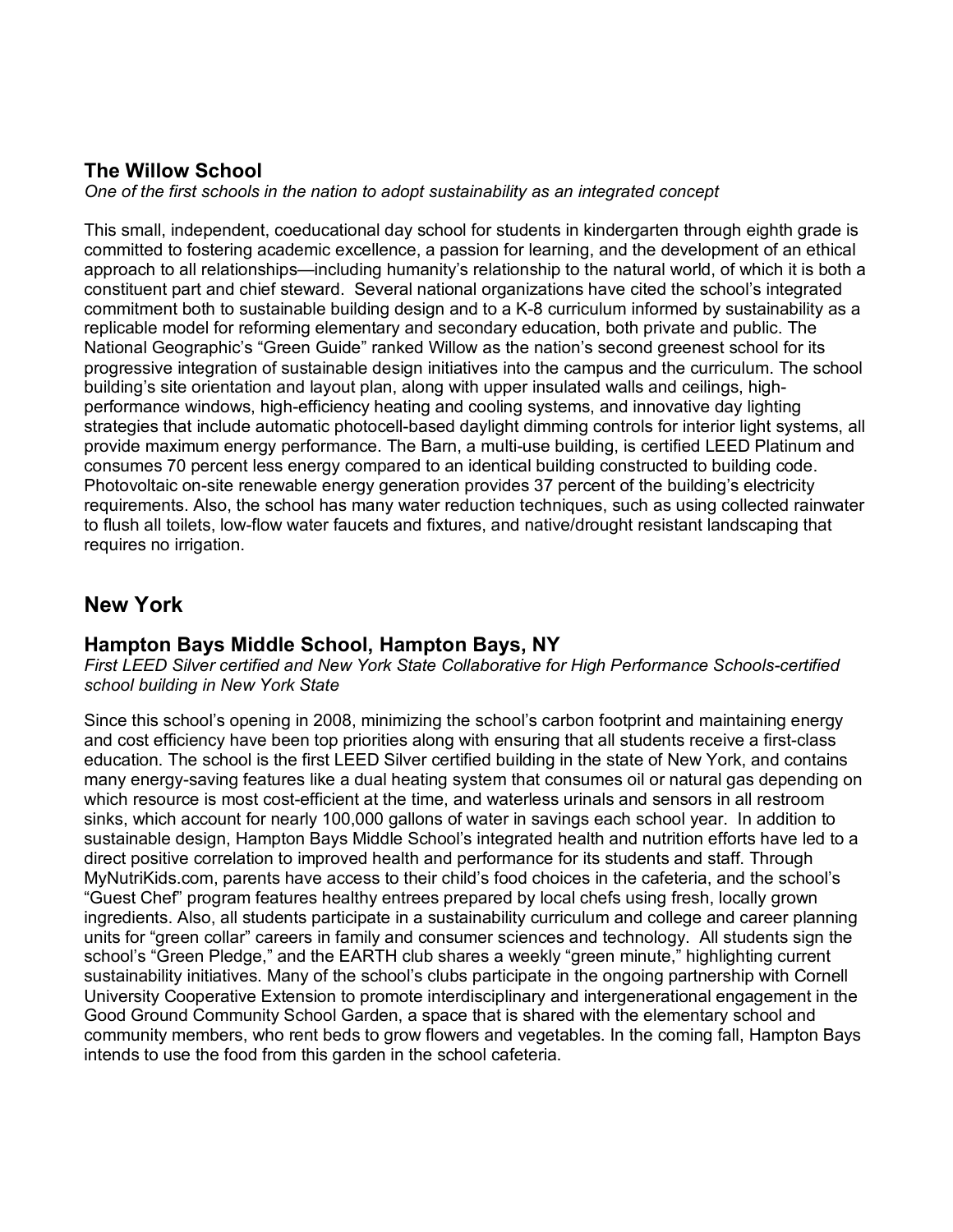#### **Sleepy Hollow Middle School, Sleepy Hollow, NY**

*Students and staff unite to minimize environmental impact*

Sleepy Hollow Middle School serves grades six through eight, with a diverse group of students. The school provides its students with a safe, supportive, and nurturing environment that fosters the social, emotional, and academic growth of each child. More notably, this middle school has implemented a sustainability curriculum, created an award-winning Environmental Action Club, and focused many of its efforts on minimizing the school's impact on nature. The school has four outdoor gardens that are used for education and for growing food to be used in the cafeteria. Students are instructed in gardening techniques like crop rotation, composting, and rain catch that are healthy for the environment. All teachers are trained in a sustainability curriculum, which focuses on education and opportunities for students to learn about how their actions affect the planet and its fragile ecosystem. All students additionally take a "Green Pledge." Thus, the National Wildlife Federation has awarded Sleepy Hollow Middle School with the bronze and silver Eco-School awards, and the school is on track to receive the "Green Flag" award. This school's Environmental Action Club has created bird habitats, assisted in local cleanups, and conducted a full-scale eco-school audit that includes all energy, waste, school grounds, and global dimensions.

#### **Bethlehem Central Middle School, Delmar, NY**

*Counting conservation efforts*

Bethlehem Central Middle School is committed to equipping students with the knowledge and skills necessary for overcoming obstacles in their future. This school emphasizes that the choices humans make every day affect the overall health of the planet, and constantly ask students to be conscious of what they consume, whether energy, food, or water. Bethlehem Central Middle School also seeks to provide the infrastructure for students to make good, environmentally conscious decisions. During the morning announcements on Tuesdays and Thursdays, students from each homeroom are asked to empty their blue paper recycling buckets into large totes that are located in central points of the building. Teams of students are in charge of weighing these totes and logging the data. At the end of the month, the school TV station announces the amount of paper the school recycled and the environmental benefits of these savings, including number of trees saved, gallons of water conserved, and amount of pollution avoided. In addition to the school's recycling efforts, Bethlehem Central underwent renovations in 2006 and subsequently measured a 35 percent reduction in greenhouse gas emissions between 2009 and 2010. A comprehensive control system monitors the energy production of the school's two-kilowatt solar array, which is installed on the school library and helps to power the school facilities. Bethlehem Central minimizes its water use by using grey water for irrigation before potable water, and by conducting annual audits to prevent or eliminate leaks. Bethlehem Central earned the ENERGY STAR award in 2010 with an energy performance score of 78. Also, an organic school garden, with over 1,500 square feet of raised beds, can be found on campus, supplying fresh produce to the school's cafeteria.

# **North Carolina**

#### **Evergreen Charter School, Asheville, NC**

*Understanding the Nature of Children*

This kindergarten through eighth grade public charter school has made environmental responsibility a key component of their mission and is now reflected in the school's community outreach, facilities, and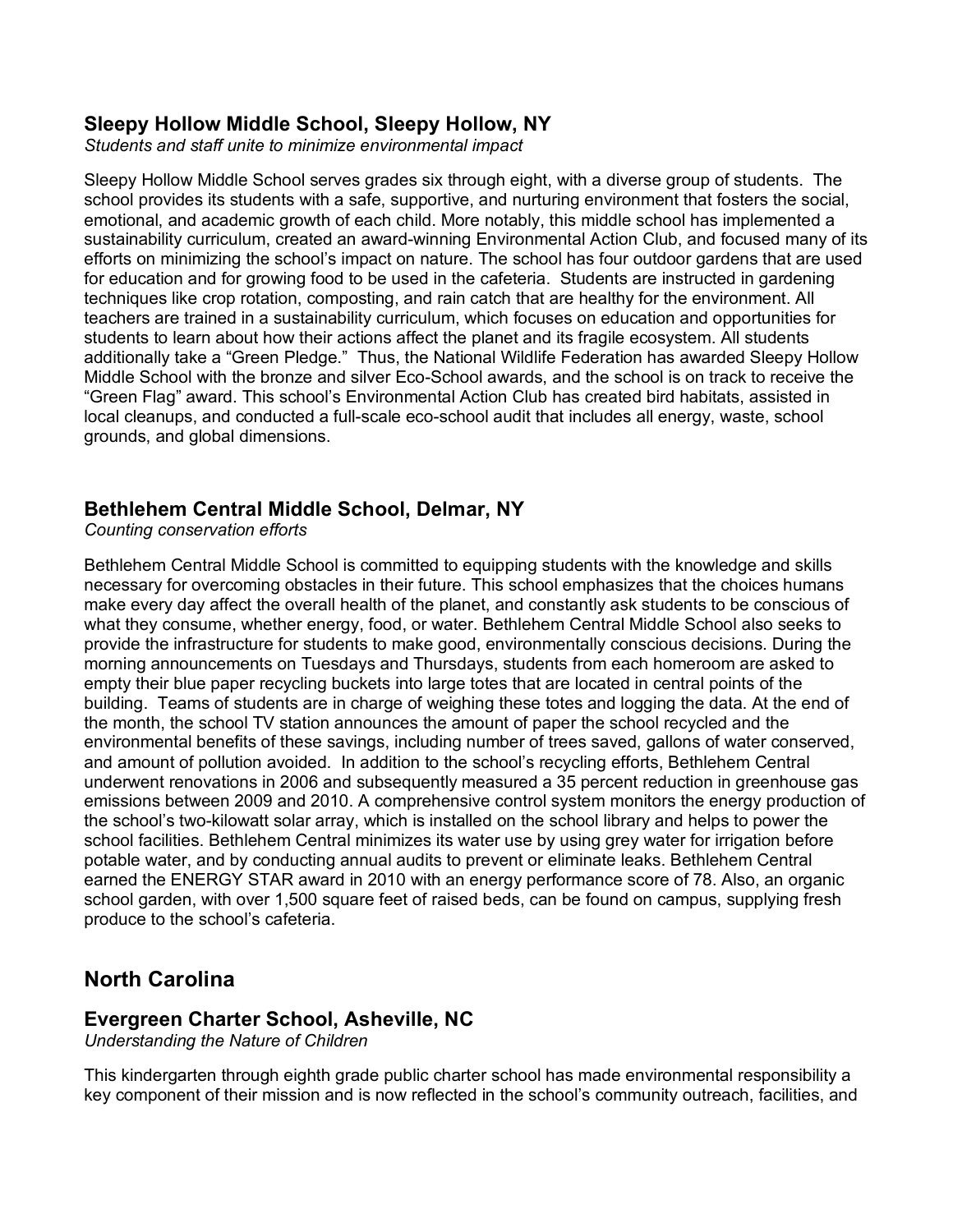culture. The students score 30 percent above the state average on science tests. This school also has an adventure component, and teachers lead their students on several outdoor challenges like mountain biking and rafting every year. On average, 96 percent of Evergreen's graduates participate in a four-day Outward Bound course with a focus on health and leadership. Staff address environmental and sustainability issues in their blog "The Nature of Children." The adventure physical education program includes rock climbing, white water rafting, camping and backpacking. The 8th grade final project consists of researching and defending a position on hydrofracking. Local Appalachian history and culture are woven throughout the curriculum. Richard Louv's *Last Child in the Woods* is required staff reading. Most community service projects are environmentally focused and classes average 200 field experiences per year. The school site includes rain gardens, native plantings, a strawbale and cob playhouse, a hoop house for winter vegetables, fruit bushes, apple trees, and vegetable garden. The school uses recycled and chlorine-free toilet paper and eco-friendly cleaning products. Students use cloth towels in classrooms and bring cloth napkins and utensils from home. Further, the school's facility, which was built in the 1960s, has been retrofitted so that it exceeds some LEED standards. Some of the campus retrofits include replacing incandescent bulbs with compact fluorescent bulbs; installing green bathrooms with low flush toilets, waterless urinals, and electric eye sinks; installing two photovoltaic solar panel systems that offset energy usage, and adding a monitoring tool on the school's website so that students, staff, and members of the community can see the energy and cost savings and the carbon dioxide levels avoided. The school owns and operates two biodiesel buses for offcampus field trips, and the fuel is obtained from a local company that obtains recycled cooking oils from over 400 local restaurants.

#### **American Hebrew Academy, Greensboro, NC**

*Home to one of the world's largest closed loop geothermal heating and cooling systems*

While the American Hebrew Academy features organic architecture and the campus's 26 buildings are integrated into the 100-acre natural landscape, one of the school's most impressive green components lies under the surface. Five hundred feet beneath the school's soccer stadium and track is one of the world's largest closed loop geothermal heating and cooling systems. Compared with conventional heating and cooling methods, the Academy sees 40 percent savings annually, and the energy savings attributed to current systems operations are estimated to pay for the added capital installation cost by the spring of 2013. Additionally, the geothermal pump house serves as a living classroom where students can learn about geothermal energy and earth science. Students also gain real life experience through a science research internship course, which places them in research labs at the University of North Carolina at Greensboro, where they investigate topics such as optimal sustainable grasses for cattle feeding and dealing with disease vectors. The school infuses the Judaic concept of 'healing the earth' into curriculum, offering such courses as Eco-Judaism. Finally, because 80 percent of the Academy's students are residential and are each served 20 meals per week, in 2007, the school made the decision to switch to using locally grown produce, thereby reducing transportation costs and seeing an increase in quality of the cafeteria's fruits and vegetables. The school's garden, fed by compost created from kitchen waste, also supplies food for the cafeteria and the local food bank.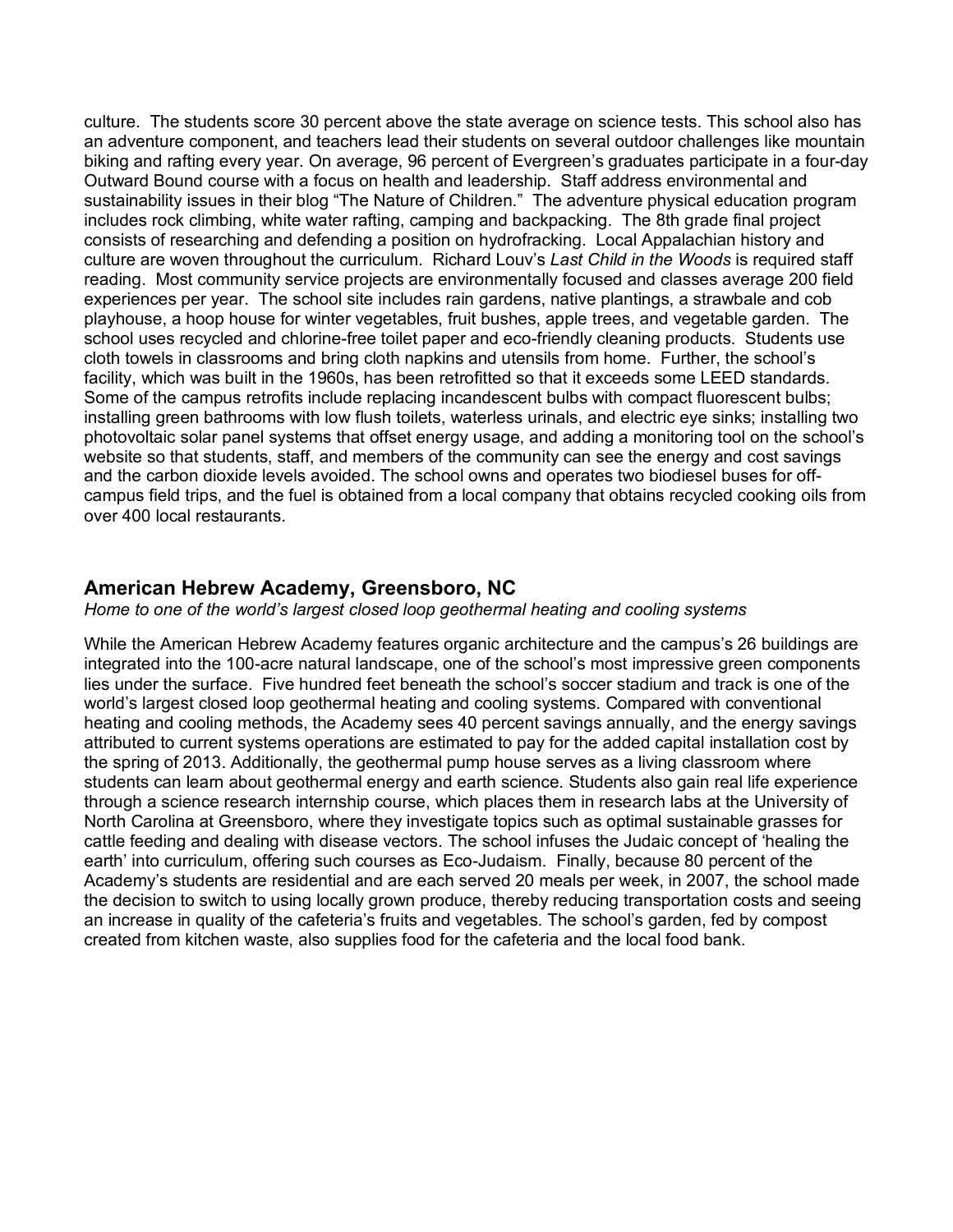# **Ohio**

## **Loveland High School, Loveland, OH**

*A HealthierUS Schools Challenge Bronze serving all-organic food*

Loveland High School has worked closely with the Loveland School District to create comprehensive programs that have been implemented to reduce the district's overall environmental impact. In order to reduce GHG emissions, the district created and implemented an energy improvement plan that was the first of its kind in Ohio. This plan allowed for many energy-efficient upgrades in Loveland High School, like the installation of motion and infrared sensors on lighting fixtures and changing light bulbs, which resulted in savings in the first year of \$350,000. Loveland High School, a 72-acre campus that includes 15 acres of woods, prairie, and a rain garden, also has achieved a 59 percent water reduction with the installation of low-flow faucets. All buses have been retrofitted with catalytic converters through use of an Environmental Protection Agency grant. Students compost kitchen waste and petitioned to ban the sale of water bottles. Students and staff use reusable water containers to reduce the waste of water. As for the school's overall nutrition, the school serves all-organic and 30 percent local foods, achieving a HealthierUS School Challenge Bronze award. Students have called local McDonald's and Circle K gas stations to ask that they stop using Styrofoam cups. Students also called the local Best Buy to inquire what they do with the old television sets that are collected by Best Buy as part of a community service projects. Students found that Best Buy collects the televisions for parts, and throws the unused portion in the trash. Students asked that Best Buy take the collected televisions to 2TRG, a local e-recycling facility, and educated the managers on the ills of throwing televisions and other e-waste away.

#### **North Adams Elementary, Seaman, OH**

*Solar Energy Star*

This elementary school is located 60 miles east of Cincinnati in the Appalachian region of Ohio, North Adams continues to be a leader in environmental sustainability and to promote these practices among their staff, students, and community. The school building's design includes many sustainable features including a geothermal HVAC system, daylight harvesting, and variable room lighting. In 2011, this school began using solar energy by adding over 1,250 solar panels to the building's rooftop. As a result, North Adams Elementary produces 30 percent of its energy on-site with renewable sources. North Adams also recently received the LEED for Schools Silver rating, and its first ENERGY STAR label where the building scored a 97 on ENERGY STAR's 100-point rating system. Lastly, the campus consists of 850,000 square feet of land, and the building only uses 11 percent of this space. Over 90 percent of the building's interior offers views to the outside, where wild turkey and deer often can be seen grazing in nearby pastures. The schools grounds include an outdoor classroom and a GLOBE weather station that can help teachers discuss and teach climate and weather with their students.

# **Oregon**

#### **Sunnyside Elementary School, Portland, OR**

*Environmentally focused indoors and out*

Sunnyside Elementary School is a K-8 school in Portland that incorporates environmental education, place-based experiences, and service learning into its unique curriculum. This school's environmental science curriculum encompasses both the classroom and the field, with local foods, green gardening,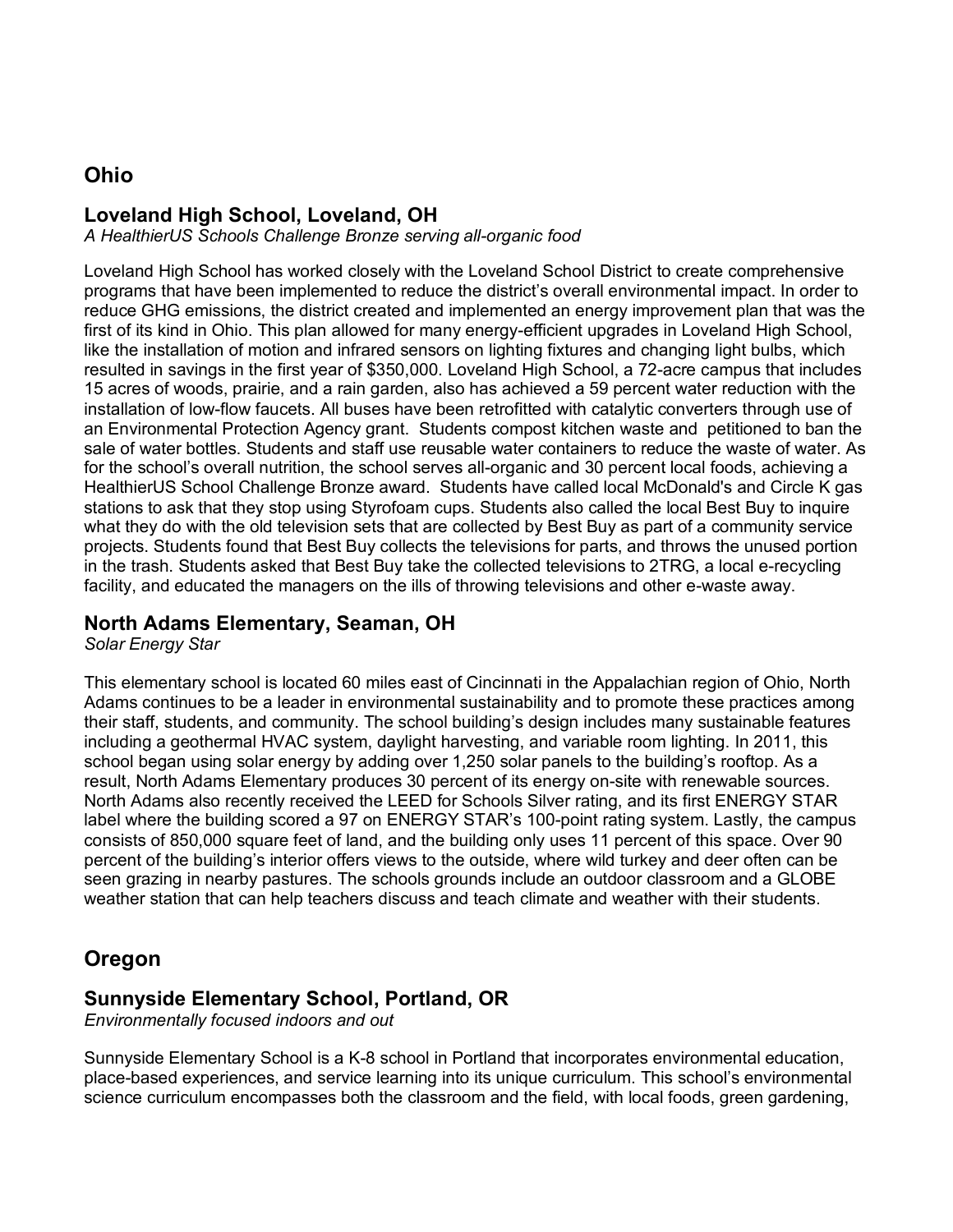food-to-table curriculum, and sustainable practices, both individual and school-wide. The school grounds have been converted into a rich and thriving garden, which includes a perennial sensory garden, fruit trees, a pollinator garden, a grain garden, and a native plant garden. A three-person sustainability team manages the garden and curriculum, which stresses global citizenship and service, and each grade is responsible for tending a garden. Lastly, students learn sustainable practices as part of their daily curriculum, with the use and study of on-site solar panels, a water collection cistern and several rain barrels, a chicken coop, a robust recycling program, a lunchroom composting system with worm bins, and a garden composting system. The school's lunchroom has also been converted to create less waste by only using reusable plates, cups, and utensils.

## **Willamina Elementary School, Willamina, OR**

*HealthierUS Schools Challenge honoree and Native American language immersion*

This rural K-6 school, serving one-quarter Native American students, is host to a Chinook Language Immersion kindergarten program and places sustainability at the forefront of the school's education curriculum. All grade levels have integrated environmental and social sustainability into their curricula through meaningful, real-world study and experiences, such as projects in which students must devise inventions using recycled materials. Willamina also excels at recycling; a team of student leaders leads the school in its conservation efforts by collecting all the recycled materials from each classroom and placing them in the proper containers in the pick-up area. In addition to sustainability, nutrition is studied in all grades in and out of the classroom. Willamina has established the Fresh Fruit and Vegetable program, which offers fresh fruits and vegetables to students daily and focuses on a "harvest of the month" to educate students about new foods. This elementary school has made a commitment to students exercising, averaging about 270 hours a week of school-sponsored physical activity, much of it indoors. Due to its excellence in nutrition and physical activity, Willamina is a HealthierUS Schools Challenge winner.

#### **Gladstone High School, Gladstone, OR**

*Student-Led Practices*

Gladstone High School has implemented an outstanding vision for connecting their students with sustainable environmental practices. Their students have led the way to the creation of a Green School Club and have initiated several changes like conducting energy audits, researching information about placing water bottle filling stations throughout the school, and the adoption of a no-idling policy. The Green School Club, by conducting energy audits, reduced the school's power consumption and electrical costs by \$250 per month. These club members also remodeled the school's courtyard by using natural materials to build cob structures, a rainwater collection system, and a raised garden. The school itself also has undergone many changes in recent years that represent sustainable environmental practices. A 2006 bond funded a full remodel of this high school and incorporated the use of materials from recycled content. Despite adding 13 percent more square footage to the school, the school still was able to reduce overall electrical consumption by 9 percent and natural gas consumption by 3 percent. A 100-kilowatt photovoltaic system has assisted with mitigating the remaining electrical consumption. A Gladstone teacher took the lead on developing a sustainability curriculum that then became the model for the district. Courses include: Environmental Leadership, which focuses on decreasing the environmental footprint of the school and community through project based learning about sustainability. Ecology Projects is a project based course exploring several environmental sustainability topics. Renewable Energy is a course that teaches aspects of the various forms of renewable energy. Culinary Arts explores sustainable and local food and food service. The leadership class focuses on social sustainability through blood drives, children's hospital fund raisers, canned food drives and more. Horticulture teaches students the fundamentals of planting and growing.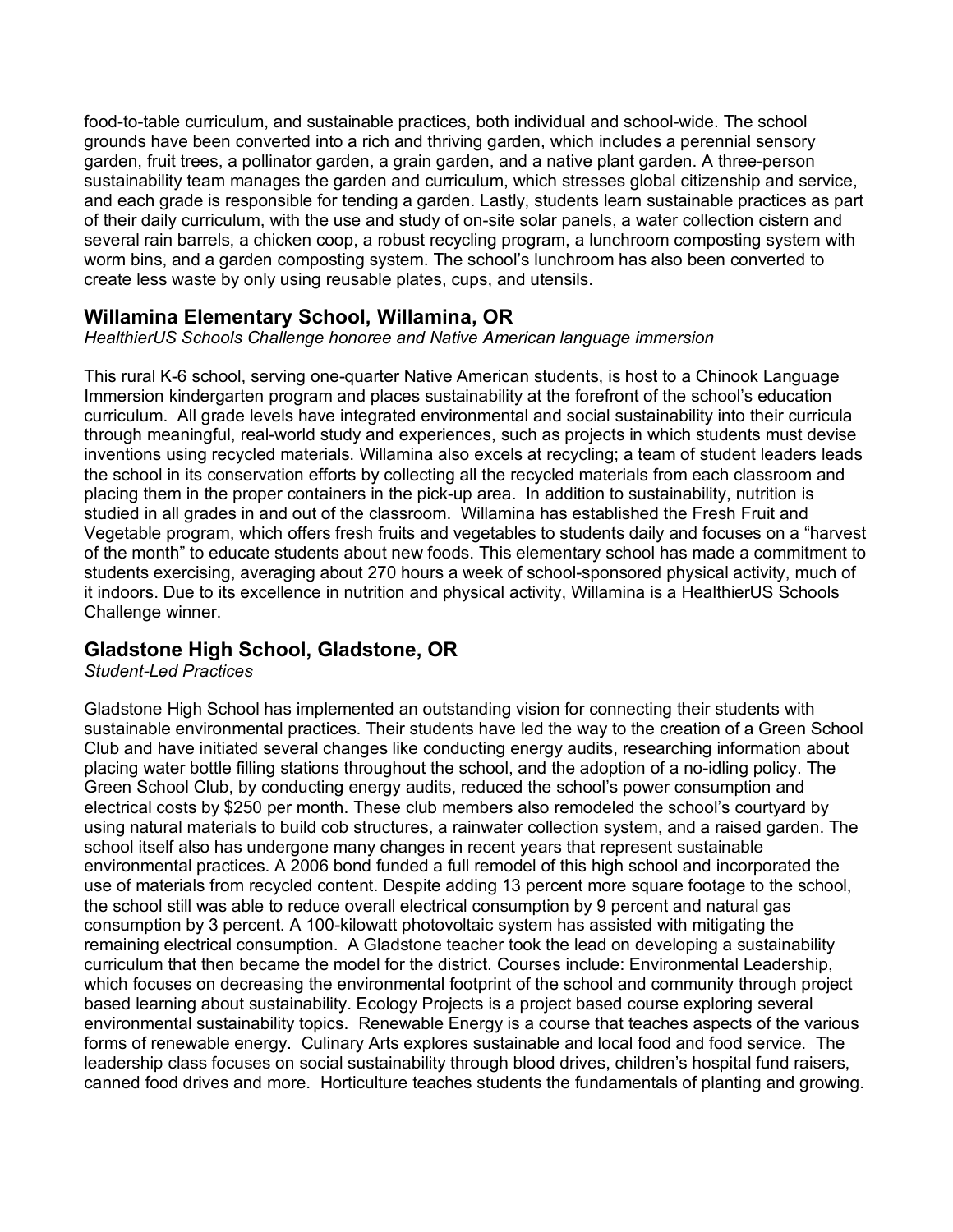Drafting has students exploring energy efficiency in buildings. Computer Technology teaches students about the environmental and social side of electronics recycling and encourages volunteering at a non-profit electronics organization. Environmental Science teaches about maintaining eco-systems through native habitat restoration. Biology and Advanced Biology teach how resource management affects food chain sustainability.

## **Caitlin Gabel School, Portland, OR**

*First Girls Generation Robotics Competition and a sustainable nutrition theme every year*

Caitlin Gabel School has made a commitment to becoming sustainable by educating its students to develop the wisdom, vision, and determination to create a sustainable society, modeling sustainable practices throughout the school building, and inspiring others to make the same commitment to sustainability. This school seeks to get the entire school and outside community involved in long-term, sustainable change. Caitlin Gabel was the first organization in its area to make the shift to ultra-low sulfur diesel fuel for buses, which made this school the first Platinum level participant in the Oregon Clean Diesel Initiative. This school also has established PLACE (Planning and Leadership Across City Environments), which is an urban leadership program open to all students in the area. Through this program, students come to understand how a city operates in areas including equity, infrastructure, disposal, and sustainability planning. It also has extensive robotics teams and hosted the first Girl's Generation Robotics Competition. Through the Caitlin Gabels Service Corp, volunteerism begins in preschool. The garden is curricular focus of middle school classes in particular and there is a schoolwide garden club. Each year, students have a nutrition theme woven into their curriculum. Nutrition services is headed by professional chef and features a daily salad bar, vegetarian and gluten-free options. The school does not sell soda, candy bars or bottled water. Middle school students in modern languages cook all year long according to cultural themes and the  $7<sup>th</sup>$  grade December food festival is global in nature. The fifth grade sustainability curricular focus is Pitchfork to Plate, where students learn and experience how food works, from production to consumers. Caitlin Gabel students plant trees every year on earth day and the school purchases local paint, contracting services, lamb, produce, fruits, coffee and beef. The school has hosted Fulbright scholars from Japan who paid a visit to learn about sustainable development from an exemplary school.

# **Pennsylvania**

#### **Radnor Middle School, Wayne, PA**

*Only LEED Silver certified school with a green roof in the Delaware Valley* 

Radnor Middle School has earned the slogan, "the school with a heart in the heart of Wayne," because of its dedication to students, community, and the environment. The only LEED Silver certified school in the Delaware Valley with a green roof, the school stands out as a leader in sustainability. In the community, the students have worked to set up two community-supported agriculture systems, along with a Seed to Snack program, and have helped the community recycle paper. They established a school-wide Big Local Organic Movement and a BLOM blog and tend a year-round vegetable garden, green house and NWF certified schoolyard habitat The Environment and Ecology curriculum is embedded throughout grades and the school's watershed program has been internationally recognized and a blueprint for environment literacy. The school participates in PA Fish and Wildlife Trout in the Classroom. A "Green Touch Screen" in the lobby provides visitors with information on the school's green features and no-idling signs outdoors protect student health. Radnor has made a significant reduction in energy use and waste production through green features, a focus on water use, and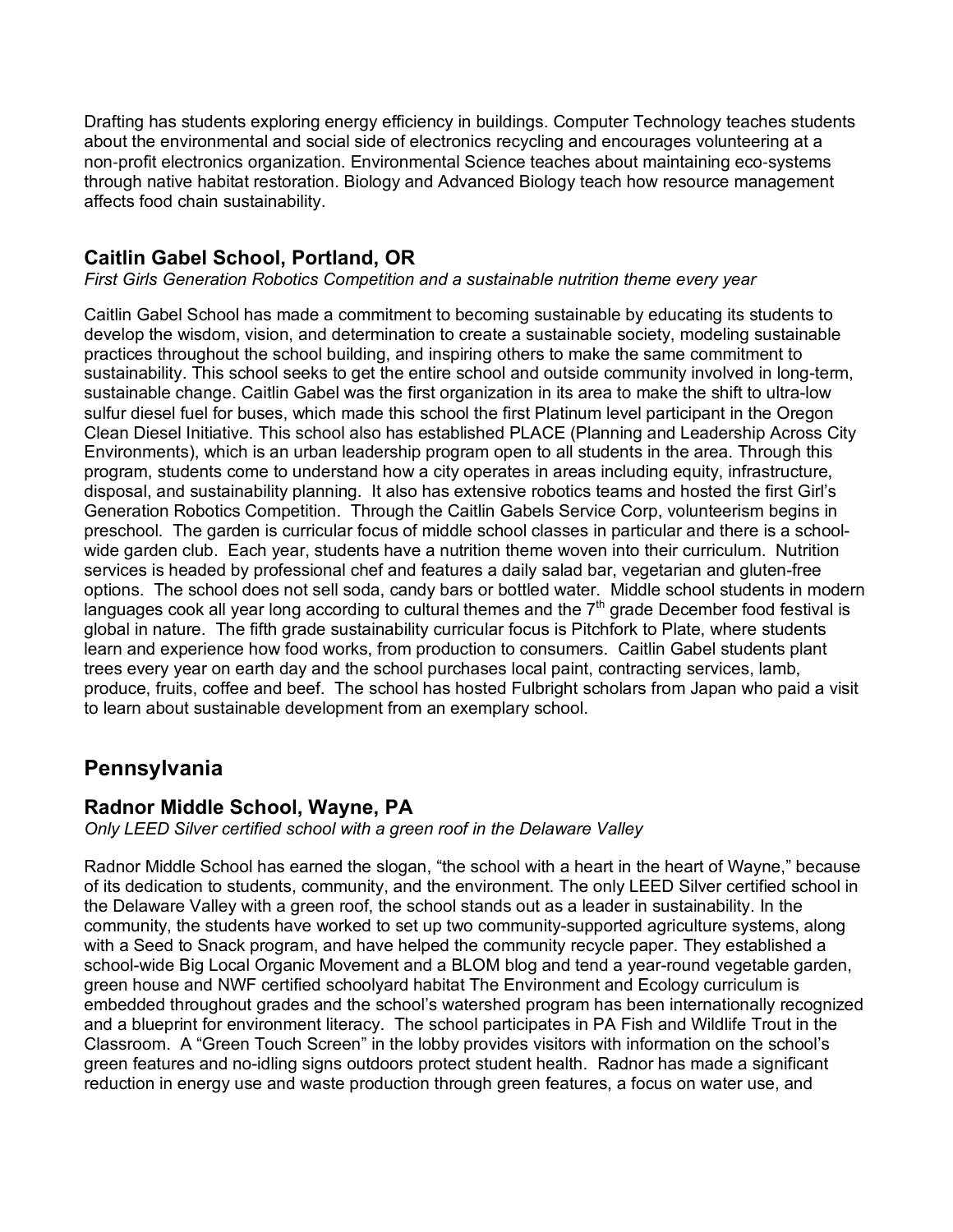recycling. The school district supports environmental efforts through participation in a recycling program and transportation run on biodiesel.

## **Thaddeus Stevens Elementary School, Chambersburg, PA**

*Super Money Savers*

Thaddeus Stevens Elementary School is an example of student leadership and strong community ties. With an emphasis on green space, the school has a garden, blue bird houses, and a community-use soccer field. Through conservation, Thaddeus Stevens has kept the equivalent of 404 tons of carbon dioxide from entering the atmosphere, and earned ENERGY STAR certification three years in a row. As a result of their strong efforts and willingness to accept environmental recommendations, the school has saved over \$78,400 in 53 months. To protect student health, the building is monitored actively for air and drinking water quality, and the custodial staff use Green Seal Certified cleaning products. Winner of the Professional Recyclers Award of Pennsylvania in 2008, and with more than half of students walking to school, it is clear that the student culture has strong ties to environmental sustainability. Food service staff participates in choosemyplace.gov to provide nutrition and exercise information to students. The school is situated close to neighborhoods, and more than half of the students walk to school.

#### **A.W. Beattie Career Center, Allison Park, PA**

*First LEED Gold Career and Technology Center in PA*

The A.W. Beattie Career Center reduced energy usage by 7.6 percent, water consumption by 11.1 percent, and solid waste by 21 percent, even as it increased the size of its facilities. Additionally, 87 percent of the 43-acre campus is designated as open space, and includes a storm water control system. As a career center offering 16 different career fields, the school continually updates curriculum to provide students with skills that are applicable in the green economy. The definition and awareness of green jobs has been promoted actively. Each career path is paired with projects and curricula in environmental stewardship, health, and sustainability. Science students grow herbs and vegetable seedlings, supplying the culinary program and faculty members. Construction Technologies programs incorporate developed a green tour and a multimedia presentation available to community members. The Beattie Restaurant serves homemade food three days a week. In Cosmetology, students study chemical usage and disposal; in Automotive, they study environmental impacts and regulations in Automotive. The Carpentry program designed a pavillion to be constructed at a local elementary school, the various bird and bat houses installed on campus and designed, constructed and donated an energy efficient model home to the Pennsylvania gaming commission. School-wide competencies include job readiness and green technology, and students must spend a minimum of 10 hours working on school LEED features each year in every program. The first LEED Gold certified career and technology center in Pennsylvania, the building is incorporated into academics, especially through the school's Green Technology team.

# **Springside Chestnut Hill Academy, Philadelphia, PA**

*Largest non-profit solar project in the region*

Springside Chestnut Hill Academy's legacy goes far beyond the 65-acre campus. Students can participate based on grade level in one of three eco-clubs all geared toward shaping an awareness of health, community, and the environment. Wellness and health are emphasized through fitness programs, an outdoor education program, and a relationship with local produce farmers. Students have planted hundreds of native species on the expansive campus, which also has three storm water recharge beds to capture runoff from roofs and pavement. A leader in the community, the school has constructed one of the largest solar projects in the region and helped the local area recycle 320 tons of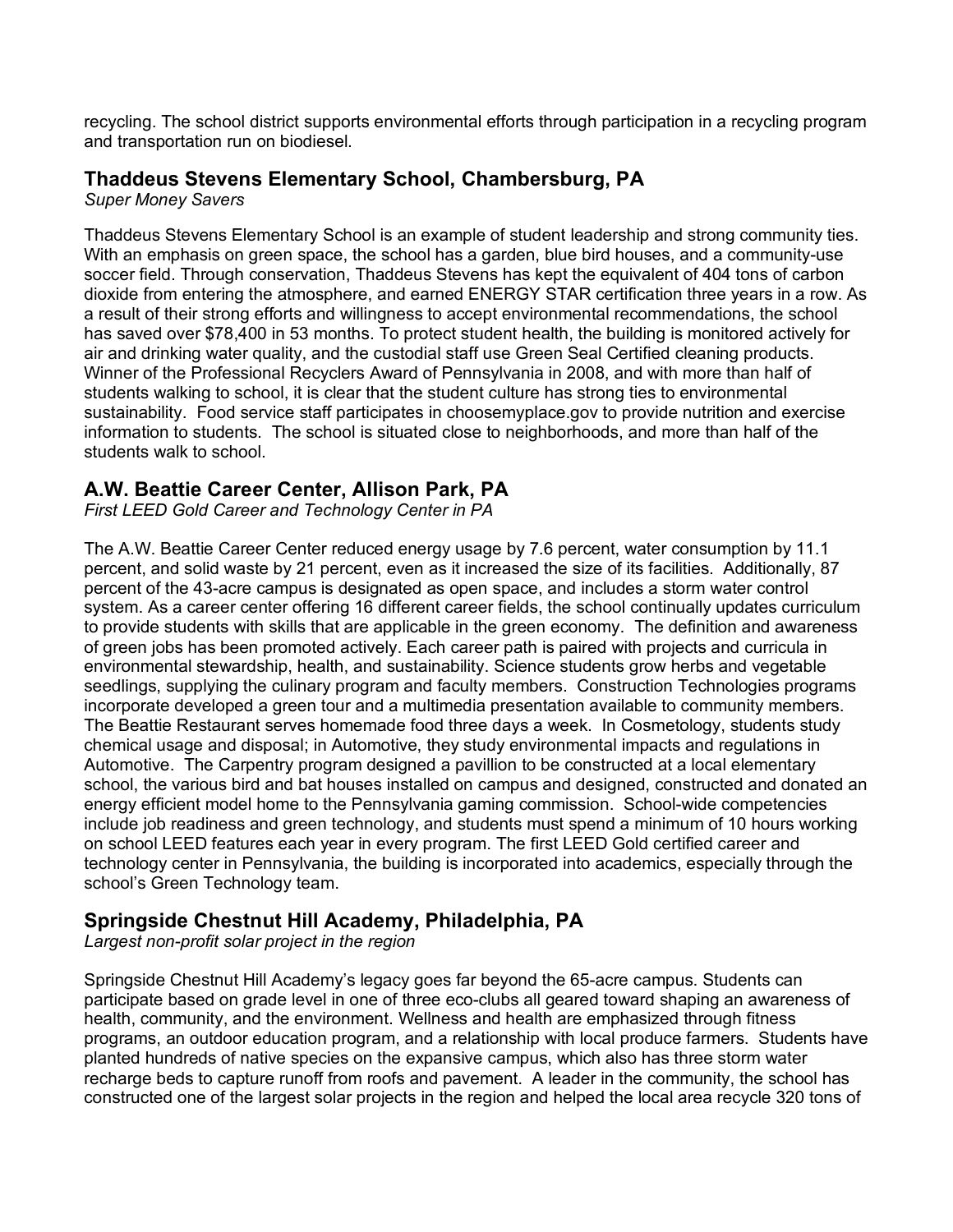waste. The school also has replaced its paper letters to parents and the community with virtual mail. Springside Chestnut Hill Academy is devoted to the wellbeing of their students, faculty, and community.

# **Rhode Island**

### **Classical High School, Providence, RI**

*Farms to Schools, Collaborative for High Performance Schools Design Criteria verified*

With sustainability and environmental science woven into the curriculum starting in ninth grade, Classical High School works to achieve its main goal of preparing students for college. The focus on science manifests itself through the offering of Advanced Placement science classes, a curriculum including off-campus science instruction, and new science rooms with solar hot water and recovered energy unit systems. Classical uses the "school as a tool." Five percent of the school's energy consumption is generated on-site, and there is a 500 square foot greenhouse located on the roof to demonstrate plant growth and scientific processes. Classical has been making great strides in resource consumption reduction, as well, with a 21 percent reduction in non-transportation energy use and a 21 percent reduction in water consumption. Also to be commended is the school's commitment to community service, emphasized through a community service project during students' junior year.

#### **Nathan Bishop Middle School, Providence, RI**

*Second in 2011 RI Science Olympiad*

The actual school is a tool for learning at Nathan Bishop. The school was constructed originally in 1929, and renovations were conducted in 2009 according to criteria established by the Collaborative for High Performance Schools. Nathan Bishop has integrated its energy-management efforts into the science curriculum by installing kiosks on campus for displaying live energy data and demonstrating consumption trends in energy and water. Twenty-five percent of the school's consumed energy is derived from on-site renewable energy generation, and the school reports a 21 percent reduction in water use compared to a 2009 baseline. As a result of its sustainability efforts, Nathan Bishop has reduced its energy consumption by 21 percent compared to the same 2009 baseline, and earned the ENERGY STAR award in 2011. Part of the Collaborative for High Performance Schools Initiative, there has been a 21 percent reduction in non-transportation energy use at the school, and 25 percent of the school's energy is on-site and renewable. Nathan Bishop also has reached out to a variety of supporters and community partnerships such as with Brown University, RISD, Jewish Community Center, Sodexo, Aramark, Lowe's, and parents' groups. Students additionally participate in a Farms to Schools program to increase nutrition awareness and healthful lifestyles.

# **Virginia**

#### **Fishburn Elementary School, Roanoke, VA**

*Green Education Foundation, Project Learning Tree inspired curriculum*

The mentality and commitment of Fishburn Elementary School is exemplified in their pledge: "No job is too big, no action too small, for the care of the earth, is the task of us all." Fishburn fosters the creativity and growing minds of its students in all aspects of education. Creating incentives to promote healthy living and rewarding students who participate in community outreach projects are two ways Fishburn supports students in educational and lifestyle endeavors. Students also are supported in their creative endeavors through theatre and art projects. Every grade level has their own raised-bed garden, and students participate in an Earth Hour project each month, allowing them to take on the individual and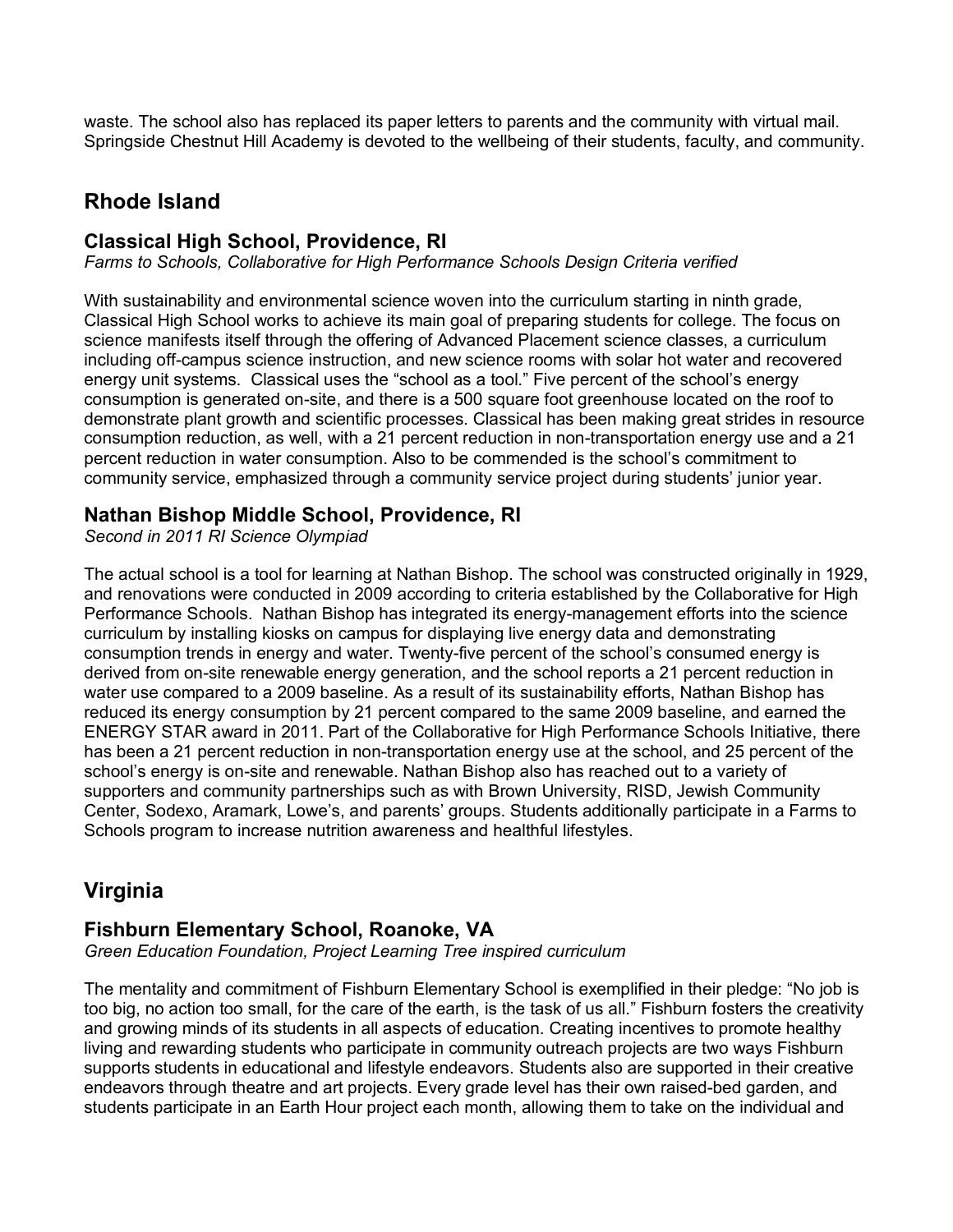group responsibility of their school's environmental commitment. Even more unique than Fishburn's collection of live animals in the main building is their grove of maple trees which, with the help of the Department of Forestry, provide maple syrup to the school. The school collects gently worn clothing and goods and holds an annual environmental fashion show and resale to showcase the items, raising money for its environmental activities fund. Students collect samples from nearby streams around World Water Monitoring Day, conducting tests and comparing data. They also developed a purchasing protocol that eventually became the district standard.

#### **Gereau Center, Rocky Mount, VA**

*PassivHaus Certified*

The wellness of every student is the focus of the Gereau Center. From improving indoor air quality and purchasing eco-friendly cleaning supplies to synchronizing clocks to eliminate the need for jarring bells, the health and lifestyle of every student is taken into account. The Gereau gives every student a tree to plant on Arbor Day and purchases seven percent of their energy from renewable sources. Perhaps most notable is the Center for Energy Efficient Design, a net zero energy educational and demonstrative center. The building is a template for residential and educational construction for the 21st Century. Featuring day lighting, solar hot-water heating, wind turbines, earth berming, south facing solar orientation, thermal mass, geothermal energy, photovoltaics, and rainwater harvesting, energy use in this building is tracked and maintained online for students to analyze. Students in all classes use problem-based learning activities emphasizing the use of scientific methods and development critical thinking skills. Students test model airplanes, rockets, solar-powered cars, and tetrahedral kites. The Gereau Center has developed a partnership with the science and education departments at Ferrum College for the purpose of writing curriculum for the Center.

# **Washington**

#### **Tahoma Junior High, Ravensdale, WA**

*Place-based excellence in environmental education*

Tahoma Junior High successfully uses their local geography and surrounding area to integrate academics and environmental stewardship into hands-on learning and a healthy lifestyle. Students and faculty take advantage of 37 acres of local trails to increase personal fitness and a commitment to a healthy lifestyle. A part of the King County Green Schools Program and a participant in "Sounding off t on the Sound," a program to connect students with the ecology and environment of a local body of water, Tahoma uses inquiry-based study to advance students' understanding of core concepts. With the leadership of the Green Team, Tahoma now has three rain gardens and a 50 percent recycling rate.

#### **Camelot Elementary, Auburn, WA**

*Salmon in the Classroom*

With students publishing a school resource conservation newspaper and raising salmon in the classroom to release in streams, Camelot Elementary, is well deserving of their Certificate of Achievement for school leadership, which was presented by the Board of Education of Federal Way. Most notably, through a joint effort of students and staff, the school has made a 50 percent reduction in energy use since 2007 by updating systems that use energy, removing personal appliances, and placing reminder on computers and light switches. The school ran a reusable bottle fundraiser to eliminate plastic bottles. Green checklists are posted in each classroom and staff and students are continually educated about ways to decrease energy consumption and waste. It is clear that the school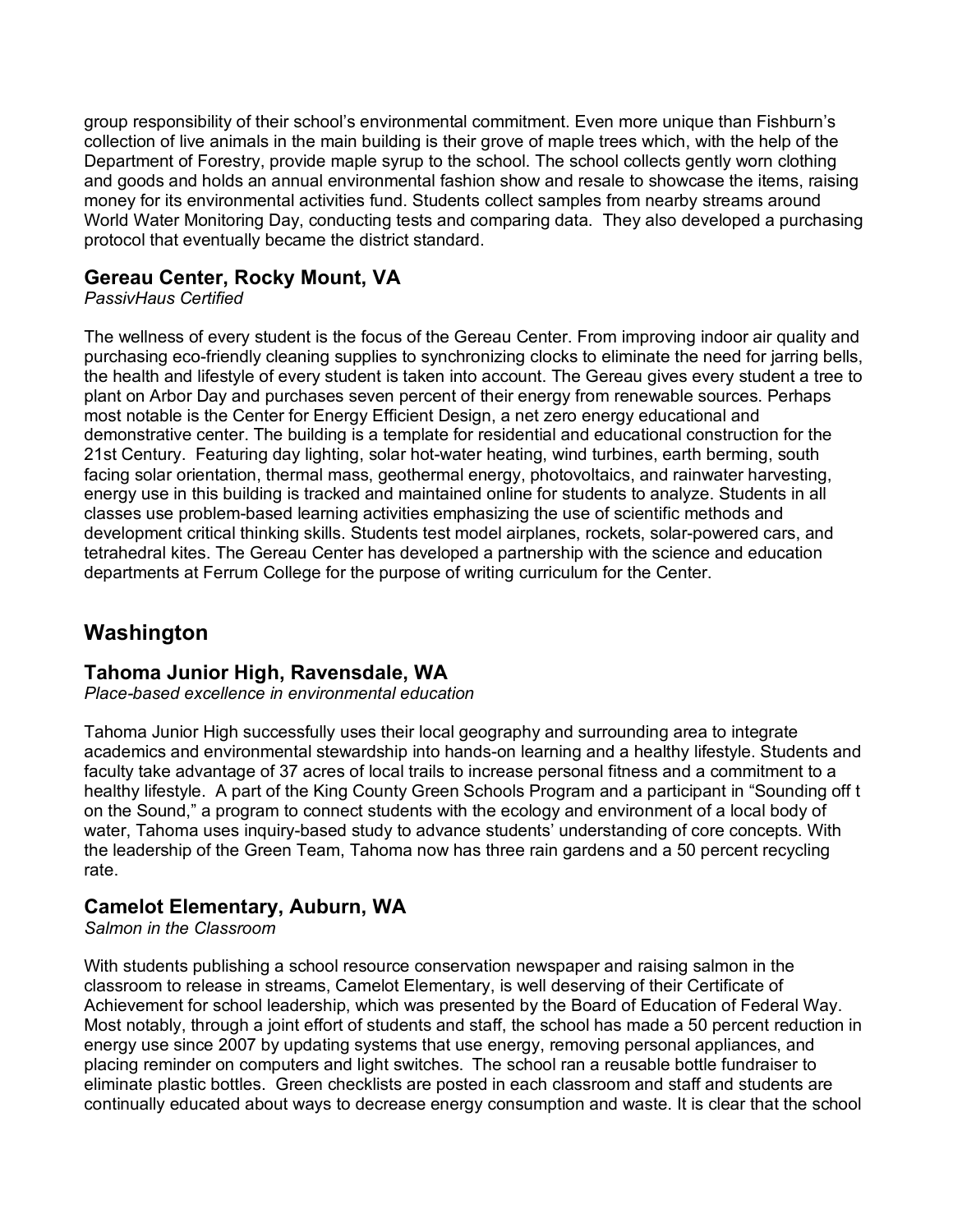receives the support of the surrounding community, as the Camelot area recently raised \$10,000 to build a community garden on the school's grounds. 59 percent of students choose to walk or bike to school. Camelot implements a nutrition program that incorporates the USDA standards ensuring that each child has fruits, vegetables, whole wheat breads and low-fat milk at each meal. Camelot also works with its PTA to send home backpacks of food on the weekends for disadvantaged students.

### **Secondary Academy for Success, Bothell, WA**

*One of the first sustainability engineering and design programs in the country*

With a 30 percent reduction in energy use from 2008, the Secondary Academy for Success puts ideas into action in every aspect of their school. In addition to a Green Club, student work on annual community service projects and twice a year volunteer on a sustainable farm. A participant in the Cool Schools Challenge, they have a high-performance building and integrate a sustainable engineering and design program into the curriculum, which supports project-based learning. Throughout the year, students in the program work on real-world projects to maximize the relevance of the knowledge they gain from the course. Projects range from the retrofit of a cargo trailer into a green mobile learning lab. to solar-powered charging stations for electric bikes to local business sustainability assessments. In addition to the sustainable engineering and design program, the school has launched a dedicated horticulture class with accompanying new greenhouse and edible garden. Academic advancement and civic engagement are key to the goals of the Academy, where 100 percent of students participate in some type of civic engagement, and which won the 2011 Washington State STEM Lighthouse Award.

# **The Overlake School, Redmond, WA**

*National Wildlife Federation Schoolyard Habitat* 

With outdoor walkways between buildings spread over 15 acres and a fresh air ventilation system in their LEED certified building, The Overlook School readily embraces the integration of academics and the outside environment. Students are taught to view sustainability as a part of everyday life, and they have many opportunities to incorporate environmental concepts into their studies, such as through outdoor education as a graduation requirement, the option of an environmental project during "project week," and a wide variety of electives and extracurricular activities based on sustainable practices. A Green Team has completed energy audits, and subsequent recommendations in energy-efficient practices have had a significant impact on consumption. Overlake even has taken the particularly unique step of building an electric car charging station on their campus, leading three families to purchase electric cars.

# **West Virginia**

#### **Hilltop Elementary, Wheeling, WV**

*First LEED certified School in West Virginia* 

As the first LEED certified school in West Virginia, Hilltop Elementary takes its environmental and community responsibilities seriously. Through exploration and work with the Green Schools Leadership Institute, Hilltop has developed a project-based K-5 curriculum incorporating a LEED framework. It created Sustainable Schools Learning Kits for other area schools through the use of a \$54,000 grant from an anonymous donor to move toward its goal of helping all other schools become more sustainable. Learning laboratories for sustainability allow students to learn in areas such as environmental footprint, energy efficiency, indoor environmental quality, materials and resources, water efficiency, and innovation and design. With a schoolwide community wellness walk in the evening and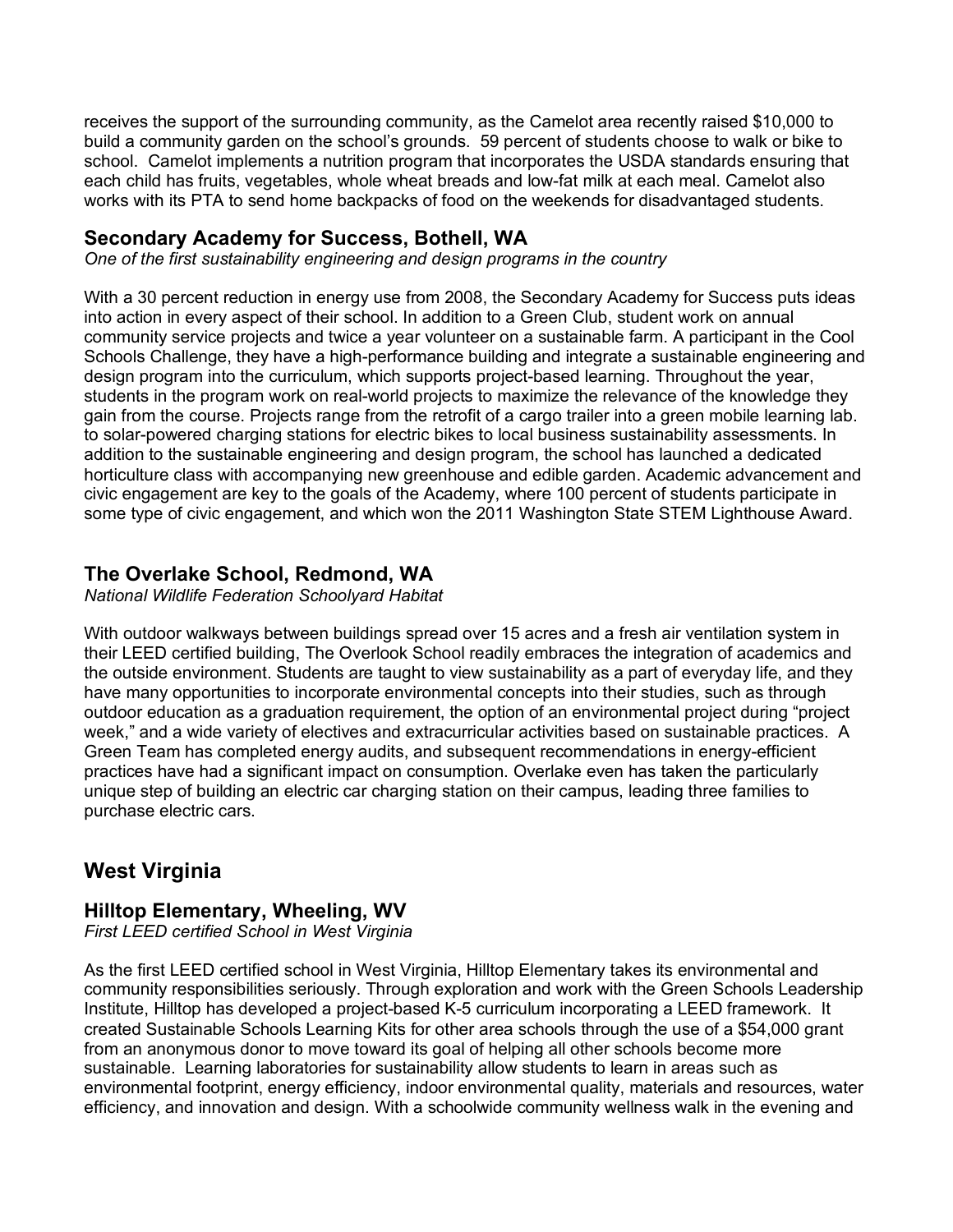community service at every grade level, HIlltop fulfills their vision of being "the epicenter for sustainability" within its community.

#### **Wyoming County Career and Technical Center, Pineville, WV**

*Innovation through Practical Application learning*

At Wyoming County Career and Technical Center, every program of study incorporates sustainability concepts into its curriculum and day-to-day practices. The Building Construction program designs and builds energy efficient modular homes. The Diesel Technology program manufactures biodiesel, retrofitted, and existing diesel engines, and uses kitchen oil waste from the cooking program as well as local restaurants for fuel. The Automotive Technology program recycles used oil by giving it to a local garage to burn for heat, and is developing a hybrid golf cart and all-terrain vehicle that will run on alternative fuels. The Electrical Technology program retrofitted and donated a golf cart powered with a small solar panel and batteries. The Electronic Technology program has developed a recycling program for proper disposal of electronics. The Welding Technology program has built recycling bins and recycles scrap metal and wiring. The Industrial Equipment Technology program designed and installed a 42 solar panel system to power their building. The school partners with Bridgemont Community College to allow students to obtain an associate's degree in sustainable energy management.

# **Wisconsin**

#### **Dimensions of Learning Academy, Kenosha, WI**

*Environmental Protection Agency WasteWise Program*

The Dimensions of Learning Academy, constructed in 1911, is committed to improving student health along with energy efficiency. A Wisconsin Green & Healthy School, a member of the Wisconsin Green Schools Network, and Wisconsin Association for Environmental Education, the school emphasizes environmental sustainability along with fitness and nutrition. At each grade level, health education is taught featuring environmental health, nutrition, and local food production, all complimented by the social studies curriculum, which includes "buy local" field trips to the farmer's market. A participant of Fuel Up to Play 60 and Let's Move, a healthy lifestyle is reinforced at the school, along with learning based on decision-making, problem solving, inquiry, investigation, invention, and systems analysis. With a 50 percent recycling rate, a grey water system, lighting retrofits, and a garden, Dimensions of Learning is progressing toward a complete green design and lifestyle. The school also has undergone efficiency upgrades, such as the replacement of a boiler purchased in 1952 with an energy-efficient boiler in 2007, and the replacement of all T-12 lighting fixtures with T-8 lighting. Low-flow water faucets installed in the school help avoid the waste of water, and meters are in place to monitor the water usage of boiler units in order to detect and prevent leaks. The academy has reported a reduction of more than six percent in annual greenhouse gas emissions compared to 2010, the same year the school earned the ENERGY STAR award.

#### **Middleton High School, Middleton, WI**

*ENERGY STAR since 2008 with strong community ties*

Middleton High School approaches sustainability from every direction. A commitment to decrease energy use through solar panels, including to heat the swimming pool, and students engaging in "behavior modification" to conserve electricity through reduced lighting is are just a few of the ways students are exposed to energy efficiency, before they go on to tackle projects to design "green" homes